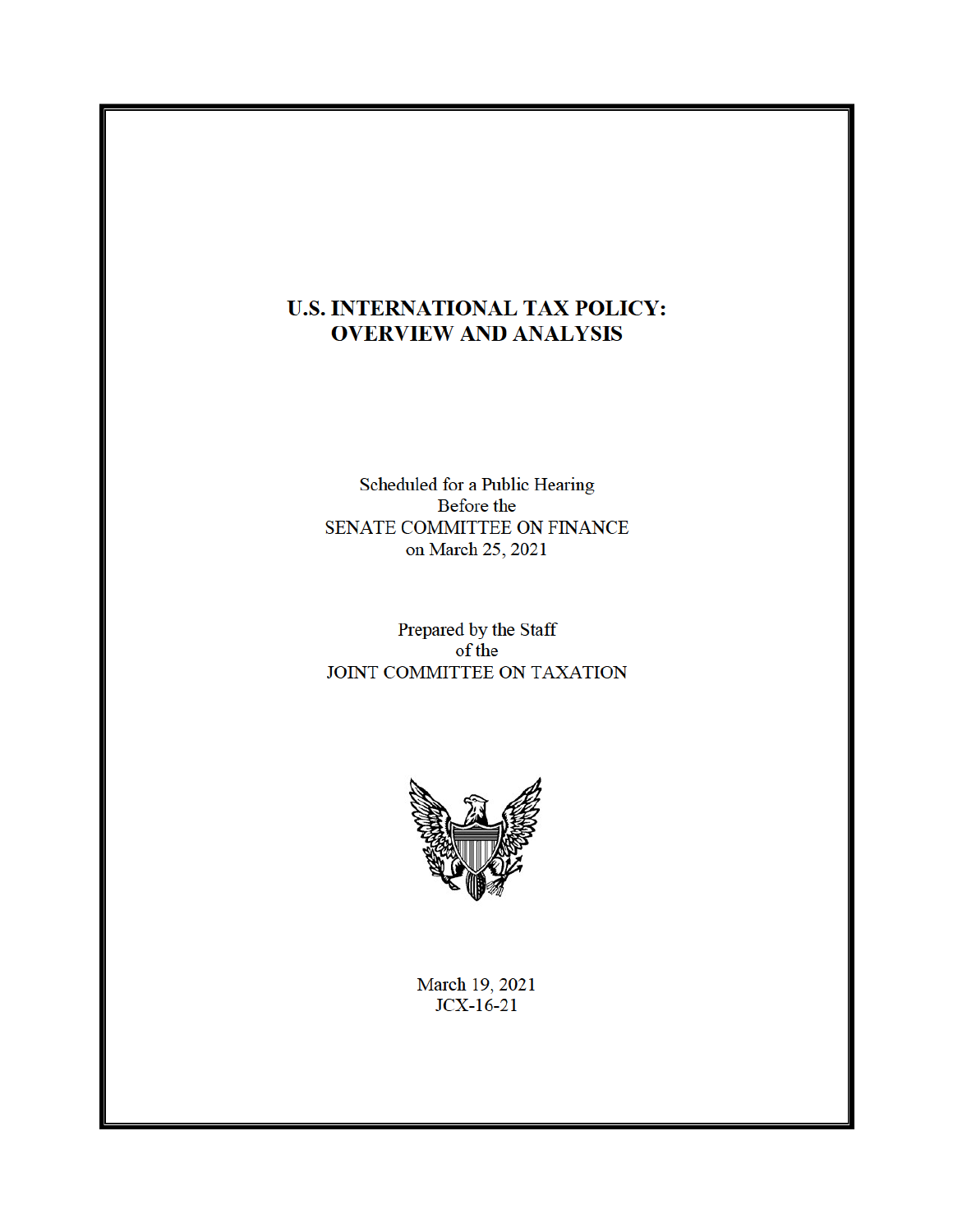# **CONTENTS**

|   |                                                                          | Page |
|---|--------------------------------------------------------------------------|------|
|   |                                                                          |      |
| L |                                                                          |      |
|   |                                                                          |      |
|   | 1.                                                                       |      |
|   |                                                                          |      |
|   | 3.                                                                       |      |
|   |                                                                          |      |
|   | 1.                                                                       |      |
|   |                                                                          |      |
|   | 3.                                                                       |      |
|   | 4.                                                                       |      |
|   | 5. FDII                                                                  |      |
|   |                                                                          |      |
|   |                                                                          |      |
|   | 2.                                                                       |      |
|   | 3.                                                                       |      |
|   | 4.                                                                       |      |
|   | II. TAX CHALLENGES ARISING FROM DIGITALIZATION AND OECD                  |      |
|   |                                                                          |      |
|   |                                                                          |      |
|   |                                                                          |      |
|   | 2.                                                                       |      |
|   | 3.                                                                       |      |
|   | 4.                                                                       |      |
|   |                                                                          |      |
|   |                                                                          |      |
|   |                                                                          |      |
|   |                                                                          |      |
|   |                                                                          |      |
|   |                                                                          |      |
|   |                                                                          |      |
|   |                                                                          |      |
|   | Evaluating international tax rules based on behavioral margins  36<br>3. |      |
|   |                                                                          |      |
|   | 1.                                                                       |      |
|   |                                                                          |      |
|   |                                                                          |      |
|   |                                                                          |      |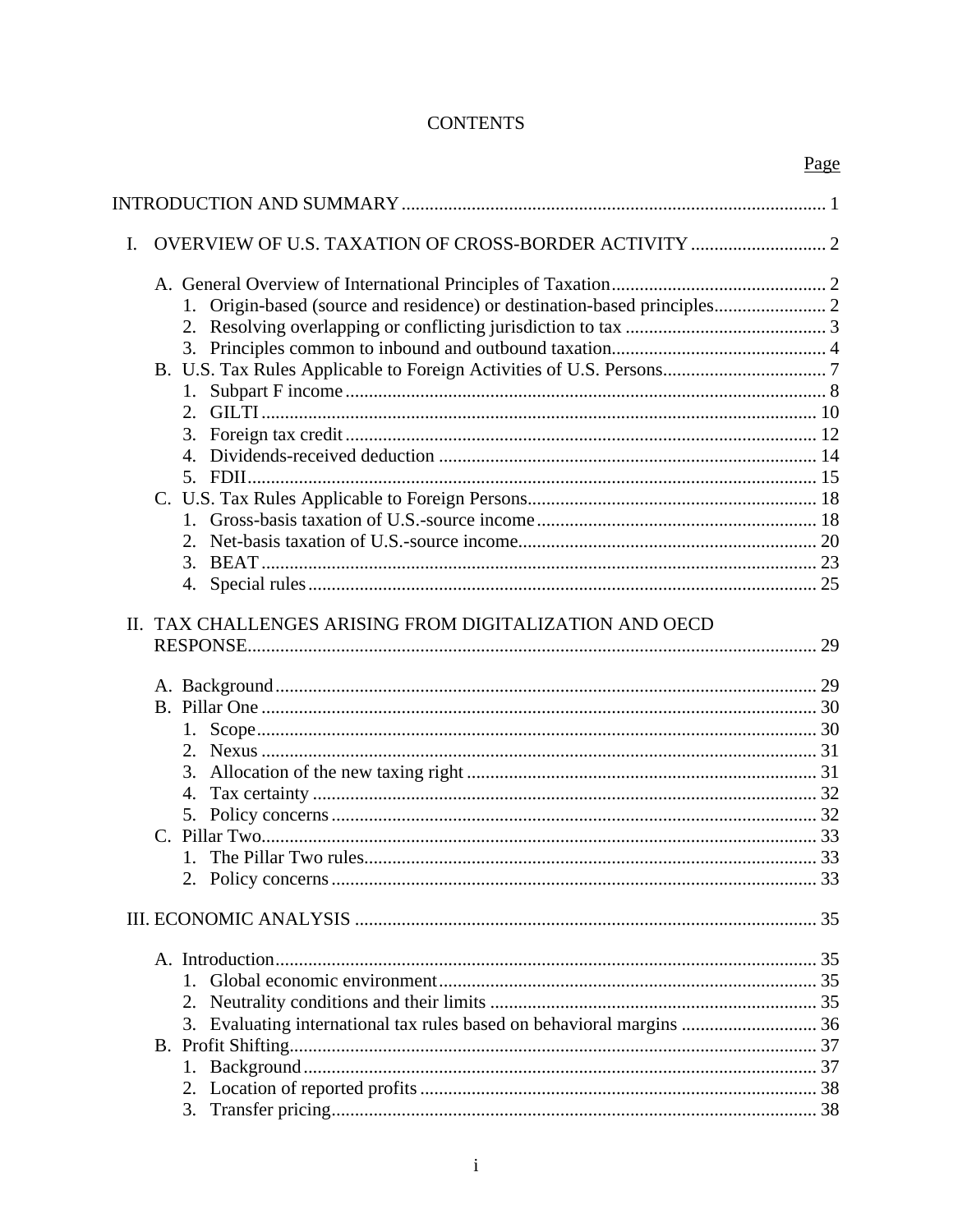|    | 2. Host-country taxation and the location of tangible investment  40                 |  |
|----|--------------------------------------------------------------------------------------|--|
|    | Home-country taxation and the location of tangible investment 41<br>3.               |  |
|    | 4.                                                                                   |  |
|    | D. Location of Intangible Property and the Returns to Intangible Investment,         |  |
|    |                                                                                      |  |
|    |                                                                                      |  |
|    |                                                                                      |  |
|    |                                                                                      |  |
|    | E. Earnings Stripping, Limitations on Deductions, and Investment  44                 |  |
|    | 1.                                                                                   |  |
|    |                                                                                      |  |
|    | 3.                                                                                   |  |
|    | 4.                                                                                   |  |
| F. | The Geographic Direction of Mergers and Acquisitions, the Location of                |  |
|    |                                                                                      |  |
|    |                                                                                      |  |
|    | 2. Effect of taxes on the volume and geographic direction of M&A transactions 48     |  |
|    | 3. Economic effects of U.S. or foreign ownership of U.S.- or foreign-sited assets 49 |  |
|    |                                                                                      |  |
|    |                                                                                      |  |
|    | 2.                                                                                   |  |
|    |                                                                                      |  |
|    |                                                                                      |  |
|    |                                                                                      |  |
|    |                                                                                      |  |
|    |                                                                                      |  |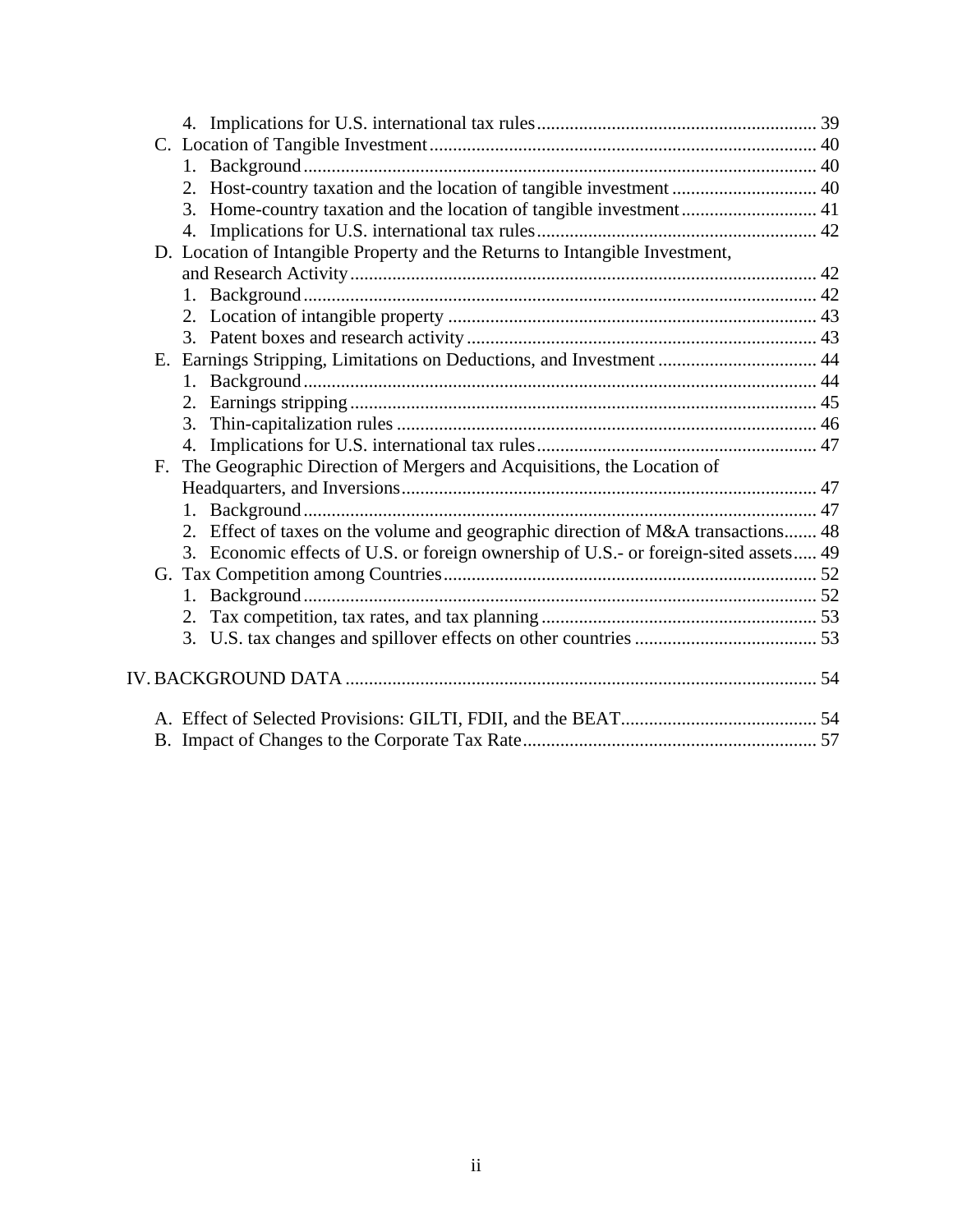### **INTRODUCTION AND SUMMARY**

The Senate Committee on Finance has scheduled a public hearing on March 25, 2021, titled "How U.S. International Tax Policy Impacts American Workers, Jobs, and Investment." This document,<sup>1</sup> prepared by the staff of the Joint Committee on Taxation, describes legal and economic background on U.S. taxation of cross-border activities.

Part I includes an introduction to the basic principles of international taxation and present law. While providing a general overview, it focuses on selected provisions newly enacted or substantially revised in Public Law 115-97. Subpart A is a general overview, subpart B describes taxation of foreign activities by U.S. taxpayers, and subpart C describes the provisions addressing taxation of U.S. activities of foreign taxpayers.

Part II summarizes international efforts to address tax challenges of the digitalization of the economy, and the implications for the United States.

Part III provides an analysis of recent economic literature that addresses cross-border taxation.

Part IV analyzes data based on U.S. corporate tax filings for the first two taxable years to which Public Law 115-97 applied.

<sup>&</sup>lt;sup>1</sup> This document may be cited as follows: Joint Committee on Taxation, *U.S. International Tax Policy*: *Overview and Analysis* (JCX-16-21), March 19, 2021. Unless otherwise stated, section references are to the Internal Revenue Code of 1986 (the "Code"). This document can also be found on the Joint Committee on Taxation website at www.jct.gov.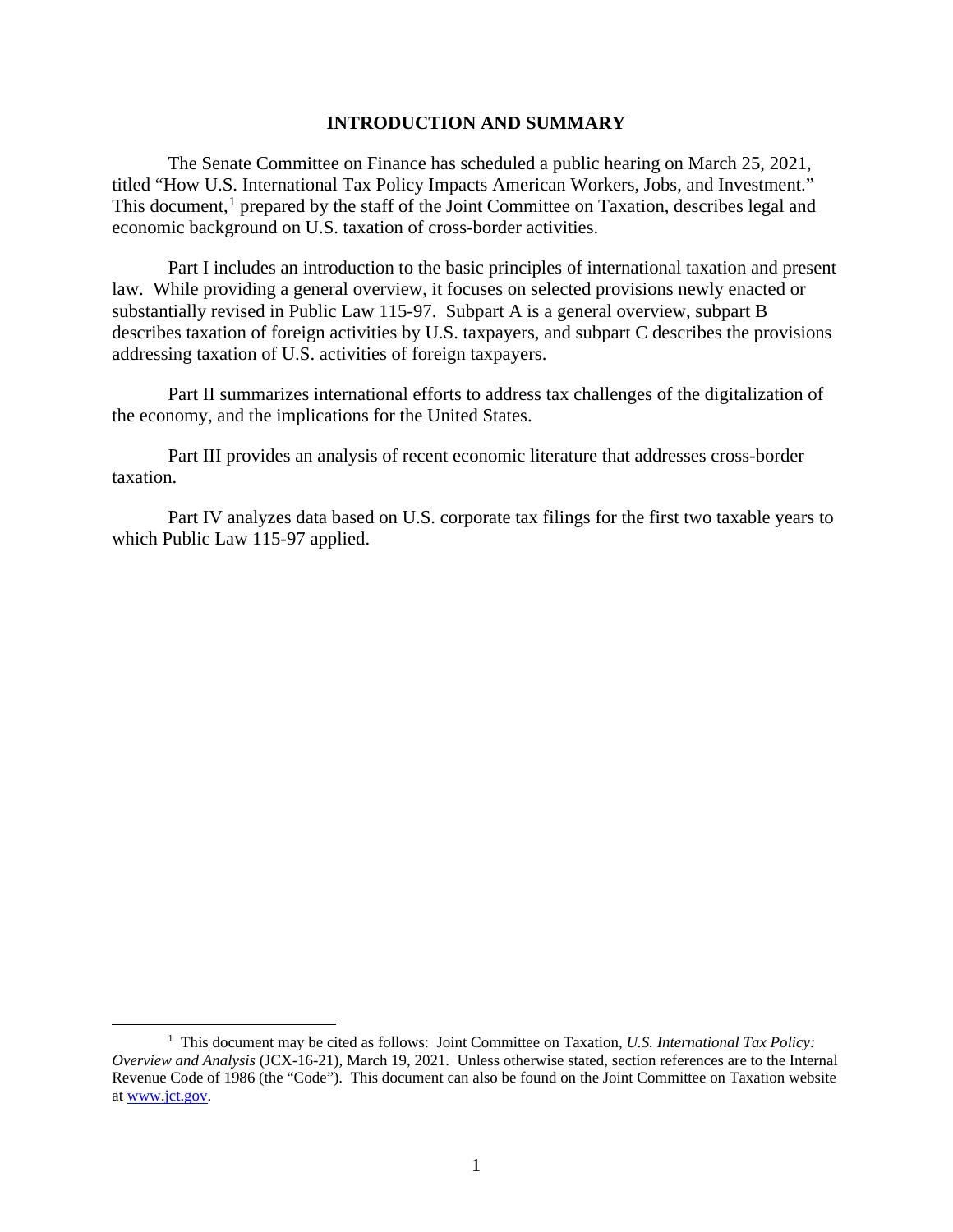### **I. OVERVIEW OF U.S. TAXATION OF CROSS-BORDER ACTIVITY**

The following discussion provides an overview of international legal principles and their implementation in the U.S. taxation of income from cross-border business activity. The basic concepts of determining where income may be taxed and how they are reflected in the Code are described, with emphasis on selected changes enacted in Public Law  $115-97$ .<sup>2</sup>

### **A. General Overview of International Principles of Taxation**

International law generally recognizes the right of each sovereign nation to prescribe rules to regulate conduct and persons (whether natural or juridical) with a sufficient nexus to the sovereign nation. The nexus may be based on nationality, *i.e*., a nexus based on a connection between the relevant person and the sovereign nation, or may be territorial, *i.e.,* a nexus based on a connection between the relevant conduct and the sovereign nation. Nonetheless, most legal systems respect limits on the extent to which their laws may be given extraterritorial effect. The broad acceptance of such norms extends to authority to regulate cross-border trade and economic dealings, including taxation.

### **1. Origin-based (source and residence) or destination-based principles**

The exercise of sovereign jurisdiction to tax is usually based on either the nationality of the person taxed or the jurisdiction in which the taxed conduct occurs. These concepts have been refined and adapted to form the principles for determining whether sufficient nexus with a jurisdiction exists to conclude that the jurisdiction may enforce its right to tax. The elements of nexus and the nomenclature of the principles may differ based on whether the tax is a direct tax or an indirect tax.<sup>3</sup> When determining how to allocate the right to tax a particular item of income, most jurisdictions consider principles based on the *origin* of either the income (source) or the person earning the income (residence), rather than *destination* of the goods or services producing income.

Taxes based on where activities occur, or where property is located, are source-based taxes. The United States generally taxes the U.S. trades or businesses of foreign persons and sales or other dispositions of interests in U.S. real property by foreign persons. In addition, the United States generally taxes items of income that are paid by U.S. persons to foreign persons. Most jurisdictions, including the United States, have rules for determining the source of items of income and expense in a broad range of categories, such as compensation for services, dividends, interest, royalties, and gains.

<sup>2</sup> Pub. L. No. 115-97, December 22, 2017.

<sup>&</sup>lt;sup>3</sup> A direct tax is imposed directly on a person (known as a capitation tax), property, or income from property, the burden of which the taxpayer bears and generally cannot shift to another. In the United States, Federal direct taxes must be apportioned among the states (U.S. CONST. Art. 1, Sec. 2, cl. 3), unless they are taxes on income within the meaning of the  $16<sup>th</sup>$  Amendment. In contrast, indirect taxes are taxes on consumption or the production of goods or services, such as the excise taxes in Chapter 32 of the Code, sales or use taxes, or customs duties, the responsibility for which can be shifted from one taxpayer to another. Indirect taxes and non-income direct taxes are outside the scope of this discussion.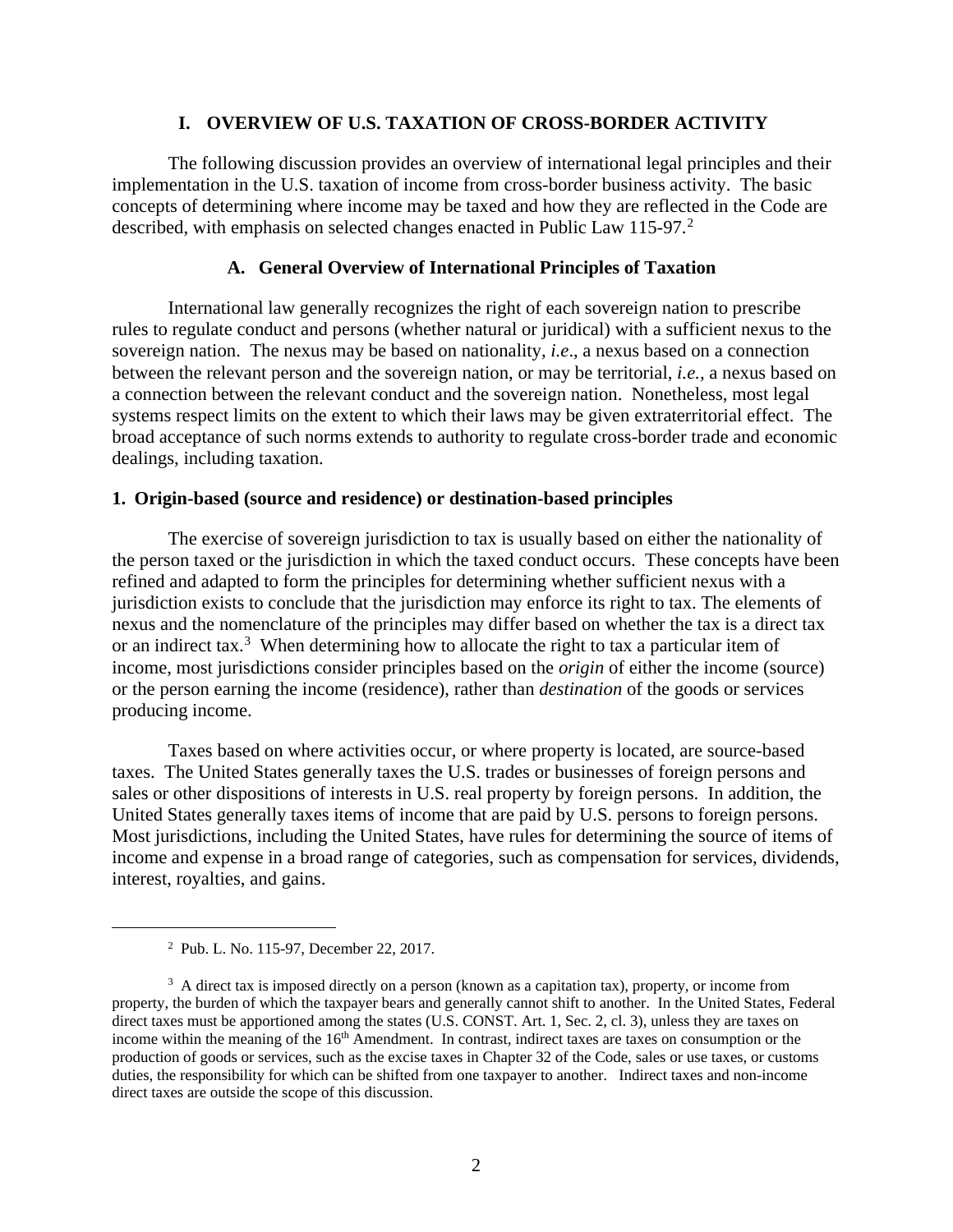Income taxes based on a person's citizenship, nationality, or residence are residencebased taxes. The United States generally imposes residence-based taxation on U.S. persons in the year in which income is earned. For individuals and domestic entities, this results in taxing them on their worldwide income, whether derived in the United States or abroad, with limited opportunity for deferral of taxation of income earned by foreign corporations owned by U.S. shareholders. As explained in Part I.B, below, income from foreign activities conducted through a foreign entity is generally subject to tax in the year earned or not at all under the current system.

Destination-based principles have not been widely adopted for income tax, and until recently, were generally prevalent only for indirect taxes.<sup>4</sup> The United States does not have a general Federal sales or use tax, although such taxes are in force in the majority of the States, including both origin-based taxes and destination-based taxes. Destination as a basis for determining the appropriate jurisdiction to exercise taxing jurisdiction over certain income has been proposed from time to time, most recently in the context of the international project to address new taxing rights for market jurisdictions in response to challenges of digitalization, discussed in Part II below.<sup>5</sup>

### **2. Resolving overlapping or conflicting jurisdiction to tax**

When the same item is subject to income tax under the rules of two or more jurisdictions, double taxation is usually mitigated by bilateral tax treaties or by laws permitting credit for taxes paid to another jurisdiction. The United States is a partner in numerous bilateral treaties that aim to avoid international double taxation and to prevent tax avoidance and evasion. Another related objective of these treaties is the removal of barriers to trade, capital flows, and commercial travel that may be caused by overlapping tax jurisdictions and by the burdens of complying with the tax laws of a jurisdiction when a person's contacts with, and income derived from, that jurisdiction are minimal. Bilateral agreements are also used to permit limited mutual administrative assistance between jurisdictions.<sup>6</sup>

In addition to entering into bilateral treaties, the United States participates in multilateral organizations to develop common principles to alleviate double taxation, including as a founding member of the Organisation for Economic Cooperation and Development ("OECD"). The

<sup>4</sup> OECD, *International VAT/GST Guidelines,* OECD Publishing, 2017.

<sup>&</sup>lt;sup>5</sup> A destination-based, border adjustment tax was proposed in 2005 (President's Advisory Panel on Tax Reform, *Simple, Fair and Pro-Growth: Proposals to fix America's Tax System,* November 2005). Alan Auerbach "A Modern Corporate Tax," Center for American Progress, 2010; House Republic Tax Reform Task Force, "A Better Way: Our Vision for a Confident America," June 24, 2016, available at https://abetterway.speaker.gov/ assets/pdf/ABetterWay-Tax-PolicyPaper.pdf; and Alan Auerbach, Michael P. Devereux, Michael Keen, Paul Oosterhuis, Wolfgang Schohn, and John Vella, "Destination-Based Cash Flow

Taxation," *Taxing Profits in a Global Economy*, Oxford University Press, 2020, pp. 267-233.

<sup>&</sup>lt;sup>6</sup> Although U.S. courts extend comity to foreign judgments in some instances, they are not required to do so, and absent clear intent in legislative language, domestic law is presumed to not have extraterritorial effect. *Morrison v. National Australia Bank Ltd.*, 561 U. S. 247, 255 (2010). At present, the United States has such bilateral agreements permitting tax collection assistance in force with five jurisdictions: Canada; Denmark; France; the Netherlands; and Sweden.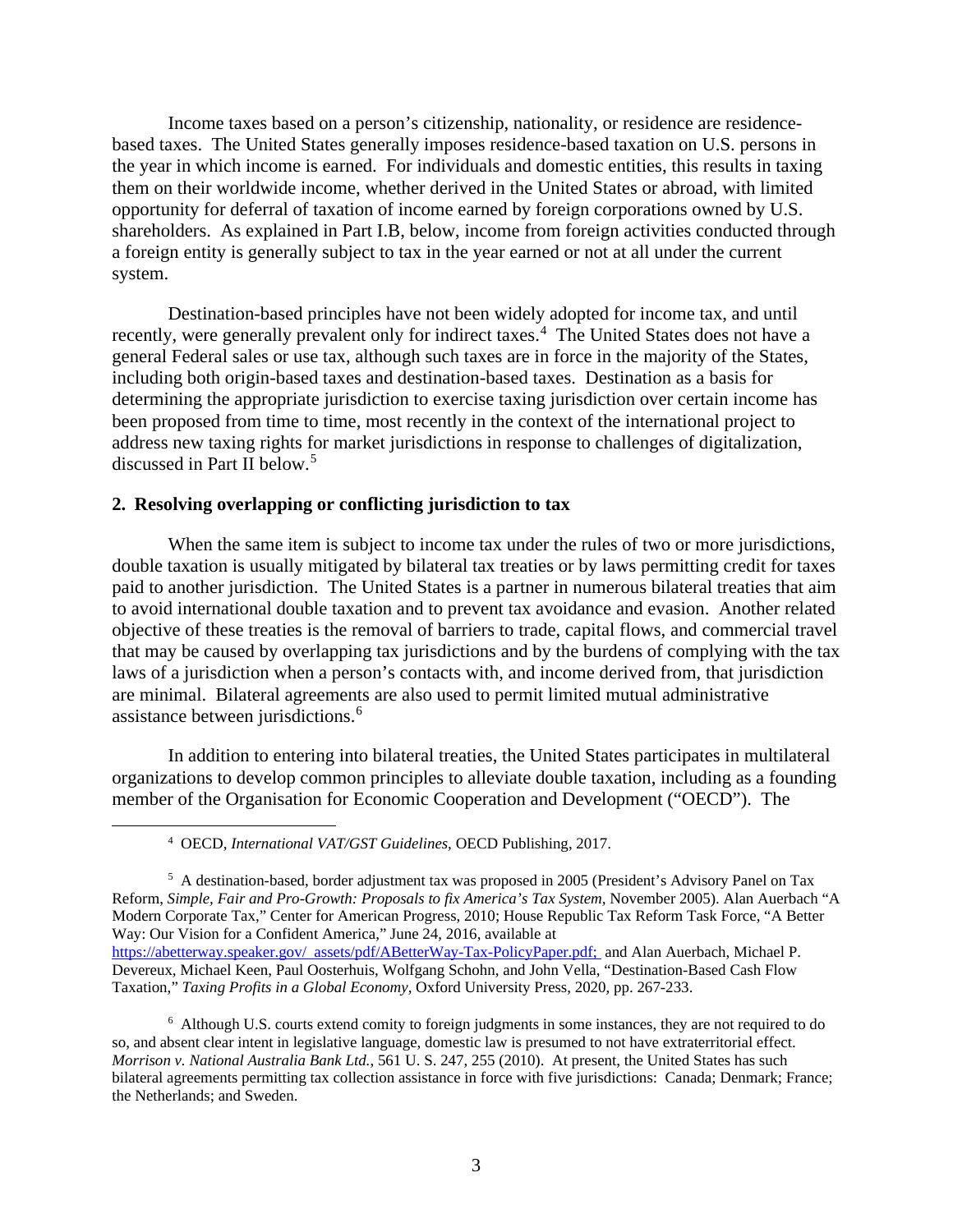OECD has led such efforts since the latter half of the  $20<sup>th</sup>$  century, including the promulgation of a model treaty,<sup>7</sup> a precursor of which was first developed by a predecessor organization in 1958, which in turn has antecedents from work by the League of Nations in the  $1920s$ .<sup>8</sup> As a consensus document, the OECD model treaty is intended to aid countries in constructing their own bilateral treaties. The provisions have been revised and updated over time as practice with actual bilateral treaties leads to unexpected results and new issues are raised by parties to the treaties.<sup>9</sup> U.S. bilateral treaties are generally consistent with the OECD model treaty.

### **3. Principles common to inbound and outbound taxation**

The United States imposes source-based taxation on U.S.-source income of nonresident alien individuals and other foreign persons. Under this system, the application of the Code differs depending on whether income arises from outbound investment (*i.e.*, foreign investments by U.S. persons) or inbound investment (*i.e.*, U.S. investment by foreign persons). While the United States taxes inbound and outbound investment differently, certain rules are common to the taxation of both, including residency rules, entity classification rules, source determination rules, and transfer pricing rules.

#### **Residence**

The Code defines U.S. person to include all U.S. citizens and residents as well as domestic entities such as partnerships, corporations, trusts and estates.<sup>10</sup> Partnerships and corporations are domestic if organized or created under the laws of the United States, any State, or the District of Columbia, unless, in the case of a partnership, the Secretary prescribes otherwise by regulation.11 All other partnerships and corporations (*i.e.*, those organized under the laws of foreign countries) are foreign.12 Other jurisdictions may use factors such as situs or management and control to determine residence. As a result, legal entities may have more than

<sup>7</sup> OECD (2014), Model Tax Convention on Income and on Capital: Condensed Version 2014, OECD Publishing, 2014, available at http://dx.doi.org/10.1787//mtc cond-2014-en. The multinational organization, dedicated to global development, was first established in 1961 by the United States, Canada, and 18 European countries, and has since expanded to 37 members.

<sup>&</sup>lt;sup>8</sup> See "Report by the Experts on Double Taxation," League of Nations Document E.F.S. 73\F19 (1923), which was a report commissioned by the League at its second assembly; see also Lara Friedlander and Scott Wilkie, "Policy Forum: The History of Tax Treaty Provisions—And Why It Is Important to Know About It," 54 *Canadian Tax Journal* No. 4 (2006).

<sup>&</sup>lt;sup>9</sup> For example, the OECD initiated a multi-year study on base-erosion and profit shifting in response to concerns of multiple members. For an overview of that project, see Joint Committee on Taxation, *Background, Summary, and Implications of the OECD/G20 Base Erosion and Profit Shifting Project* (JCX-139-15), November 30, 2015. This document can also be found on the Joint Committee on Taxation website at www.jct.gov.

 $10$  Sec. 7701(a)(30).

<sup>&</sup>lt;sup>11</sup> Sec. 7701(a)(4).

<sup>&</sup>lt;sup>12</sup> Sec. 7701(a)(5) and (9). Entities organized in a possession or territory of the United States are not considered to have been organized under the laws of the United States.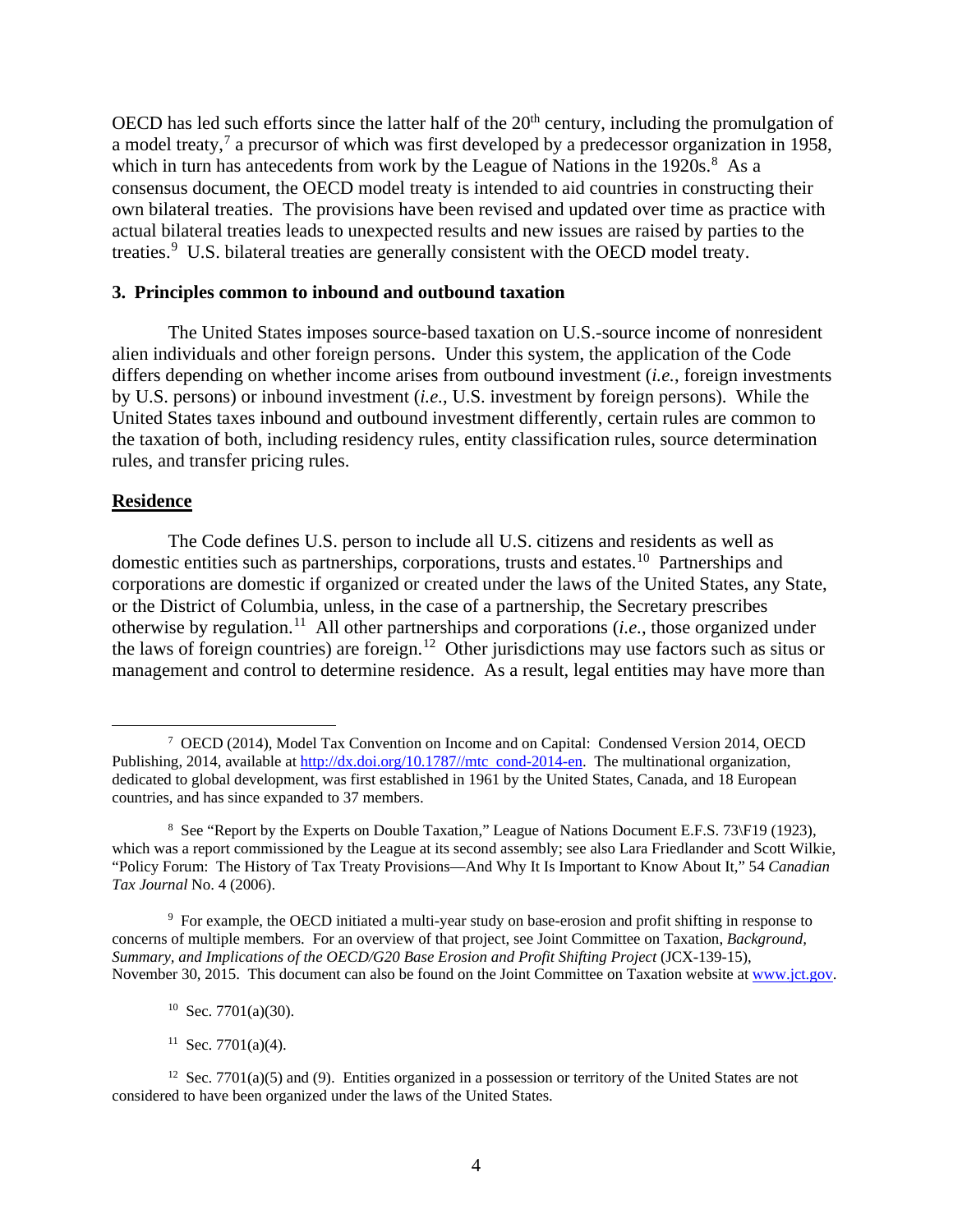one tax residence, or, in some cases, no residence. In such cases, bilateral treaties may resolve conflicting claims of residence.

#### Exception for corporate inversions

In certain cases, a foreign corporation that acquires a domestic corporation or partnership may be treated as a domestic corporation for Federal tax purposes.<sup>13</sup> That result generally applies following a transaction in which, pursuant to a plan or a series of related transactions: (1) a domestic corporation becomes a subsidiary of a foreign-incorporated entity or otherwise transfers substantially all of its properties to such an entity; (2) the former shareholders of the domestic corporation hold (by reason of the stock they had held in the domestic corporation) at least 80 percent (by vote or value) of the stock of the foreign-incorporated entity after the transaction (often referred to as "stock held by reason of"); and (3) the foreign-incorporated entity, considered together with all companies connected to it by a chain of greater than 50 percent ownership (the "expanded affiliated group"), does not have substantial business activities in the entity's country of organization, compared to the total worldwide business activities of the expanded affiliated group. If the above requirements are satisfied except that the "stock held by reason of" the acquisition is less than 80 percent, but at least 60 percent of the stock of the foreign corporation, the foreign corporation is not treated as a domestic corporation and is instead considered a surrogate foreign corporation for the acquired domestic company which is an expatriated entity that must recognize certain "inversion gain" post-acquisition restructuring<sup>14</sup> and may be subject to other consequences under the provisions enacted in 2017.15

### **Entity classification**

Certain entities other than "*per se* corporations" are eligible to elect their classification for Federal income tax purposes under the "check-the-box" regulations,<sup>16</sup> which affects the determination of the source of the income, availability of tax credits, and other tax attributes. Both foreign and domestic entities may make the election. As a result, an entity formed in the United States and operating in at least one other jurisdiction may be treated as a hybrid entity (*i.e.*, treated as a partnership or disregarded entity for U.S. tax purposes but as a corporation for

<sup>&</sup>lt;sup>13</sup> Sec. 7874. The Treasury Department and the IRS have promulgated detailed guidance, through both regulations and several notices, addressing these requirements under section 7874 since the section was enacted in 2004, and have sought to expand the reach of the section or reduce the tax benefits of inversion transactions.

<sup>&</sup>lt;sup>14</sup> An excise tax may be imposed on certain stock compensation of executives of companies that undertake inversion transactions. Sec. 4985. In addition, dividends from certain surrogate foreign corporations are excluded from qualified dividend income within the meaning of section  $1(h)(11)(B)$  and are ineligible to be taxed as net capital gains. Sec.  $1(h)(11)(C)(iii)$ . As a result, individual shareholders in such corporations cannot claim the reduced rate on dividends otherwise available under section 1(h)(11).

<sup>&</sup>lt;sup>15</sup> See section 59A(d)(4) (providing that payments made to expatriated entities that reduce gross receipts are base erosion payments) and section 965(l) (disallows the partial participation exemption deduction for computing the transition tax and assesses the additional transaction in the year of inversion if an entity inverts within 10 years of the transition tax enactment).

<sup>16</sup> Treas. Reg. sec. 301.7701-1, *et seq*.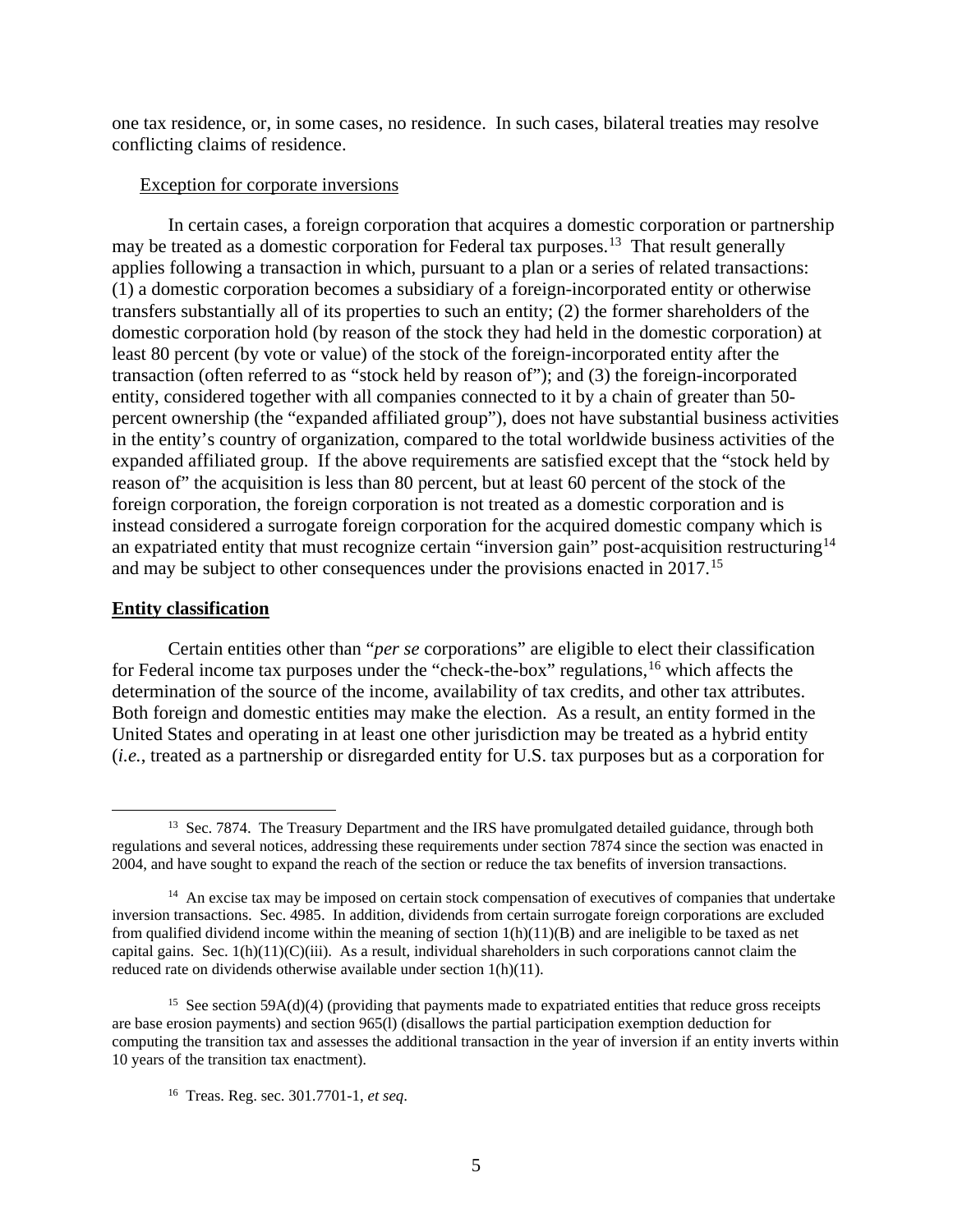foreign tax purposes) or a reverse hybrid entity (*i.e.*, treated as a corporation for U.S. tax purposes but as a partnership or disregarded entity for foreign tax purposes).

### **Source of income rules**

Various factors determine the source of income for U.S. tax purposes, including the status or nationality of the payor or recipient and the location of the activities or assets that generate the income. The Code includes extensive rules on determining whether income is considered to be from U.S. sources or from foreign sources.<sup>17</sup> Special rules are provided for certain industries, (*e.g*. transportation, shipping, and certain space and ocean activities) as well as for income partly from within and partly from without the United States.<sup>18</sup>

While many rules for determining source have been unchanged over the years, changes made in 2017 addressed the sale of inventory by eliminating the title passage rule. Gains, profits, and income from the sale or exchange of inventory property that is either (1) produced (in whole or in part) inside the United States and then sold or exchanged outside the United States or (2) produced (in whole or part) outside the United States and then sold or exchanged inside the United States is allocated and apportioned solely on the basis of the location of production activity.19 For example, income derived from the sale of inventory produced entirely in the United States is wholly from U.S. sources, even if title passage occurs elsewhere. Likewise, income derived from the sale of inventory produced entirely in another country is wholly from foreign sources, even if title passage occurs in the United States. If inventory is produced only partly in the United States, the income derived from its sale is sourced partly in the United States regardless of where title to the property passes**.**

### **Intercompany transfers**

### Transfer pricing

A basic U.S. tax principle applicable in dividing profits from a transaction between related taxpayers is that the amount of profit allocated to each related taxpayer must be measured by reference to the amount of profit that a similarly situated taxpayer would realize in a similar transaction with unrelated parties bargaining at arm's length (the "arm's-length standard"). The transfer pricing rules of section 482 authorize the Secretary to allocate income, deductions, credits, or allowances among related business entities when necessary to clearly reflect income or otherwise prevent tax avoidance. Treasury regulations under that section generally adopt the arm's-length standard as the method for determining whether a particular allocation is appropriate. Similarly, the domestic laws of most U.S. trading partners include rules to limit income shifting through transfer pricing. When a foreign person with U.S. activities has transactions with related U.S. taxpayers, the amount of income attributable to U.S. activities is

<sup>&</sup>lt;sup>17</sup> Sections 861-through 865, generally.

<sup>&</sup>lt;sup>18</sup> Sec. 863.

 $19$  Sec. 863(b).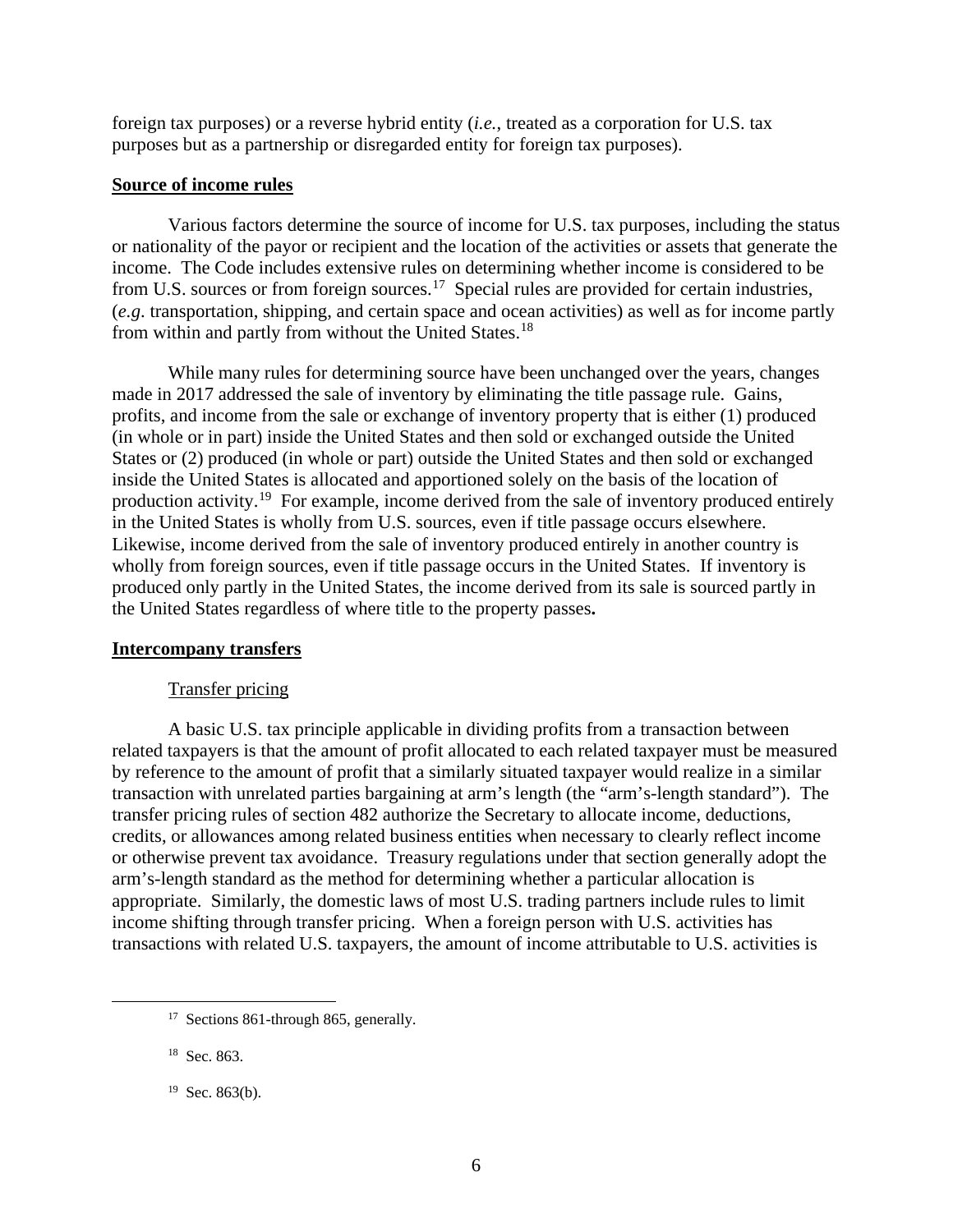determined in part by the same transfer pricing rules of section 482 that apply when U.S. persons with foreign activities transact with related foreign taxpayers.

For income from intangible property, section 482 provides, "in the case of any transfer (or license) of intangible property (within the meaning of section  $367(d)(4)$ ), the income with respect to such transfer or license shall be commensurate with the income attributable to the intangible." By requiring inclusion of amounts commensurate with the income attributable to the intangible, Congress was responding to concerns regarding the effectiveness of the arm's-length standard with respect to intangible property—including, in particular, high-profit-potential intangibles. $20$ 

### Gain recognition on outbound transfers of intangible property

If a transfer of intangible property to a foreign affiliate occurs in connection with certain corporate transactions, nonrecognition rules that may otherwise apply are suspended. The transferor of intangible property must recognize gain from the transfer as though the transferor had sold the intangible (regardless of the stage of development of the intangible property) in exchange for payments contingent on the use, productivity, or disposition of the transferred property in amounts that would have been received either annually over the useful life of the property or upon disposition of the property after the transfer.<sup>21</sup> The appropriate amounts of those imputed payments are determined using transfer-pricing principles.

# **B. U.S. Tax Rules Applicable to Foreign Activities of U.S. Persons**

In general, income earned directly by a U.S. person from the conduct of a foreign trade or business is taxed currently,<sup>22</sup> while income earned indirectly through certain related foreign entities (*i.e.*, controlled foreign corporations ("CFCs"))<sup>23</sup> is taxed in the year earned or not at all. Indirect earnings of CFCs are generally taxable in one of two ways. First, the earnings may constitute income to U.S. shareholders under the traditional anti-deferral regime of subpart F, which applies to certain passive income and certain other related-party income that is readily movable from one jurisdiction to another.<sup>24</sup> Second, the earnings may be subject to section 951A, which applies to some foreign-source income of a CFC that is not subpart F income (referred to as global intangible low-taxed income ("GILTI")). Subpart F income is taxed at full

 $21$  Sec. 367(d).

 $22$  Such income is called foreign branch income.

<sup>23</sup> A CFC generally is defined as any foreign corporation in which U.S. persons own (directly, indirectly, or constructively) more than 50 percent of the corporation's stock (measured by vote or value), taking into account only "U.S. shareholders," that is, U.S. persons that own at least 10 percent of the stock (measured by vote or value). Secs. 951(b), 957, and 958. Special rules apply with respect to U.S. persons that are shareholders (regardless of their percentage ownership) in any foreign corporation that is not a CFC but is a passive foreign investment company ("PFIC"). See secs. 1291 through 1298. The PFIC rules generally seek to prevent the deferral of passive income through the use of foreign corporations.

24 Subpart F comprises sections 951 through 965.

<sup>20</sup> H.R. Rep. No. 99-426, p. 423.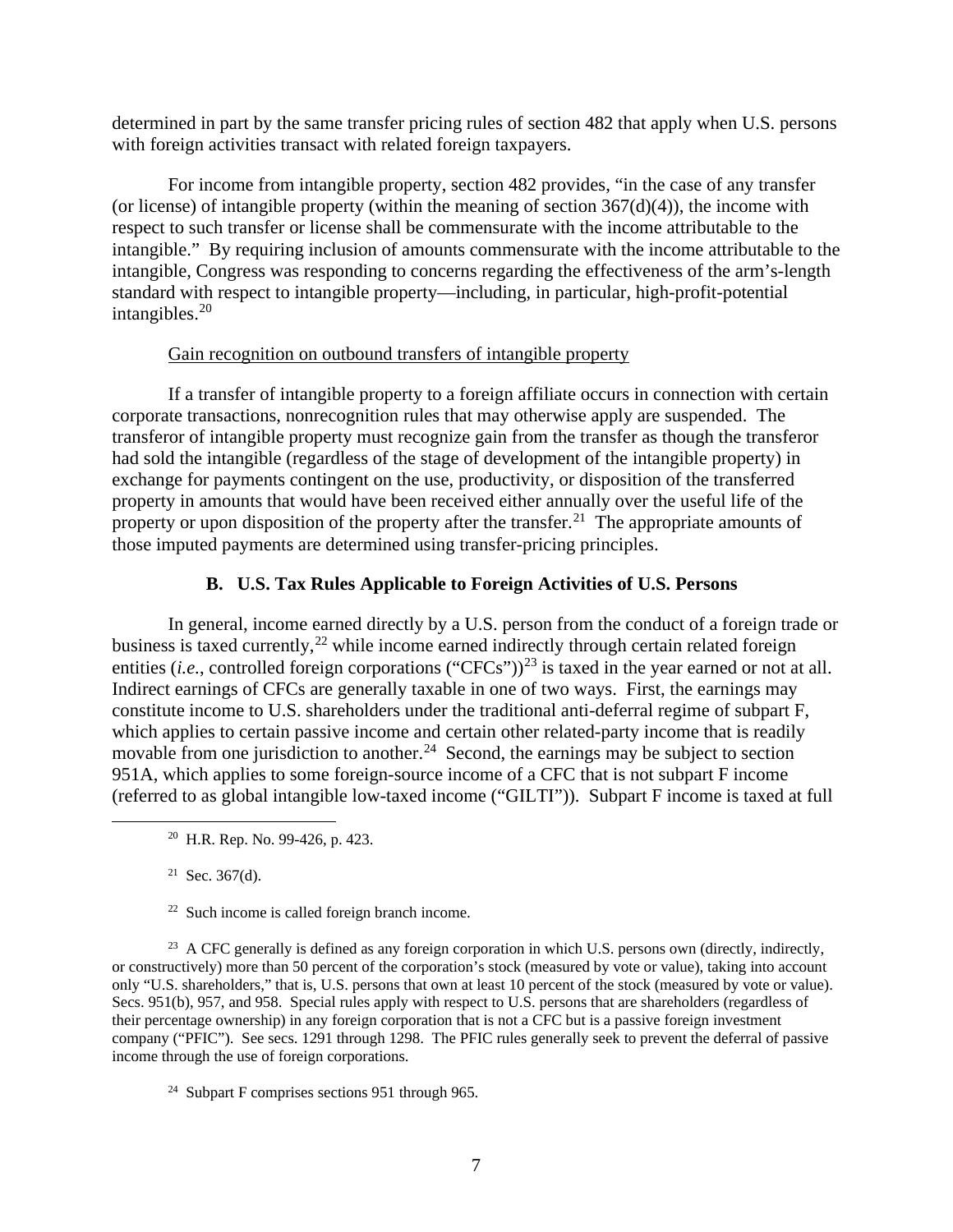rates with related foreign taxes generally eligible for the foreign tax credit; GILTI is taxed at preferential rates with additional limitations on the use of related foreign taxes. Both subpart F income and GILTI are included by the U.S. shareholder without regard to whether the earnings are distributed by the CFC.

Foreign earnings not subject to tax as subpart F income or GILTI generally are exempt from U.S. tax. To exempt those earnings, dividends received by corporate U.S. shareholders from specified 10-percent owned foreign corporations (including CFCs) generally are eligible for a 100-percent dividends-received deduction ("DRD").25

In addition to the taxation of GILTI at preferential rates, U.S. corporations generally are taxed at preferential rates on their foreign-derived intangible income ("FDII").<sup>26</sup>

### **1. Subpart F income**

Under subpart F, U.S. shareholders of a CFC must include in income their *pro rata* shares of subpart F income, without regard to whether the income is distributed to the shareholders.<sup>27</sup> In effect, U.S. shareholders of a CFC are treated as having received a current distribution of the CFC's subpart F income. With exceptions described below, subpart F income generally includes passive income and other income that is readily movable from one jurisdiction to another. Subpart F income consists of foreign base company income,  $^{28}$  insurance income,  $^{29}$  and certain income relating to international boycotts and other violations of public policy.30

Foreign base company income consists of foreign personal holding company income, which includes passive income such as dividends, interest, rents, and royalties, and a number of categories of income from business operations, including foreign base company sales income, foreign base company services income, and foreign base company oil-related income.<sup>31</sup>

Insurance income subject to current inclusion under subpart F includes any income of a CFC attributable to the issuing or reinsuring of any insurance or annuity contract in connection with risks located in a country other than the CFC's country of organization.<sup>32</sup>

- <sup>28</sup> Secs. 952(a)(2) and 954.
- <sup>29</sup> Secs. 952(a)(1) and 953.
- $30$  Sec. 952(a)(3)-(5).
- 31 Sec. 954.
- $32$  Sec. 953(a) and (e).

<sup>&</sup>lt;sup>25</sup> Sec. 245A. The DRD is not limited to dividends from CFCs, but rather may be available with respect to any dividend received from a specified 10-percent owned foreign corporation by a domestic corporation which is a U.S. shareholder with respect to such foreign corporation.

<sup>&</sup>lt;sup>26</sup> Sec. 250(a)(1)(A).

 $27$  Sec. 951(a).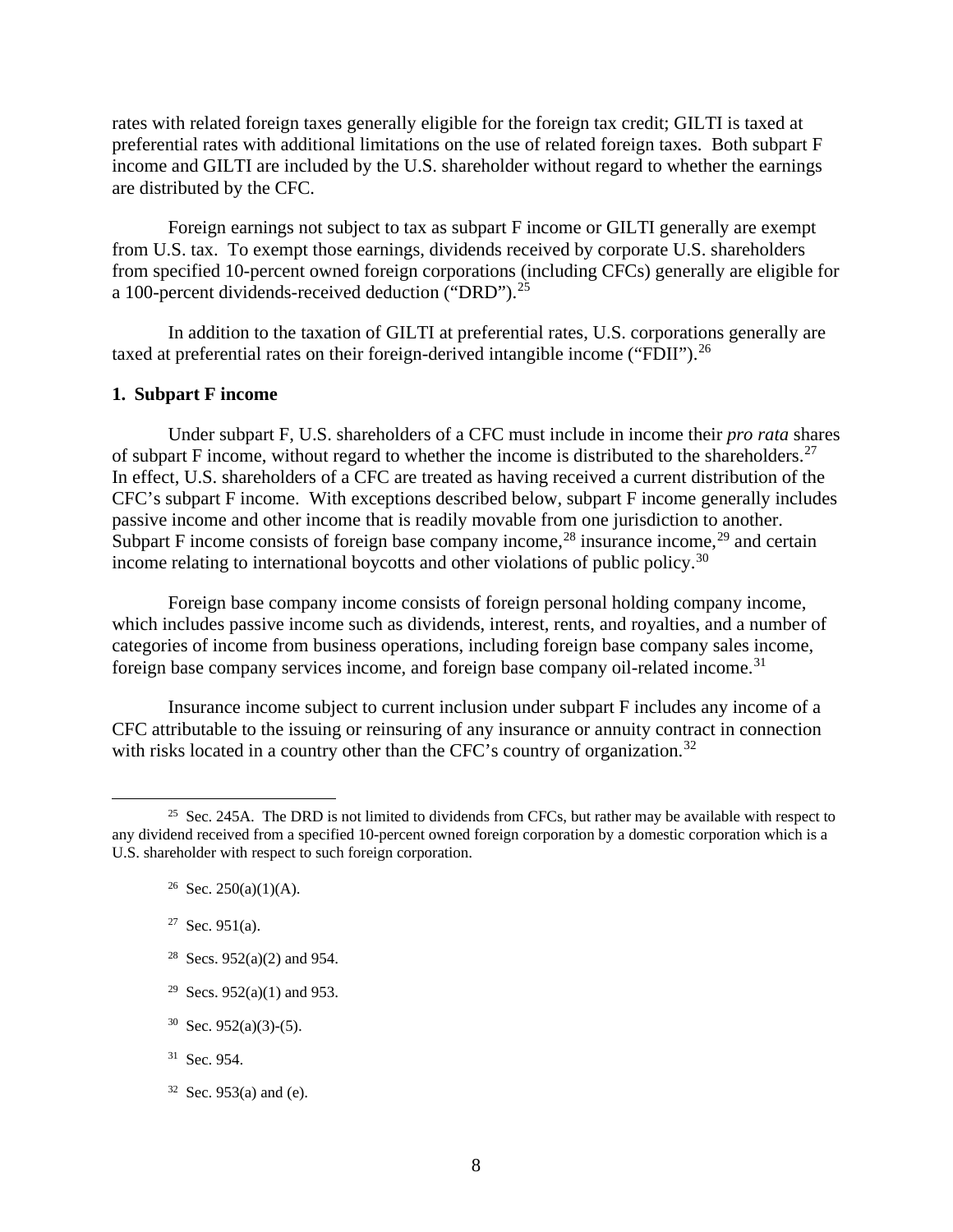#### **Investments in U.S. property**

U.S. shareholders also must include their *pro rata* shares of a CFC's untaxed earnings invested in certain items of U.S. property.<sup>33</sup> For this purpose, U.S. property generally includes tangible property located in the United States, stock of a U.S. corporation, an obligation of a U.S. person, and certain intangible assets, such as patents and copyrights, acquired or developed by the CFC for use in the United States.<sup>34</sup> There are specific exceptions to the general definition of U.S. property, including for bank deposits, certain export property, and certain trade or business obligations.35

### **Exceptions**

Subpart F income does not include certain dividends, interest, rents, and royalties received by a CFC from a related corporation organized and operating in the same foreign country in which the CFC is organized.<sup>36</sup> The same-country exception is not available to the extent that the payments reduce the subpart F income of the payor.

A second exception (the "high-tax exception") is available for any item of income received by a CFC if the taxpayer establishes that the income was subject to an effective foreign income tax rate greater than 90 percent of the maximum U.S. corporate income tax rate in effect at the time the income was earned (*e.g.*, for income earned by a CFC in tax year 2020, more than 90 percent of 21 percent, or 18.9 percent).<sup>37</sup>

A third exception excludes from foreign personal holding company income dividends, interest, rents, and royalties received or accrued by one CFC from a related CFC to the extent attributable or properly allocable to income of the payor that is not subpart  $F$  income.<sup>38</sup>

There is also an exclusion from subpart F income for certain income of a CFC that is derived in the active conduct of a banking or financing business ("active financing income").<sup>39</sup> With respect to income derived in the active conduct of a banking, financing, or similar business, a CFC is required to be predominantly engaged in such business and to conduct substantial activity with respect to such business, and other requirements must be met.

 $36$  Sec. 954(c)(3).

 $37$  Sec. 954(b)(4). This exception applies to an item of income that would otherwise be included in foreign base company income or insurance income within the meaning of sections 954(a) and 953, respectively.

 $38$  Sec. 954(c)(6). CFC look-through applies to taxable years of foreign corporations beginning before January 1, 2026, and to taxable years of U.S. shareholders with or within which such taxable years of foreign corporations end.

# 39 Sec. 954(h).

 $33$  Secs. 951(a)(1)(B) and 956.

 $34$  Sec. 956(c)(1).

 $35$  Sec. 956(c)(2).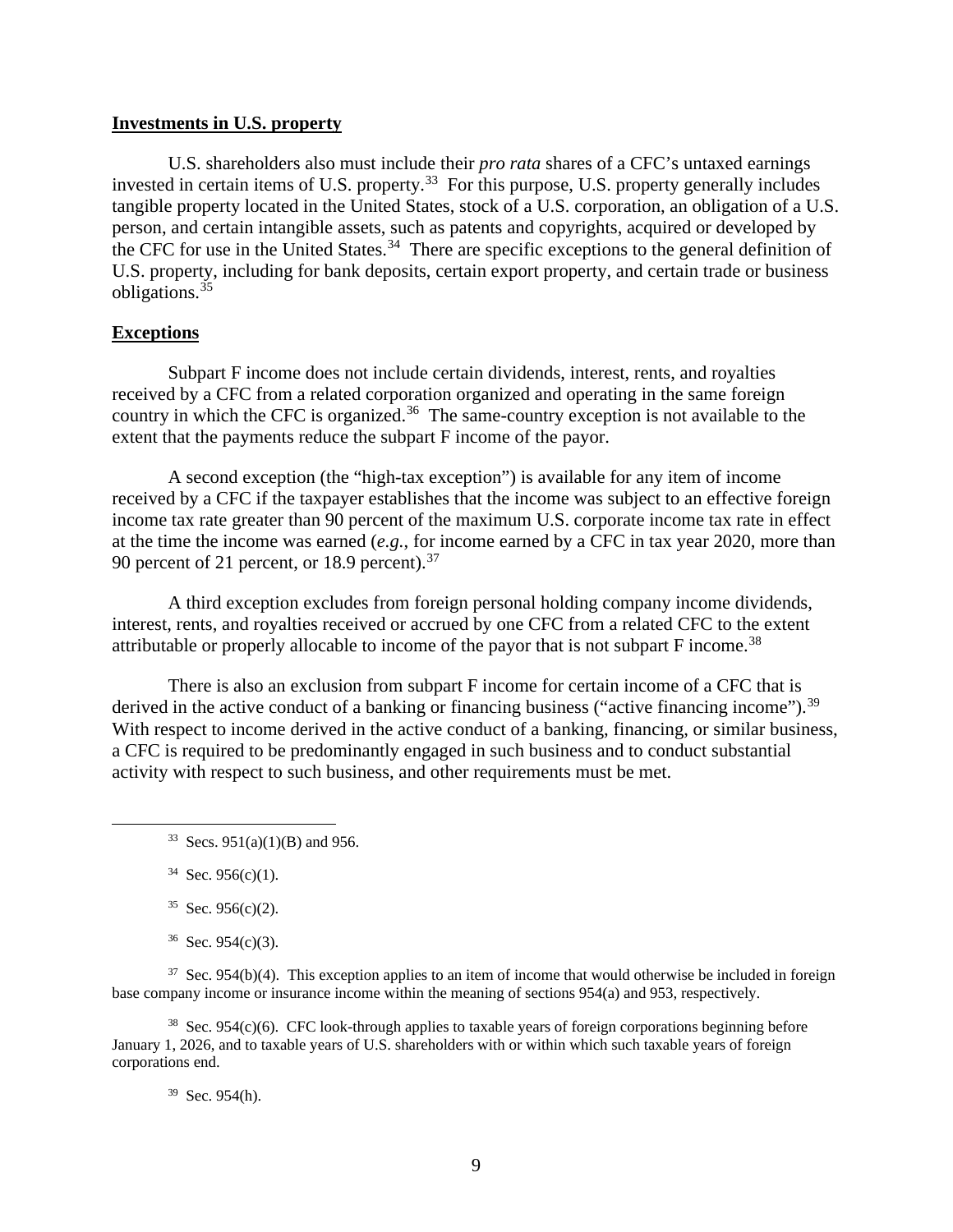For a securities dealer, foreign personal holding company income excludes any interest or dividend (or certain equivalent amounts) from any transaction entered into in the ordinary course of the dealer's trade or business as a dealer in securities within the meaning of section 475.40

#### **Exclusion of previously taxed earnings and profits**

A U.S. shareholder may exclude from its income actual distributions of earnings and profits from a CFC that were previously included in income by the U.S. shareholder under subpart  $F<sup>41</sup>$ . Any income inclusion resulting from an investment in U.S. property also may be excluded when such earnings and profits are ultimately distributed.<sup>42</sup>

### **Basis adjustments**

A U.S. shareholder of a CFC generally increases the basis in its CFC stock by the amount of subpart F income inclusions and generally reduces the basis in its CFC stock by the amount of any distributions that are excluded from its income as previously taxed earnings and profits.<sup>43</sup>

### **2. GILTI**

A U.S. shareholder of a CFC also must include in gross income its GILTI. GILTI is the excess of the shareholder's net CFC tested income over the shareholder's net deemed tangible income return. The shareholder's net deemed tangible income return equals the excess of 10 percent of the aggregate of its *pro rata* share of the qualified business asset investment ("QBAI") of each CFC over certain interest expense.44

The formula for GILTI is:

### $GILTI = Net CFC Tested Income - [(10% \times QBAI) - Interest Expense]$

Although a GILTI inclusion is generally treated as a subpart F inclusion, GILTI is not subpart F income. GILTI is computed at the U.S.-shareholder level rather than the CFC level, with a U.S. shareholder allowed to offset tested income of its CFCs with tested loss of other CFCs in computing net CFC tested income. When computing tax liability associated with GILTI, U.S. shareholders may not take into account certain tax attributes of CFCs with tested loss, such as foreign tax credits and QBAI. In addition, the foreign tax credit limitation is

 $40$  Sec. 954(c)(2)(C).

<sup>41</sup> Sec. 959(a)(1).

- <sup>42</sup> Secs. 959(a)(2) and 956.
- 43 Sec. 961.

44 The interest expense that reduces a U.S. shareholder's net deemed tangible income return is that which is taken into account in determining its net CFC tested income for the taxable year to the extent that the interest income attributable to such interest expense is not taken into account in determining the shareholder's net CFC tested income.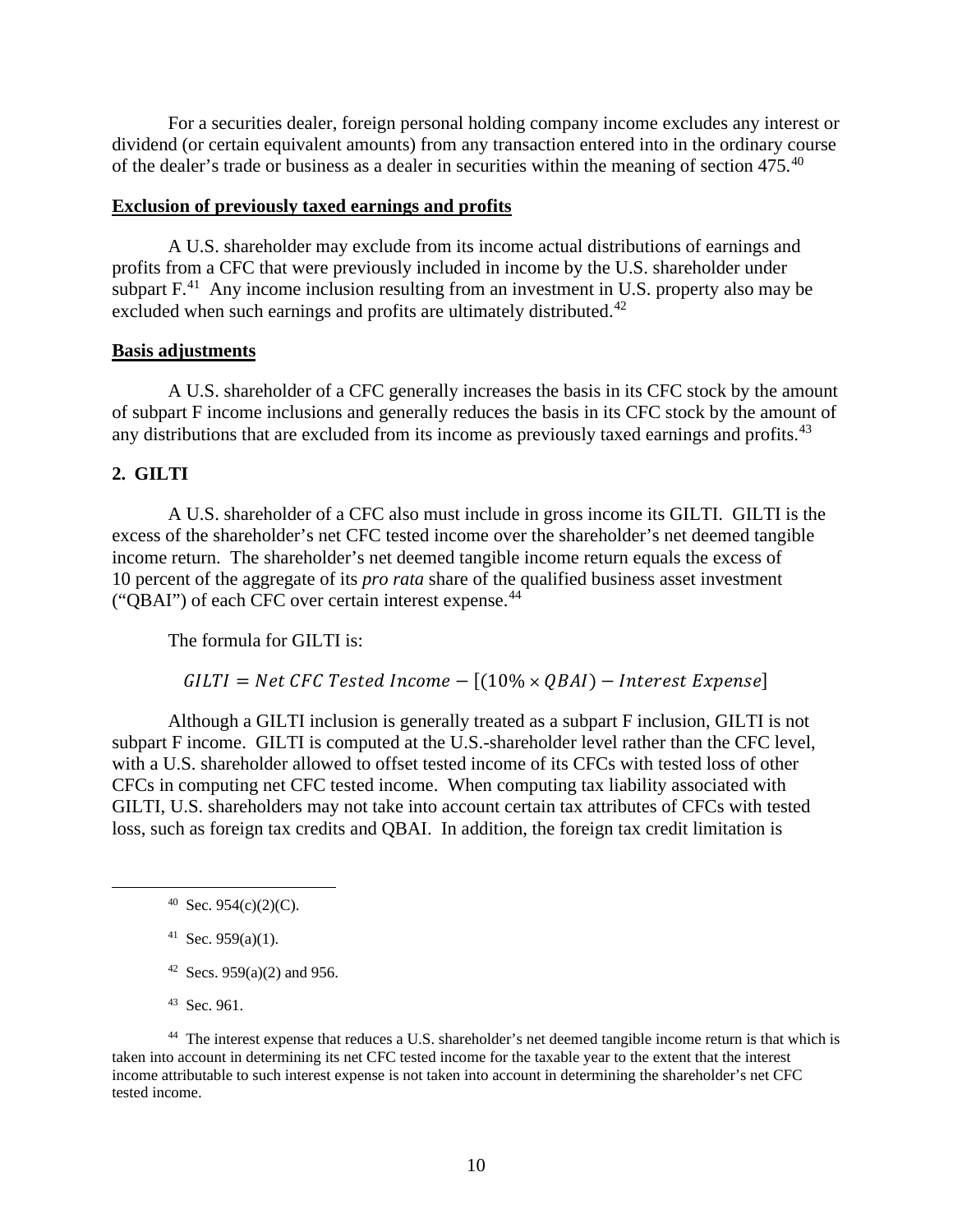applied separately with respect to GILTI, and no carryovers and carrybacks of excess foreign tax credits are allowed in the GILTI foreign tax credit limitation category.

### **Net CFC tested income**

Net CFC tested income means the excess of the aggregate of the shareholder's *pro rata* share of the tested income of each CFC over the aggregate of its *pro rata* share of the tested loss of each CFC.45

The tested income of a CFC is the excess of the gross income of the CFC determined without regard to certain amounts that are exceptions to tested income (referred to in this document as "gross tested income") over deductions (including taxes) properly allocable to such gross tested income. The exceptions to tested income are: (1) any effectively connected income described in section 952(b); (2) any gross income taken into account in determining the CFC's subpart F income; (3) any gross income excluded from foreign base company income or insurance income by reason of the high-tax exception under section 954(b)(4); (4) any dividend received from a related person (as defined in section 954(d)(3)); and (5) any foreign oil and gas extraction income (as defined in section  $907(c)(1)$ ).

The tested loss of a CFC means the excess of deductions (including taxes) properly allocable to the CFC's gross tested income over the amount of such gross tested income.

#### **Qualified business asset investment**

QBAI means, with respect to any CFC for a taxable year, the average of the aggregate of the CFC's adjusted bases in specified tangible property that is both used in its trade or business and of a type with respect to which a deduction is generally allowable under section 167.<sup>46</sup>

Specified tangible property means any property used in the production of tested income. $4\overline{7}$ 

### **Treatment as subpart F income**

GILTI inclusions generally are treated in the same manner as amounts included as subpart F income.<sup>48</sup>

 $48$  Sec. 951A(f)(1).

<sup>45</sup> Sec. 951A(c)(1). *Pro rata* shares are determined under subpart F principles (*i.e.*, the rules of section  $951(a)(2)$  and the regulations thereunder).

 $46$  Sec. 951A(d)(1).

 $47$  Sec. 951A(d)(2). Specified tangible property does not include property used in the production of tested loss; thus, a CFC with a tested loss in a taxable year does not have QBAI for such taxable year.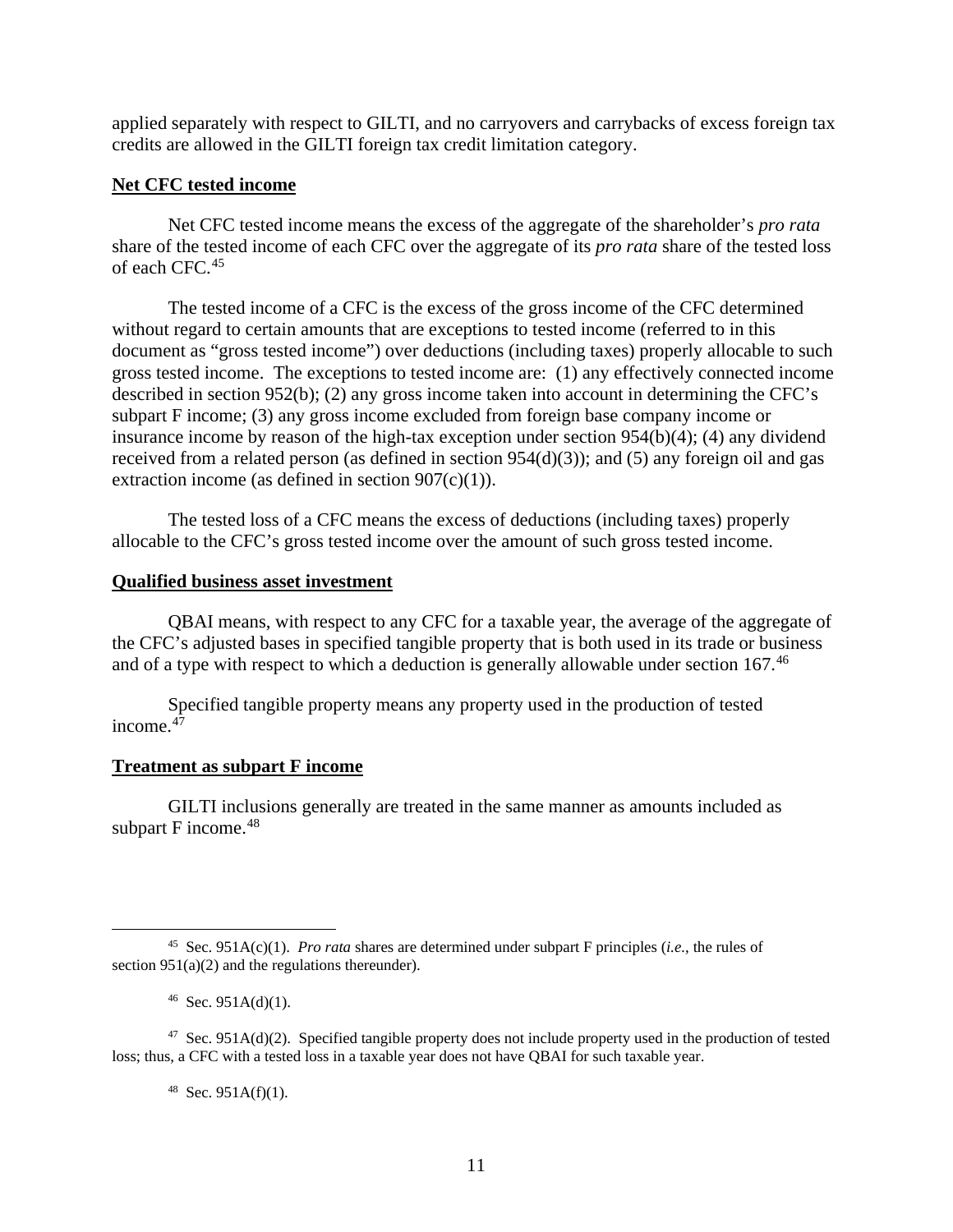### **Section 250 deduction**

The preferential rate on GILTI is achieved by allowing corporations a deduction equal to 50 percent<sup>49</sup> of their GILTI (including the corresponding section 78 gross-up amount).<sup>50</sup>

### **3. Foreign tax credit**

Subject to certain limitations, U.S. citizens, resident individuals, and domestic corporations are allowed a credit for foreign income taxes they pay. In addition, a domestic corporation is allowed a credit for foreign income taxes paid by a CFC with respect to income included by the corporation as subpart F income and GILTI; such taxes are deemed to have been paid by the domestic corporation for purposes of calculating the foreign tax credit.<sup>51</sup>

The foreign tax credit generally is limited to a taxpayer's U.S. tax liability on its foreignsource taxable income. The limit is intended to ensure that the credit mitigates double taxation of foreign-source income without offsetting U.S. tax on U.S.-source income.<sup>52</sup> The limit is computed by multiplying a taxpayer's total pre-credit U.S. tax liability for the year by the ratio of the taxpayer's foreign-source taxable income for the year to the taxpayer's total taxable income for the year. If the total amount of foreign income taxes paid and deemed paid for the year exceeds the taxpayer's foreign tax credit limitation for the year, the taxpayer may (in certain cases) carry back the excess foreign taxes to the previous year or carry forward to one of the succeeding 10 years.<sup>53</sup> No carryback or carryover of excess foreign tax credits are allowed in the GILTI foreign tax credit limitation category.

#### **Deemed-paid taxes**

For any subpart F income included in the gross income of a domestic corporation, the corporation is deemed to have paid foreign taxes equal to the aggregate foreign income taxes paid or accrued with respect to such income by the CFC.

For any GILTI included in the gross income of a domestic corporation, the corporation is deemed to have paid foreign taxes equal to 80 percent of the corporation's inclusion percentage multiplied by the aggregate foreign income taxes paid or accrued with respect to tested income

 $53$  Sec. 904(c).

 $49$  For taxable years beginning after December 31, 2025, the deduction for GILTI is reduced to  $37.5$  percent. Sec.  $250(a)(3)(B)$ . In other words, for taxable years beginning before January 1, 2026, the effective U.S. tax rate *(i.e.*, taking into account the effect of the deduction) on GILTI is 10.5 percent. For taxable years beginning after December 31, 2025, the effective U.S. tax rate on GILTI rises to 13.125 percent.

<sup>&</sup>lt;sup>50</sup> Sec. 250(a)(1)(B). Under section 78, a taxpayer claiming the foreign tax credit with respect to foreignsource income generally must include in income the amount of the related foreign taxes paid.

<sup>51</sup> Secs. 901 and 960; see also secs. 1291(g) and 1293(f) (providing, in the PFIC context, coordination with foreign tax credit rules).

<sup>52</sup> Secs. 901 and 904.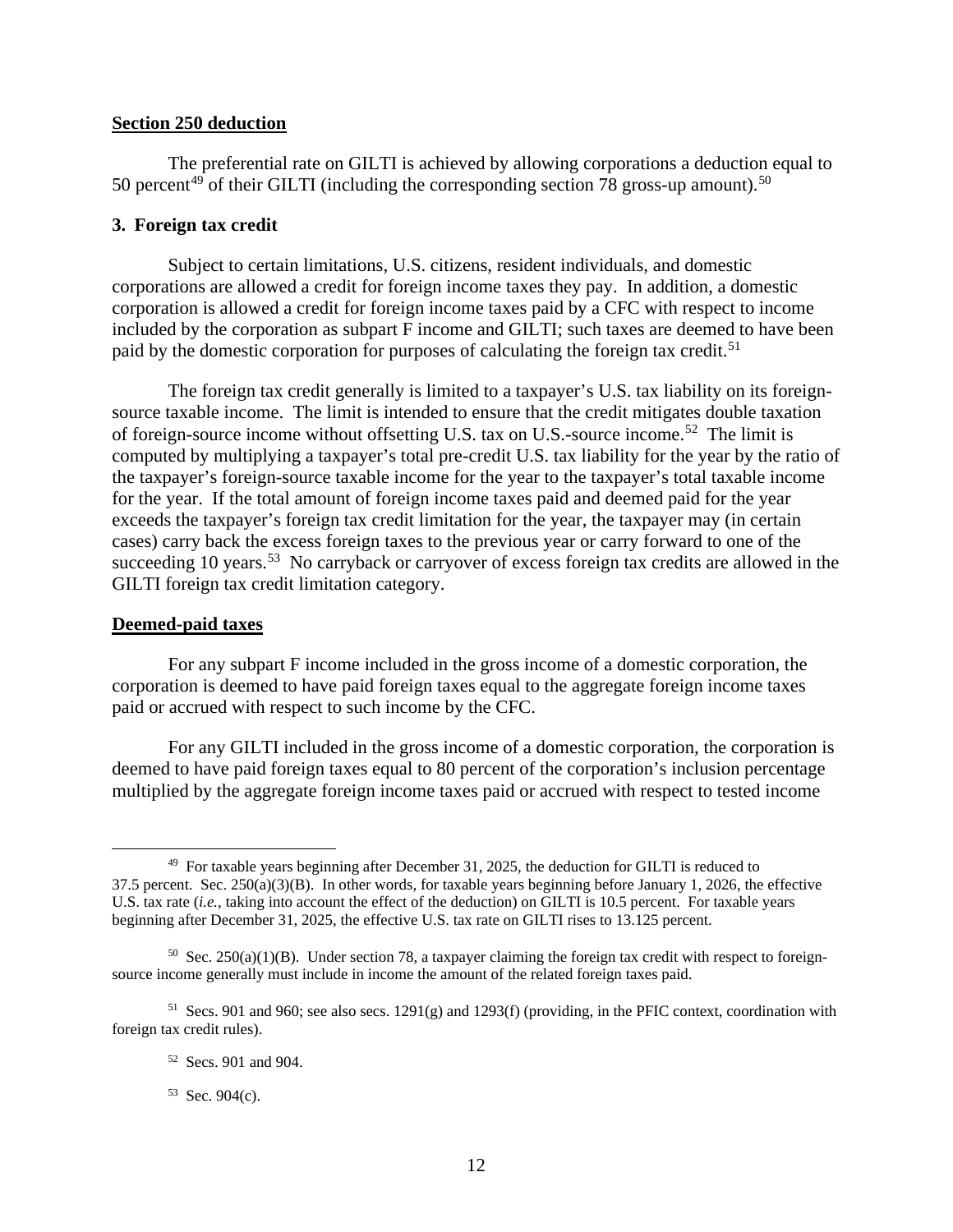(but not tested loss) by each CFC with respect to which the domestic corporation is a U.S. shareholder.54

#### **Allocation and apportionment of expenses**

To determine its foreign tax credit limitation, a taxpayer must first determine its taxable income from foreign sources by allocating and apportioning deductions between U.S.-source gross income and foreign-source gross income in each limitation category. In general, deductions are allocated and apportioned to the gross income to which the deductions factually relate.<sup>55</sup> However, subject to certain exceptions, deductions for interest expense, stewardship expenses, and research and experimental expenses are apportioned based on certain ratios.<sup>56</sup> For example, interest expense is apportioned based on the ratio of the corporation's foreign or domestic (as applicable) assets to its worldwide assets.<sup>57</sup>

### **Limitation categories ("baskets")**

The foreign tax credit limitation is applied separately to GILTI, foreign branch income,<sup>58</sup> passive category income, and general category income.59 For this purpose, GILTI and foreign branch income include only income that is not passive category income. Passive category income includes passive income, such as portfolio interest and dividend income, and certain specified types of income.<sup>60</sup> All other income is in the general category. Passive income is treated as general category income if earned by a qualifying financial services entity or if highly taxed (*i.e.*, if the foreign tax rate is determined to exceed the highest tax rate specified in section 1 or 11, as applicable).<sup>61</sup> Dividends (and subpart F inclusions), interest, rents, and royalties received by a U.S. shareholder from a CFC are assigned to the passive category to the

 $54$  Sec. 960(d)(1). The inclusion percentage means, with respect to any domestic corporation, the ratio of such corporation's GILTI divided by the aggregate amount of its pro rata share of the tested income (but not tested loss) of each CFC with respect to which it is a U.S. shareholder. Tested foreign income taxes do not include any foreign income tax paid or accrued by a CFC that is properly attributable to the CFC's tested loss (if any).

<sup>&</sup>lt;sup>55</sup> Treas. Reg. sec. 1.861-8(b) and (c) and Temp. Treas. Reg. sec. 1.861-8T(c).

<sup>56</sup> Treas. Reg. sec. 1.861-8 through Temp. Treas. Reg. sec. 1.861-14T and Treas. Reg. sec. 1.861-17 set forth detailed rules relating to the allocation and apportionment of expenses.

 $57$  Sec. 864(e)(2).

<sup>58</sup> Foreign branch income is defined for this purpose as "the business profits of [the U.S. taxpayer] which are attributable to 1 or more qualified business units (as defined in section  $989(a)$ ) in 1 or more foreign countries." Sec.  $904(d)(2)(J)$ .

<sup>59</sup> Sec. 904(d); Treas. Reg. sec. 1.904-4(a). The foreign tax credit limitation is also applied separately to certain additional separate categories. See Treas. Reg. sec. 1.904-4(m).

<sup>&</sup>lt;sup>60</sup> Sec. 904(d)(2)(A)(i) and (B).

 $61$  Sec. 904(d)(2)(B).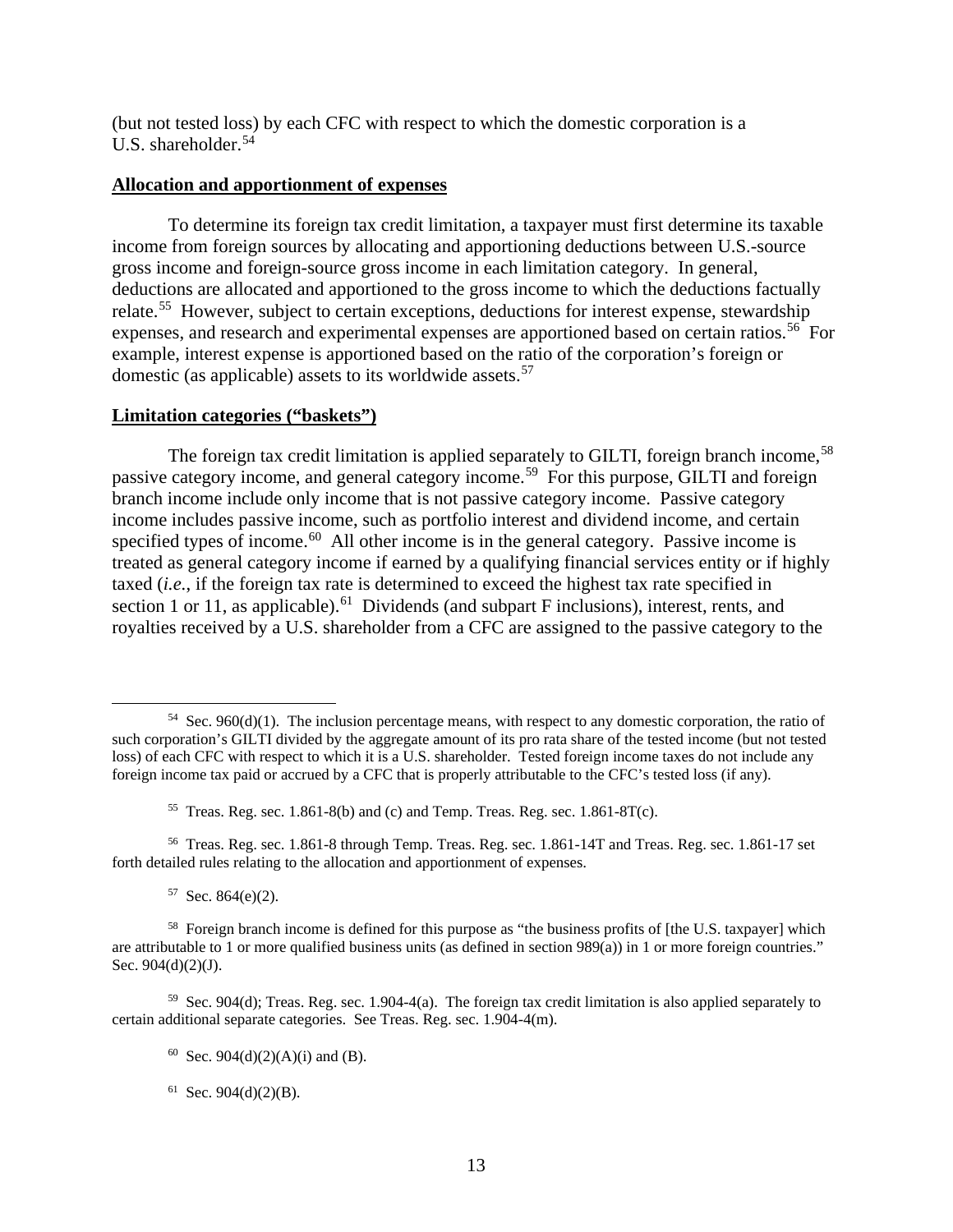extent the payments or inclusions are allocable to passive category income of the CFC. $^{62}$ Dividends received by a 10-percent corporate shareholder of a foreign corporation that is not a CFC are also categorized on a look-through basis. $63$ 

Special rules apply to the allocation of income and losses from foreign and U.S. sources within each category of income.<sup>64</sup> Foreign losses from one category first offset foreign-source income from other categories. Any remaining overall foreign loss offsets U.S.-source income. The same principle applies to losses from U.S. sources. In subsequent years, any losses deducted against another category or source of income are recaptured. That is, an equal amount of income from the same category or source that generated a loss in a prior year is recharacterized as income from the other category or source against which the loss was deducted. Foreign-source income in a particular category may be fully recharacterized as income in another category, whereas only up to 50 percent of income from one source in any subsequent year may be recharacterized as income from the other source.

A taxpayer's ability to claim a foreign tax credit may be further limited by a matching rule that prevents the separation of creditable foreign taxes from the associated foreign income. Under this rule, a foreign tax generally is not taken into account for U.S. tax purposes, and thus no foreign tax credit is available with respect to that foreign tax, until the taxable year in which the related income is taken into account for U.S. tax purposes.<sup>65</sup>

### **4. Dividends-received deduction**

As discussed above, income earned indirectly through CFCs is taxed either in the year earned (as subpart F income or GILTI) or not at all. Distributions of previously taxed earnings and profits do not constitute dividends.<sup>66</sup>

A domestic U.S. shareholder generally is allowed a 100-percent DRD for the foreignsource portion of dividends received from a specified 10-percent owned foreign corporation,  $67$ provided that certain holding period requirements are satisfied.<sup>68</sup> A specified 10-percent owned

- 65 Sec. 909.
- $66$  Sec. 959(d).

 $67$  Sec. 245A(a). The foreign-source portion of any dividend equals the amount of the dividend multiplied by the percentage of undistributed earnings that are attributable neither to ECI nor to certain dividends received from domestic corporations. Sec. 245A(c).

<sup>68</sup> A domestic corporation is not permitted a DRD in respect of any dividend on any share of stock that is held by the domestic corporation for 365 days or less during the 731-day period beginning on the date that is 365 days before the date on which the share becomes ex-dividend with respect to the dividend. For this purpose, the holding period requirement is satisfied only if the specified 10-percent owned foreign corporation is a specified 10-

 $62$  Sec. 904(d)(3).

 $63$  Sec. 904(d)(4).

 $64$  Sec. 904(f) and (g).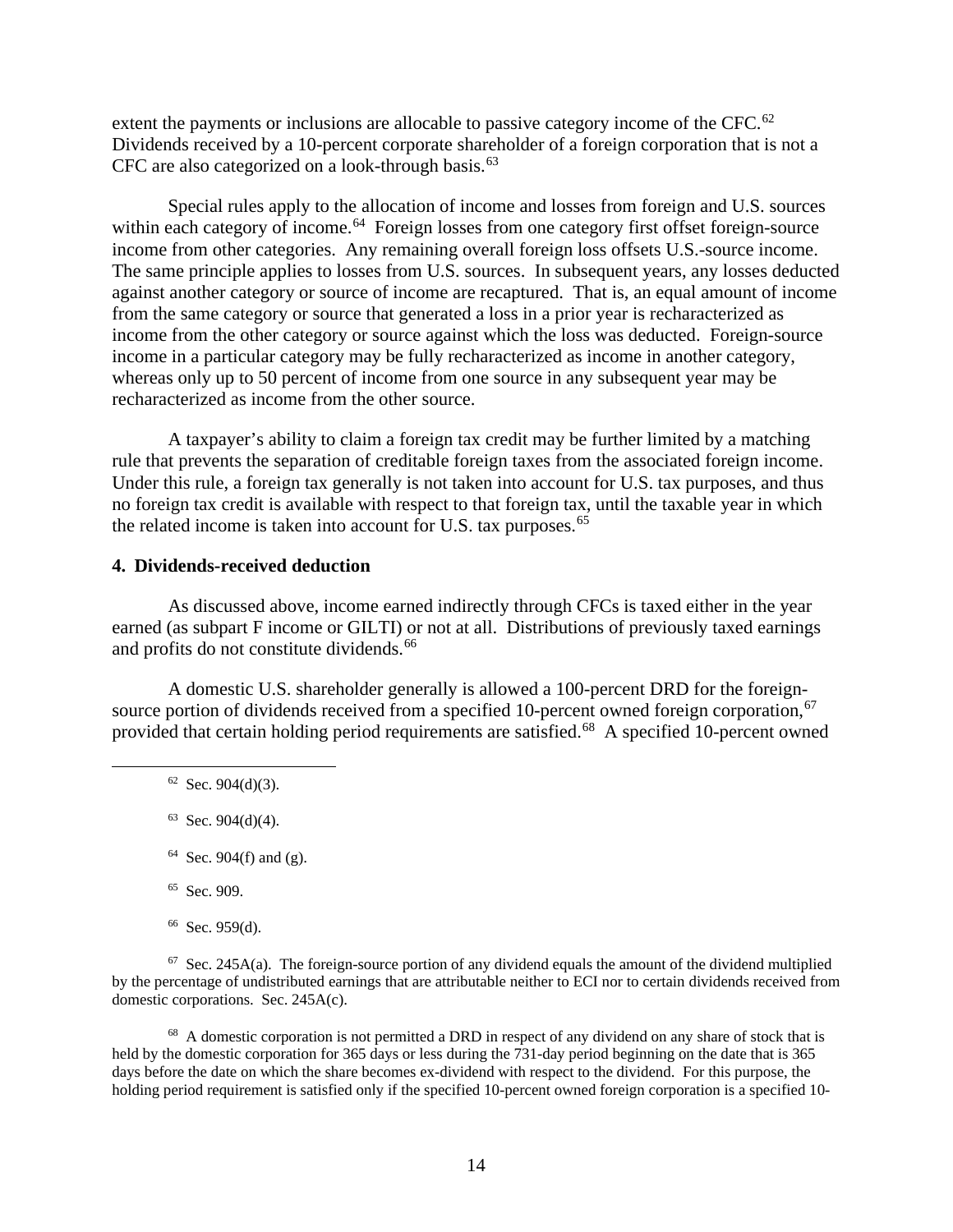foreign corporation is any foreign corporation (other than a PFIC that is not also a CFC) with respect to which any domestic corporation is a U.S. shareholder.<sup>69</sup>

The term "dividend received" is intended to be interpreted broadly, consistent with the meaning of the phrases "amount received as dividends" and "dividends received" under sections 243 and 245, respectively. The DRD is not available for any hybrid dividend.<sup>70</sup>

No foreign tax credit or deduction is allowed for any taxes paid or accrued with respect to any dividend that qualifies for the DRD.<sup>71</sup> Further, no foreign tax credit or deduction is allowed for any taxes paid or accrued with respect to the U.S.-source portion of any dividend received by a domestic corporation from a qualified 10-percent owned foreign corporation.<sup>72</sup>

#### **5. FDII**

Domestic corporations generally are taxed at preferential rates on their foreign-derived intangible income ("FDII").<sup>73</sup> The preferential rate is achieved by allowing corporations a deduction equal to 37.5 percent of their FDII.<sup>74</sup> FDII is calculated by multiplying a corporation's "deemed intangible income" by the percentage of its "deduction eligible income" that is derived from serving foreign markets (*i.e.*, "foreign-derived deduction eligible income").75 A corporation's deemed intangible income equals the excess, if any, of its deduction eligible

 $70$  A hybrid dividend is an amount received from a CFC for which section 245A(a) would allow a DRD and for which the CFC received a deduction (or other tax benefit) with respect to any income, war profits, or excess profits taxes imposed by any foreign country or possession of the United States. Sec. 245A(e)(4).

<sup>71</sup> Sec. 245A(d). For purposes of computing the foreign tax credit limitation, a domestic corporation that is a U.S. shareholder of a specified 10-percent owned foreign corporation must determine its foreign-source taxable income (and entire taxable income) by disregarding: (1) any dividend for which the DRD is taken and (2) any deductions properly allocable or apportioned to (A) income (other than amounts includible under section  $951(a)(1)$ or  $951A(a)$ ) with respect to stock of such foreign corporation, or (B) the stock to the extent income with respect to the stock is other than amounts includible under section  $951(a)(1)$  or  $951A(a)$ . Sec.  $904(b)(4)$ .

 $72$  Sec. 245(a)(8).

 $73$  Sec. 250(a)(1)(A).

 $74$  For taxable years beginning after December 31, 2025, the deduction for FDII is reduced to 21.875 percent. Sec.  $250(a)(3)(A)$ . In other words, for taxable years beginning before January 1, 2026, the effective U.S. tax rate *(i.e., taking into account the effect of the deduction) on FDII is 13.125 percent. For taxable years* beginning after December 31, 2025, the effective U.S. tax rate on FDII is 16.406 percent.

 $75$  Sec. 250(b)(1).

percent owned foreign corporation at all times during the period and the taxpayer is a U.S. shareholder with respect to such specified 10-percent owned foreign corporation at all times during the period. Sec.  $246(c)(5)$ .

 $69$  Sec. 245A(b); see also sec. 951(b) (providing that a domestic corporation is a U.S. shareholder of a foreign corporation if it owns, within the meaning of section 958(a), or is considered as owning by applying the rules of section 958(b), 10 percent or more of the vote or value of the foreign corporation).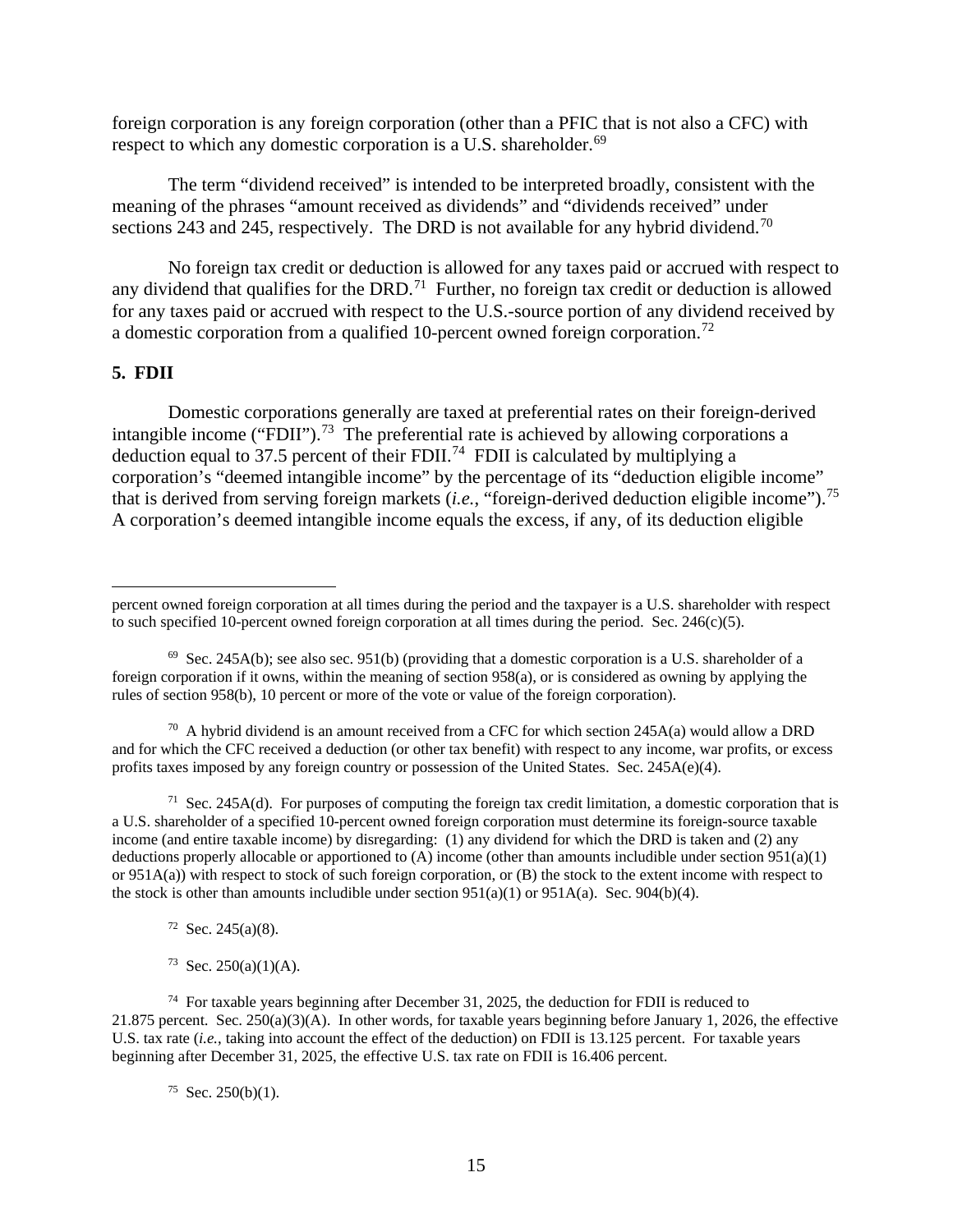income over a 10-percent return on its qualified business asset investment ("QBAI").<sup>76</sup> The formula for FDII can be expressed as the following:

 $DII = [Deduction \, Eligible \, Income - (10\% \times QBAI)] \times \frac{Foreign \, Derved \, Deduction \, Eligible \, Income}{Deduction \, Eliigible \, Income}$ uction Eligible Incom

For purposes of computing FDII, a domestic corporation's QBAI is the average of the aggregate of its adjusted bases, determined as of the close of each quarter of the taxable year, in specified tangible property<sup>77</sup> used in its trade or business and of a type with respect to which a deduction is allowable under section 167.78 The adjusted basis in any property generally must be determined using the alternative depreciation system under section  $168(g)$  as in effect on December 22, 2017.

### **Deduction eligible income and foreign-derived deduction eligible income**

Deduction eligible income means, with respect to any domestic corporation, the excess (if any) of the gross income of the corporation determined without regard to certain amounts that are excluded from deduction eligible income (referred to in this document as "gross deduction eligible income") over deductions (including taxes) properly allocable to such gross income.<sup>79</sup>

Foreign-derived deduction eligible income means, with respect to a taxpayer for its taxable year, any deduction eligible income of the taxpayer that is derived in connection with (1) property that is sold<sup>80</sup> by the taxpayer to any person who is not a U.S. person and that the taxpayer establishes to the satisfaction of the Secretary is for a foreign use<sup>81</sup> or (2) services

<sup>78</sup> The definition of QBAI for purposes of computing FDII relies on the definition of QBAI for purposes of computing GILTI under section 951A(d), determined by substituting "deduction eligible income" for "tested income" in section 951A(d)(2) and without regard to whether the corporation is a controlled foreign corporation. Sec.  $250(b)(2)(B)$ .

<sup>79</sup> Sec. 250(b)(3)(A). The amounts excluded from deduction eligible income are: (1) subpart F income; (2) GILTI; (3) financial services income; (4) any dividend received from a CFC with respect to which the corporation is a U.S. shareholder; (5) any domestic oil and gas extraction income of the corporation; and (6) any foreign branch income.

80 For purposes of determining FDII, the terms "sold," "sells," and "sale" include any lease, license, exchange, or other disposition. Sec.  $250(b)(5)(E)$ .

<sup>&</sup>lt;sup>76</sup> Sec. 250(b)(2). If the quantity in this formula is negative, deemed intangible income is zero.

 $77$  Specified tangible property means any tangible property used in the production of deduction eligible income. For this reason, the adjusted basis of tangible depreciable property held by a foreign branch generally is excluded from QBAI because foreign branch income is excluded from gross deduction eligible income.

<sup>&</sup>lt;sup>81</sup> If property is sold by a taxpayer to a person who is not a U.S. person and after such sale the property is subject to manufacture, assembly, or other processing (including the incorporation of such property, as a component, into a second product by means of production, manufacture, or assembly) outside the United States by such person, then the property is for a foreign use.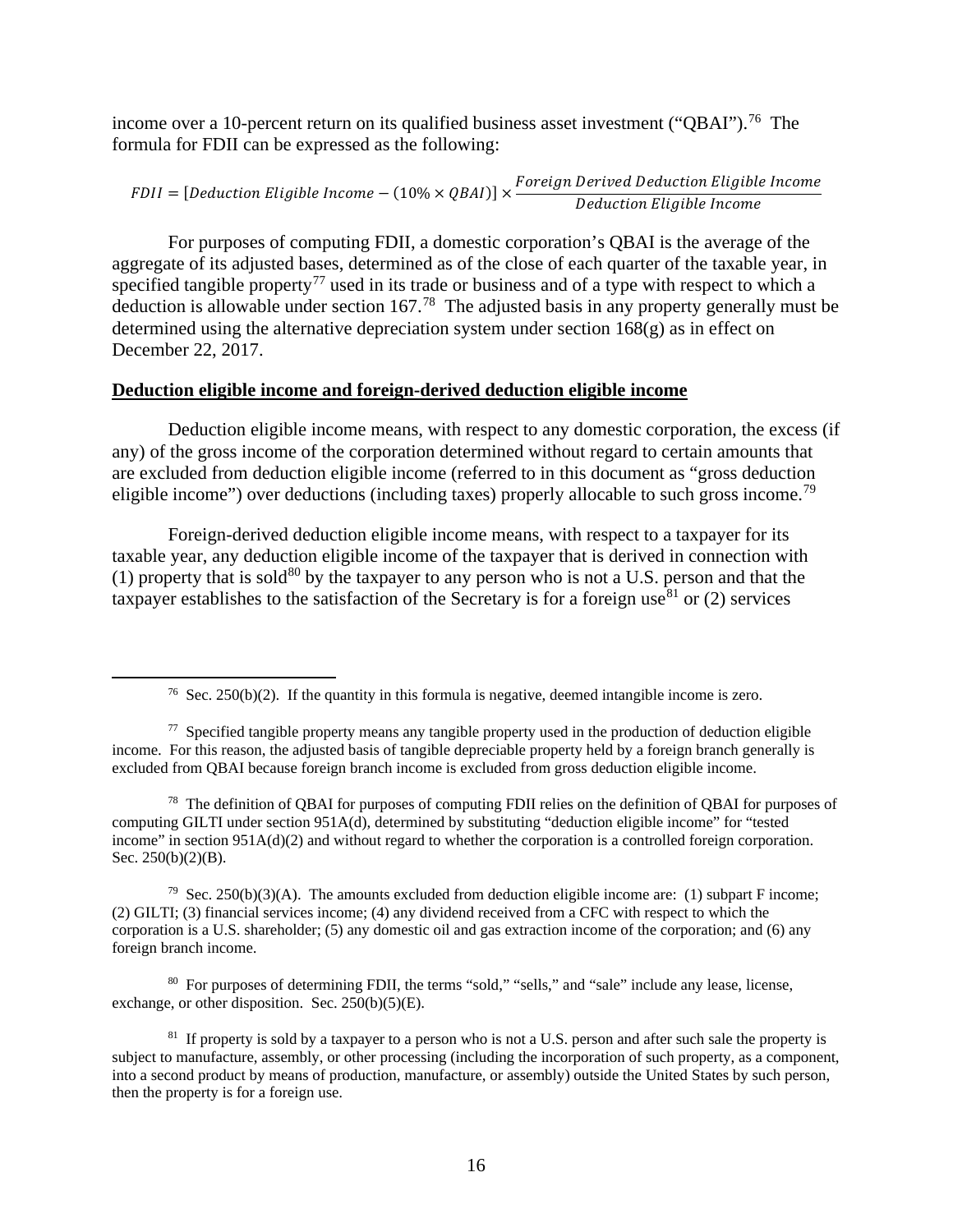provided by the taxpayer that the taxpayer establishes to the satisfaction of the Secretary are provided to any person, or with respect to property, not located within the United States.<sup>82</sup>

Foreign use means any use, consumption, or disposition that is not within the United States.<sup>83</sup> Special rules for determining foreign use apply to transactions that involve property or services provided to domestic intermediaries or to certain related parties.<sup>84</sup>

Special rules apply with respect to property or services provided to domestic intermediaries $^{85}$  and with respect to certain related party transactions.  $^{86}$ 

### **Taxable income limitation**

If the sum of a domestic corporation's FDII and GILTI (including GILTI-attributable section 78 gross-up amounts) exceeds its taxable income determined without regard to this provision, then the amount of FDII and GILTI (including GILTI-attributable section 78 grossup) for which a deduction is allowed is reduced (but not below zero) by an amount determined by such excess.

- 84 Sec. 250(b)(5)(B) and (C).
- $85$  Sec. 250(b)(5)(B).
- $86$  Sec. 250(b)(5)(C).

 $82$  Sec. 250(b)(4).

 $83$  Sec. 250(b)(5)(A).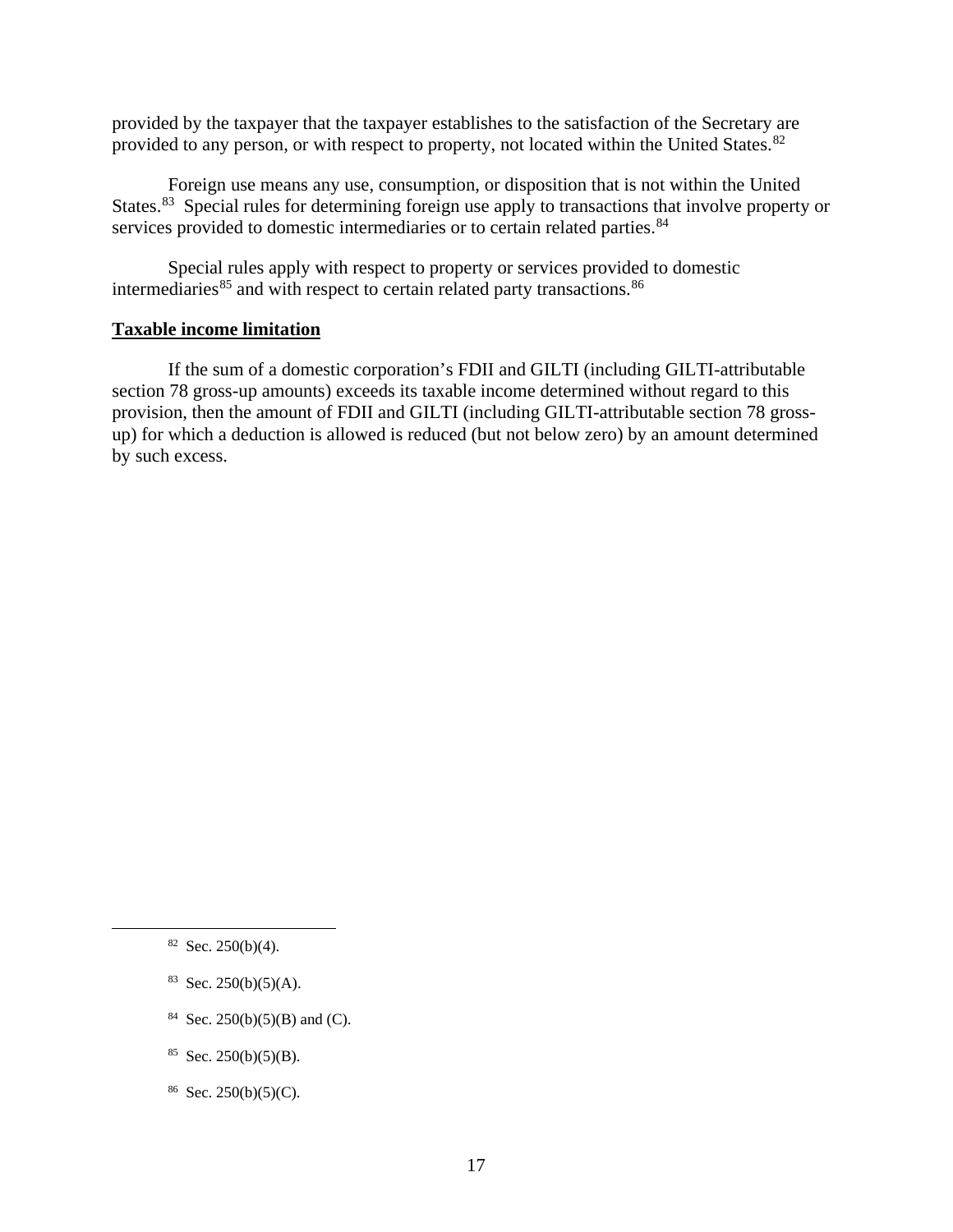### **C. U.S. Tax Rules Applicable to Foreign Persons**

Nonresident aliens and foreign corporations generally are subject to U.S. tax only on their U.S.-source income. There are two broad types of U.S.-source income of foreign taxpayers: (1) income that is "fixed or determinable annual or periodical gains, profits, and income" ("FDAP income") and (2) income that is "effectively connected with the conduct of a trade or business within the United States" ("ECI"). FDAP income, although nominally subject to a statutory 30-percent gross-basis tax withheld at its source, in many cases is subject to a reduced rate of, or entirely exempt from, U.S. tax under the Code or a bilateral income tax treaty. ECI generally is subject to the same U.S. tax rules and rates that apply to business income earned by U.S. persons.

Finally, certain U.S. corporations with foreign affiliates are subject to a base erosion and anti-abuse tax ("BEAT") that is in the nature of a minimum tax and payable in addition to all other tax liabilities.<sup>87</sup>

#### **1. Gross-basis taxation of U.S.-source income**

FDAP income received by foreign persons from U.S. sources is subject to a 30-percent gross-basis tax (*i.e.*, a tax on gross income without reduction for related expenses), which is collected by withholding at the source of the payment. FDAP income includes interest, dividends, rents, salaries, wages, premiums, annuities, compensations, remunerations, and emoluments.<sup>88</sup> The items enumerated in defining FDAP income are illustrative, and the words "annual or periodical" are "merely generally descriptive" of the payments within the purview of the statute.<sup>89</sup> The categories of income subject to the 30-percent tax and the categories for which withholding is required generally are coextensive.<sup>90</sup>

#### **Exclusions from FDAP income**

FDAP income encompasses a broad range of gross income but has important exceptions. Capital gains of nonresident aliens generally are foreign source; however, capital gains of nonresident aliens present in the United States for 183 days or more<sup>91</sup> during the year are income from U.S. sources subject to gross-basis taxation.<sup>92</sup> In addition, U.S-source gains from the sale

87 Sec. 59A.

- 89 *Commissioner v. Wodehouse*, 337 U.S. 369, 393 (1949).
- 90 See secs. 1441 and 1442.

<sup>91</sup> For purposes of this rule, whether a person is considered a resident in the United States is determined by application of the rules under section 7701(b).

<sup>92</sup> Sec. 871(a)(2). In addition, certain capital gains from sales of U.S. real property interests are subject to tax as ECI under the Foreign Investment in Real Property Tax Act of 1980 ("FIRPTA"). See sec. 897(a)(1).

<sup>88</sup> Secs. 871(a) and 881. FDAP income that is ECI is taxed as ECI.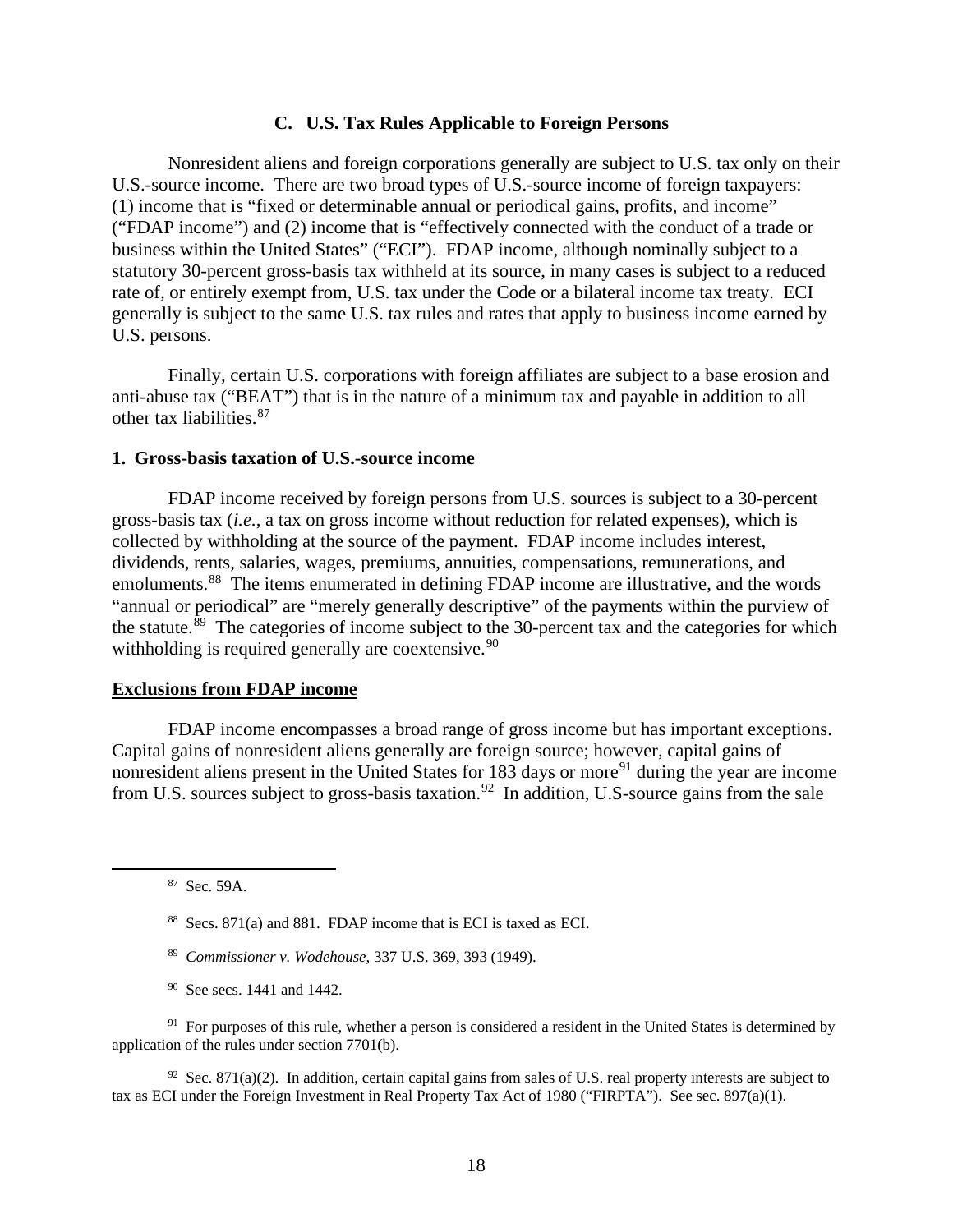or exchange of intangibles are subject to tax and withholding if they are contingent on the productivity, use, or disposition of the property sold.<sup>93</sup>

Interest on bank deposits may qualify for exemption from treatment as FDAP income on two grounds. First, interest on deposits with domestic banks and savings and loan associations, and certain amounts held by insurance companies, is U.S.-source income but is exempt from the 30-percent tax when paid to a foreign person.94 Second, interest on deposits with foreign branches of domestic banks and domestic savings and loan associations is not U.S.-source income and, thus, is not subject to U.S. tax.<sup>95</sup> Interest and original issue discount on certain short-term obligations also is exempt from U.S. tax when paid to a foreign person.<sup>96</sup> In addition, there generally is no information reporting required with respect to payments of such exempt amounts.<sup>97</sup>

Although FDAP income includes U.S.-source portfolio interest, such interest is specifically exempt from the 30-percent gross-basis tax. Portfolio interest is any interest (including original issue discount) that is paid on an obligation that is in registered form and for which the beneficial owner has provided to the U.S. withholding agent a statement certifying that the beneficial owner is not a U.S. person.<sup>98</sup> Portfolio interest, however, does not include interest received by a 10-percent shareholder,<sup>99</sup> certain contingent interest,<sup>100</sup> interest received by a CFC from a related person,<sup>101</sup> or interest received by a bank on an extension of credit made pursuant to a loan agreement entered into in the ordinary course of its trade or business.<sup>102</sup>

- <sup>94</sup> Secs. 871(i)(2)(A) and 881(d); Treas. Reg. sec. 1.1441-1(b)(4)(ii).
- <sup>95</sup> Sec. 861(a)(1); Treas. Reg. sec. 1.1441-1(b)(4)(iii).
- <sup>96</sup> Secs. 871(g)(1)(B) and 881(a)(3); Treas. Reg. sec. 1.1441-1(b)(4)(iv).

<sup>97</sup> Treas. Reg. sec. 1.1461-1(c)(2)(ii)(A) and (B). A bank must report interest if the recipient is a nonresident alien who resides in a country with which the United States has a satisfactory exchange of information program under a bilateral agreement and the deposit is maintained at an office in the United States. Treas. Reg. secs. 1.6049-4(b)(5) and -8. The IRS publishes lists of the countries whose residents are subject to the reporting requirements, and those countries with respect to which the reported information is automatically exchanged. See Rev. Proc. 2018-36.

- 98 Sec. 871(h)(2).
- $99$  Sec. 871(h)(3).
- $100$  Sec. 871(h)(4).
- $101$  Sec. 881(c)(3)(C).
- $102$  Sec. 881(c)(3)(A).

<sup>&</sup>lt;sup>93</sup> Secs. 871(a)(1)(D) and 881(a)(4).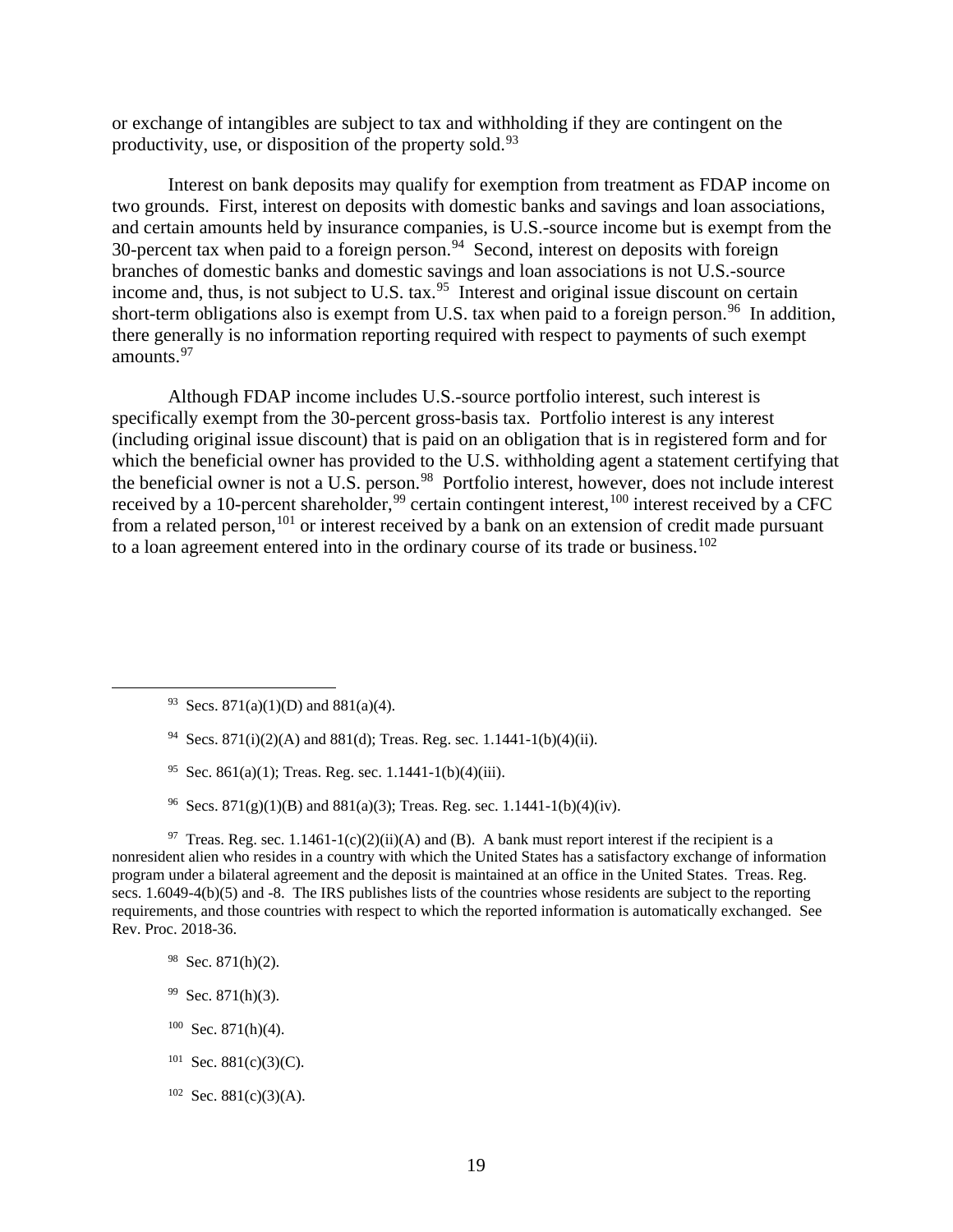#### **Withholding of 30-percent gross-basis tax**

The 30-percent tax on FDAP income is generally collected by means of withholding.<sup>103</sup> Withholding on FDAP payments to foreign payees is required unless the withholding agent (*i.e.*, the person making the payment to the foreign person) can establish that the beneficial owner of the amount is eligible for an exemption from withholding or a reduced rate of withholding under an income tax treaty.<sup>104</sup>

Often, the income subject to withholding is the only income of the foreign person subject to any U.S. tax. As long as the foreign person has no ECI and the withholding is sufficient to satisfy the tax liability with respect to FDAP income, the foreign person generally is not required to file a U.S. Federal income tax return. Accordingly, the withholding of the 30-percent gross-basis tax generally represents the collection of the foreign person's final U.S. tax liability.

To the extent that a withholding agent withholds an amount, the withheld tax is credited to the foreign recipient of the income.<sup>105</sup> If the agent withholds more than is required, and that results in an overpayment of tax, the foreign recipient may file a claim for refund.

# **2. Net-basis taxation of U.S.-source income**

ECI generally is subject to tax on a net basis under the same U.S. tax rules and rates that apply to business income earned by U.S. persons.<sup>106</sup>

#### **U.S. trade or business**

A foreign person is subject to U.S. tax on a net basis if the person is engaged in a U.S. trade or business. Partners in a partnership and beneficiaries of an estate or trust are treated as engaged in a U.S. trade or business if the partnership, estate, or trust is so engaged.<sup>107</sup>

Whether a foreign person is engaged in a U.S. trade or business is a factual question that has generated much case law. Basic issues include whether the activity rises to the level of a trade or business, whether a trade or business has sufficient connections to the United States, and whether the relationship between the foreign person and persons performing activities in the United States for the foreign person is sufficient to attribute those activities to the foreign person.

The trade or business rules differ from one activity to another. The term "trade or business within the United States" expressly includes the performance of personal services

- <sup>105</sup> Sec. 1462.
- 106 Secs. 871(b) and 882.
- 107 Sec. 875.

<sup>103</sup> Secs. 1441 and 1442.

<sup>&</sup>lt;sup>104</sup> A withholding agent includes any U.S. or foreign person that has the control, receipt, custody, disposal, or payment of an item of income of a foreign person subject to withholding. Treas. Reg. sec. 1.1441-7(a).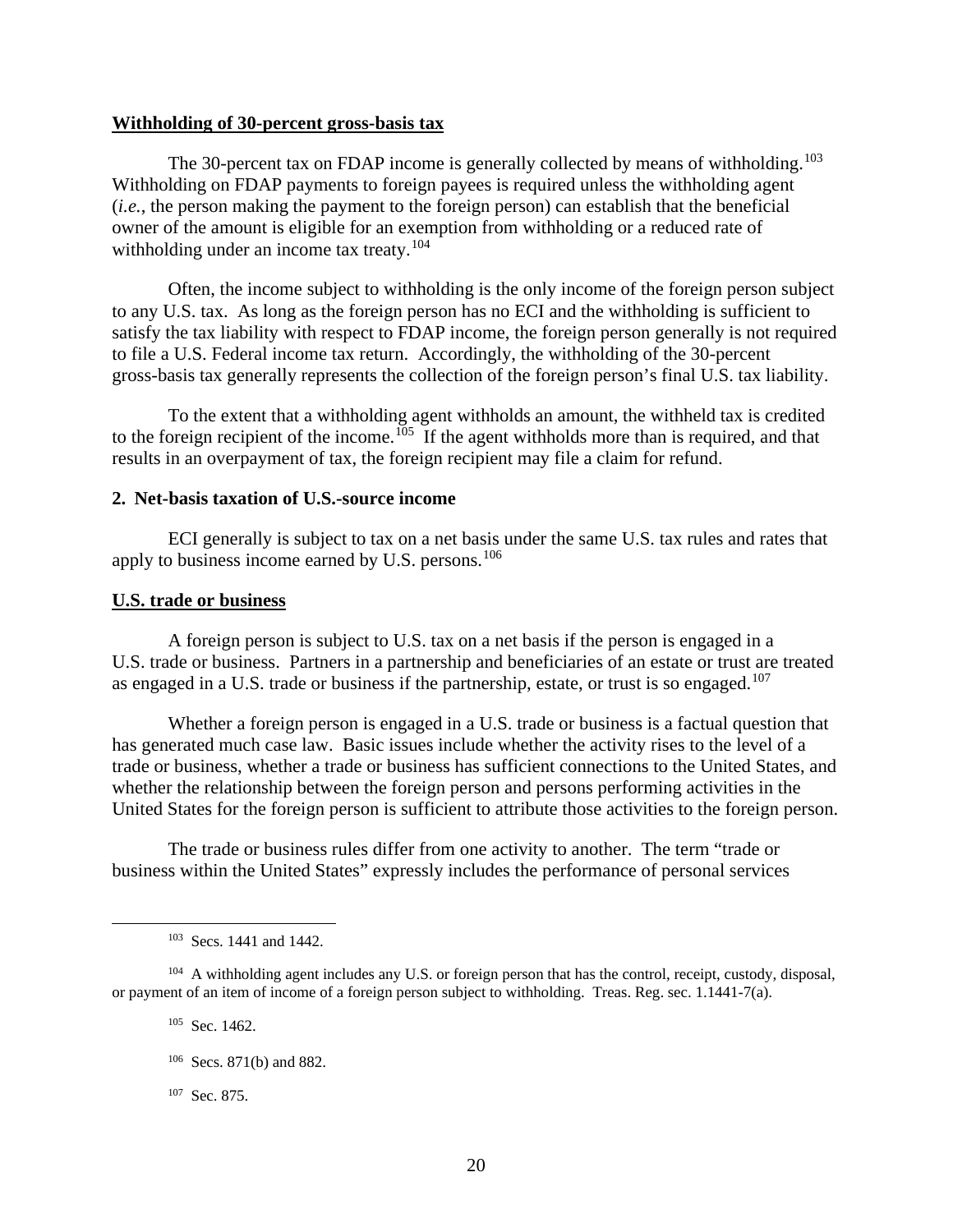within the United States.<sup>108</sup> Detailed rules govern whether trading in stock or securities, or in commodities, constitutes the conduct of a U.S. trade or business.<sup>109</sup> A foreign person who trades in stock or securities, or in commodities, in the United States through an independent agent generally is not treated as engaged in a U.S. trade or business if the foreign person does not have an office or other fixed place of business in the United States through which trades are carried out. A foreign person who trades stock or securities, or commodities, for the person's own account also generally is not considered to be engaged in a U.S. trade or business so long as the foreign person is not a dealer in stock or securities, or in commodities.

For eligible foreign persons, U.S. bilateral income tax treaties restrict the application of net-basis U.S. taxation. Under each treaty, the United States is permitted to tax business profits only to the extent those profits are attributable to a U.S. permanent establishment of the foreign person. The threshold level of activities that constitute a permanent establishment is generally higher than the threshold level of activities that constitute a U.S. trade or business. For example, a permanent establishment typically requires the maintenance of a fixed place of business over a significant period of time.

### **Effectively connected income**

A foreign person that is engaged in the conduct of a trade or business within the United States is subject to U.S. net-basis taxation on ECI. Specific statutory rules govern whether income is  $ECI<sup>110</sup>$ 

In general, for a foreign person engaged in the conduct of a U.S. trade or business, all income, gain, or loss from sources within the United States is treated as ECI.<sup>111</sup>

In the case of U.S.-source capital gain and U.S.-source income of a type that would be subject to gross-basis U.S. taxation, the factors taken into account in determining whether the income is ECI include whether the income is derived from assets used in or held for use in the conduct of the U.S. trade or business and whether the activities of the U.S. trade or business were a material factor in the realization of the amount (the "asset use" and "business activities" tests).<sup>112</sup> Under the asset use and business activities tests, due regard is given to whether such asset or such income, gain, deduction, or loss was accounted for through the trade or business.

A foreign person that is engaged in a U.S. trade or business may have limited categories of foreign-source income that are considered to be ECI.113 A foreign tax credit may be allowed

 $110$  Sec. 864(c).

- $111$  Sec. 864(c)(3).
- $112$  Sec. 864(c)(2).

<sup>113</sup> A foreign person's income from foreign sources generally is considered to be ECI only if the person has an office or other fixed place of business within the United States to which the income is attributable and the income

 $108$  Sec. 864(b).

<sup>&</sup>lt;sup>109</sup> Sec. 864(b)(2) and Treas. Reg. sec. 1.864-2(c) and (d).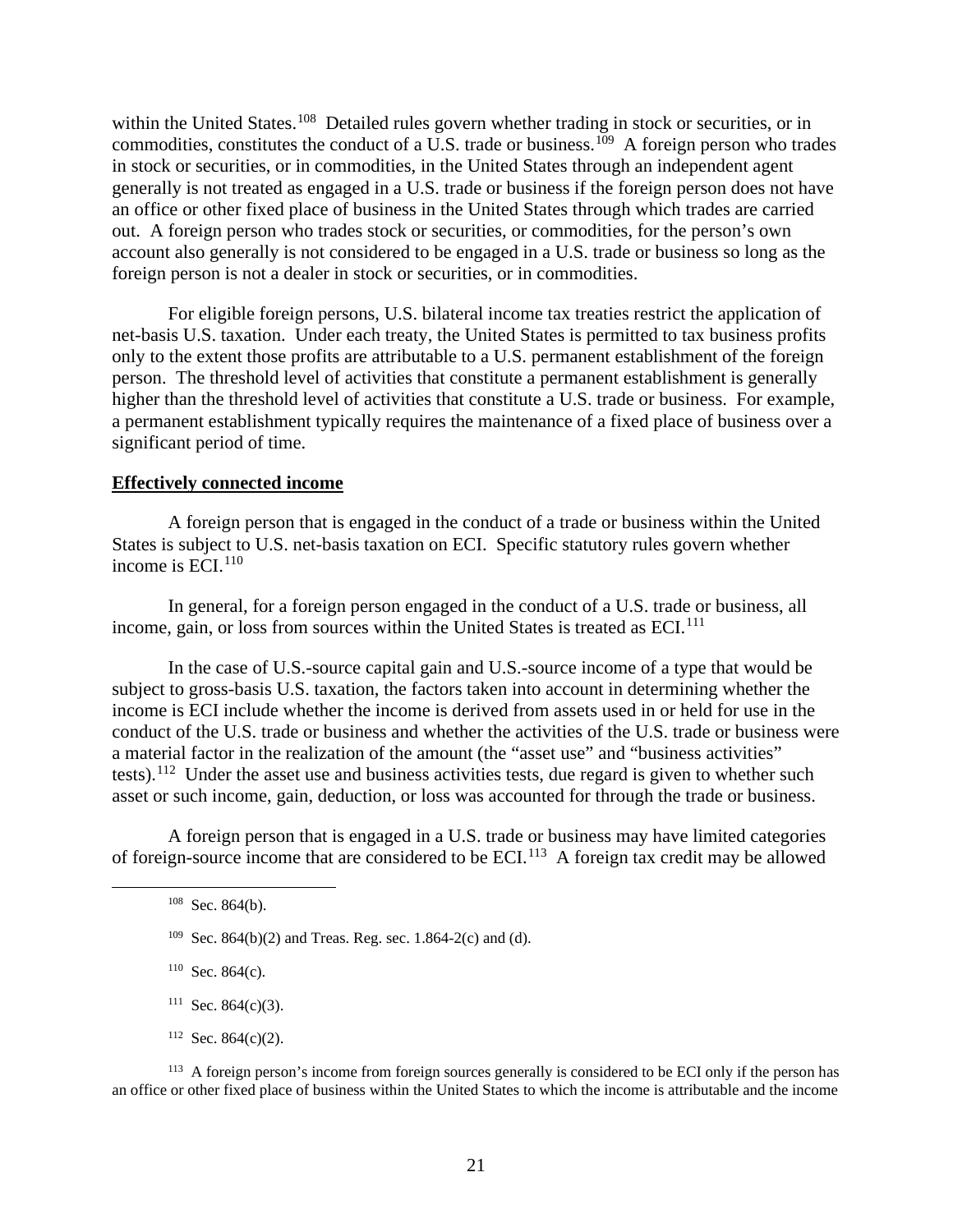with respect to foreign income tax imposed on such income.<sup>114</sup> Foreign-source income not included in one of those categories generally is exempt from U.S. tax.

In determining whether a foreign person has a U.S. office or other fixed place of business, the office or other fixed place of business of an agent generally is disregarded. The place of business of an agent other than an independent agent acting in the ordinary course of business is not disregarded, however, if the agent either has the authority (regularly exercised) to negotiate and conclude contracts in the name of the foreign person or has a stock of merchandise from which the agent regularly fills orders on behalf of the foreign person.<sup>115</sup> If a foreign person has a U.S. office or fixed place of business, income, gain, deduction, or loss is not considered attributable to the office unless the office was a material factor in the production of the income, gain, deduction, or loss and the office regularly carries on activities of the type from which the income, gain, deduction, or loss was derived.<sup>116</sup>

### **Certain sales and other dispositions**

Income, gain, deduction, or loss for a particular year generally is not treated as ECI if the foreign person is not engaged in a U.S. trade or business in that year.117 If, however, income or gain taken into account for a taxable year is attributable to the sale or exchange of property, the performance of services, or any other transaction that occurred in a prior taxable year, the income or gain is ECI if the income or gain would have been ECI in the prior year.<sup>118</sup> If any property ceases to be used or held for use in connection with the conduct of a U.S. trade or business and the property is disposed of within 10 years after the cessation, the income or gain attributable to the disposition of the property is ECI if the income or gain would have been ECI had the disposition occurred immediately before the property ceased to be used or held for use in connection with the conduct of a U.S. trade or business.<sup>119</sup>

- $117$  Sec. 864(c)(1)(B).
- <sup>118</sup> Sec. 864(c)(6).
- $119$  Sec. 864(c)(7).

is in one of the following categories: (1) rents or royalties for the use of patents, copyrights, secret processes or formulas, goodwill, trademarks, trade brands, franchises, or other like intangible properties derived in the active conduct of the trade or business; (2) interest or dividends derived in the active conduct of a banking, financing, or similar business within the United States or received by a corporation the principal business of which is trading in stocks or securities for its own account; or (3) income derived from the sale or exchange (outside the United States), through the U.S. office or fixed place of business, of inventory or property held by the foreign person primarily for sale to customers in the ordinary course of the trade or business, unless the sale or exchange is for use, consumption, or disposition outside the United States and an office or other fixed place of business of the foreign person in a foreign country participated materially in the sale or exchange. Foreign-source dividends, interest, and royalties are not treated as ECI if the items are paid by a foreign corporation more than 50 percent (by vote) of which is owned directly, indirectly, or constructively by the recipient of the income. Sec.  $864(c)(4)(B)$  and  $(D)(i)$ .

<sup>114</sup> See sec. 906.

<sup>&</sup>lt;sup>115</sup> Sec. 864(c)(5)(A).

 $116$  Sec. 864(c)(5)(B).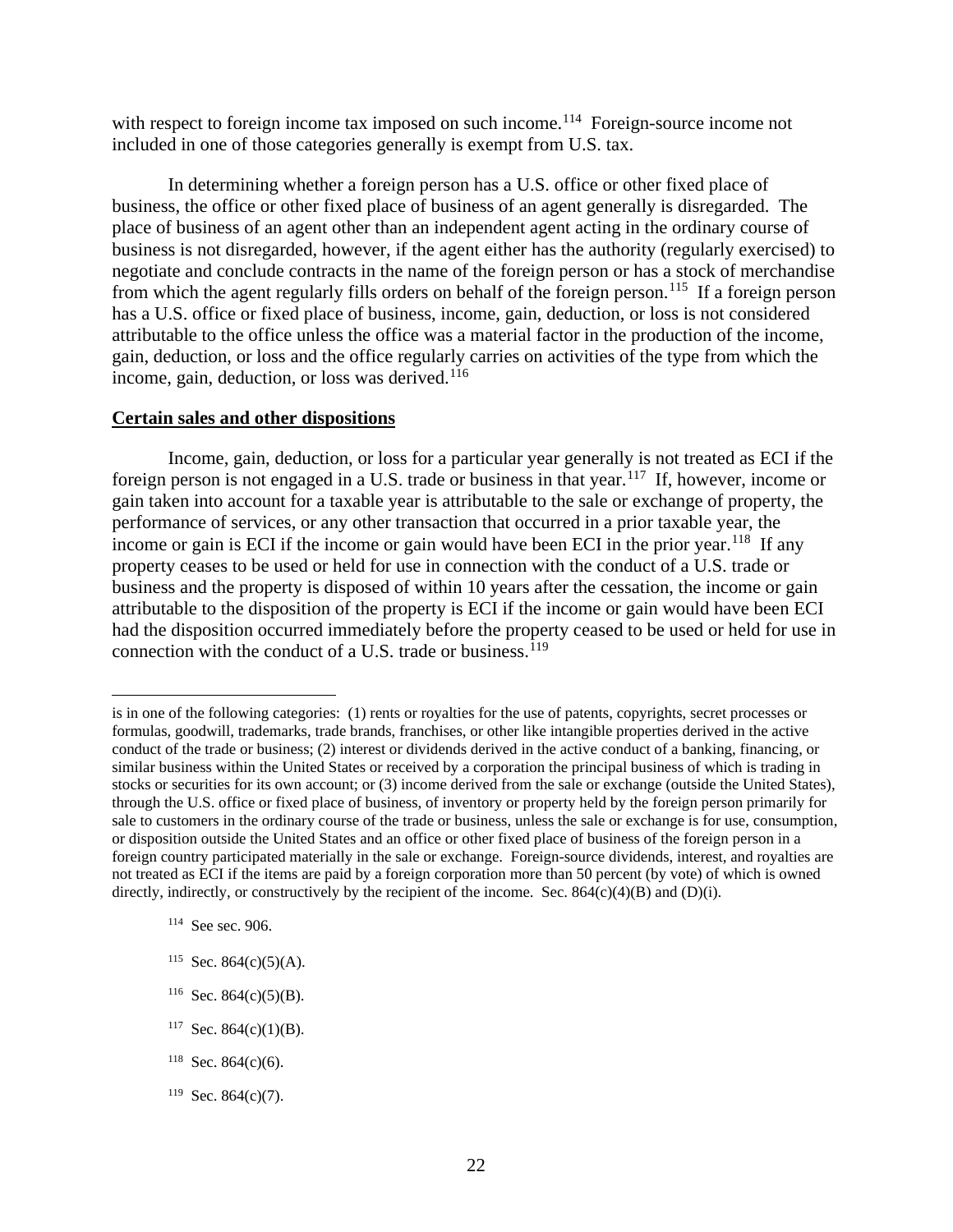### **Allowance of deductions**

Taxable ECI is computed by taking into account deductions associated with gross ECI. Regulations address the allocation and apportionment of deductions between ECI and other income. Certain deductions may be allocated and apportioned on the basis of units sold, gross sales or receipts, costs of goods sold, profits contributed, expenses incurred, assets used, salaries paid, space used, time spent, or gross income received. Specific rules provide for the allocation and apportionment of research and experimental expenditures, legal and accounting fees, income taxes, losses on dispositions of property, and net operating losses. In general, interest is allocated and apportioned based on assets rather than income.

### **3. BEAT**

The base erosion and anti-abuse tax (the "BEAT") is an additional tax imposed on certain multinational corporations with respect to payments to foreign affiliates.<sup>120</sup>

The BEAT applies only to corporate taxpayers with average gross receipts in excess of \$500 million and is determined, in part, by the extent to which a taxpayer has made payments to foreign related parties.<sup>121</sup> The BEAT generally does not apply to taxpayers for which reductions to taxable income ("base erosion tax benefits") arising from payments to foreign related parties ("base erosion payments") are less than three percent of total deductions (*i.e.*, a "base erosion percentage" of less than three percent).

For a taxpayer subject to the BEAT (an "applicable taxpayer"), the additional tax (the "base erosion minimum tax amount" or "BEAT liability") for the year generally equals the excess, if any, of 10 percent of its modified taxable income over an amount equal to its regular tax liability reduced (but not below zero) by the sum of a certain tax credits.<sup>122</sup>

### **Base erosion tax benefits and base erosion payments**

A base erosion tax benefit generally reflects the reduction in taxable income arising from the associated base erosion payment.

A base erosion payment generally is any amount paid or accrued by a taxpayer to a foreign person that is a related party of the taxpayer and with respect to which a deduction is allowable.<sup>123</sup> A base erosion payment includes any amount paid or accrued by the taxpayer to a foreign related party in connection with the acquisition by the taxpayer from the related party of

 $122$  Sec. 59A(b).

<sup>120</sup> Sec. 59A.

 $121$  For this purpose, a related party is, with respect to the taxpayer, any 25-percent owner of the taxpayer; any person who is related (within the meaning of sections  $267(b)$  or  $707(b)(1)$ ) to the taxpayer or any 25-percent owner of the taxpayer; and any other person who is related (within the meaning of section 482) to the taxpayer. Sec.  $59A(g)$ . The 25-percent ownership threshold is determined by vote or value.

 $123$  Sec. 59A(d)(1).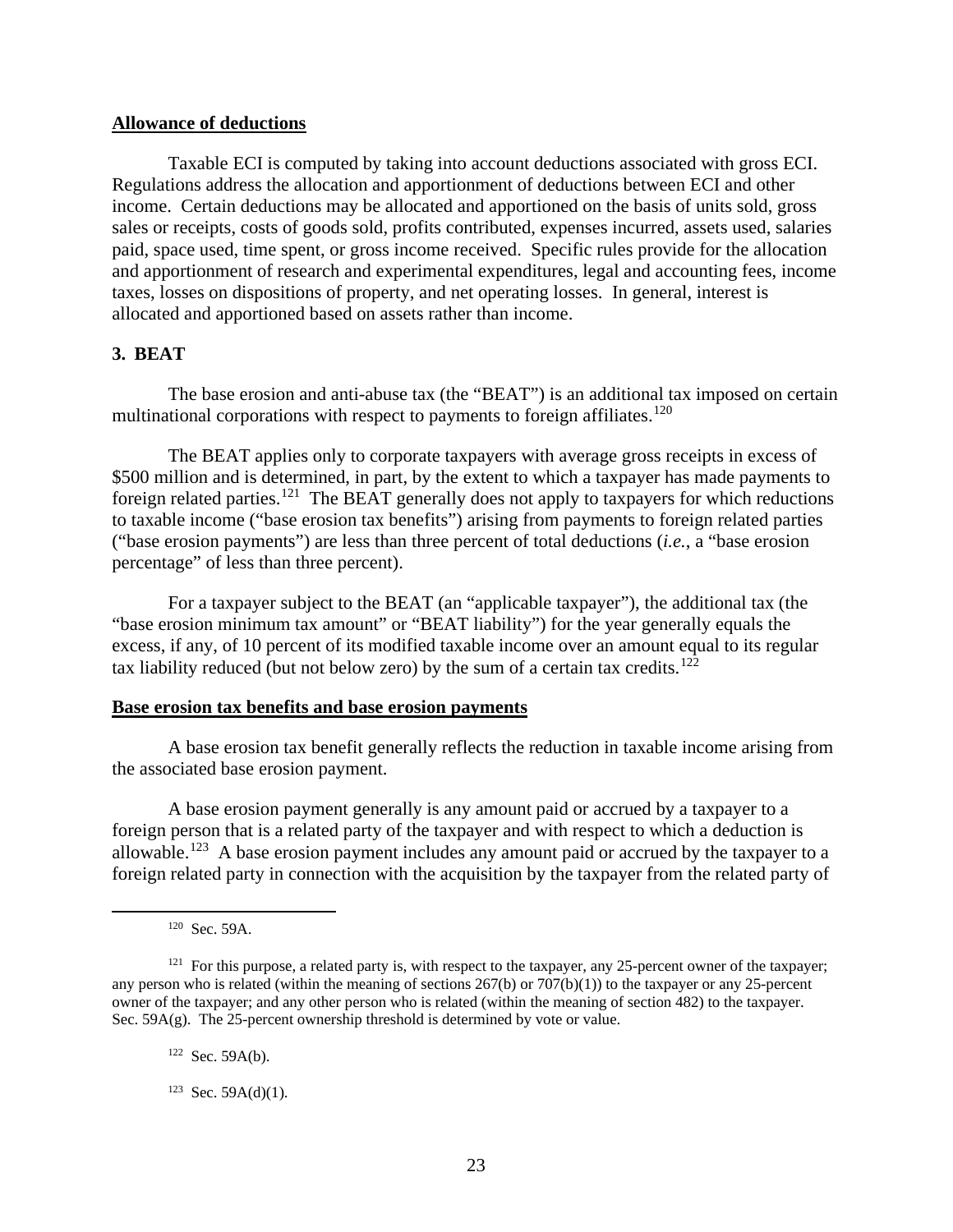property of a character subject to the allowance for depreciation (or amortization in lieu of depreciation).<sup>124</sup>

Base erosion payments generally do not include any amount that constitutes a reduction in gross receipts, including payments for cost of goods sold. Certain other payments are excluded from the definition of base erosion payment, including certain payments for services<sup>125</sup> and any qualified derivative payments.<sup>126</sup>

### **Calculation of BEAT liability**

BEAT liability generally equals the excess, if any, of 10 percent of the taxpayer's modified taxable income over the amount of regular tax liability<sup>127</sup> reduced (but not below zero) by the sum of certain tax credits. The amount of regular tax liability is reduced (and the base erosion minimum tax amount increased) by all income tax credits except for the research credit<sup>128</sup> and a certain portion of applicable section 38 credits.<sup>129</sup> Modified taxable income is the taxpayer's regular taxable income increased by any base erosion tax benefit with respect to any base erosion payment and an adjustment for the taxpayer's NOL deduction, if any.<sup>130</sup>

### **Special rules for taxable years beginning after December 31, 2025**

For taxable years beginning after December 31, 2025, the 10-percent rate on modified taxable income is increased to 12.5 percent and regular tax liability is reduced (and the base erosion minimum tax amount is therefore increased) by the sum of all the taxpayer's income tax credits for the taxable year.<sup>131</sup>

 $125$  Sec. 59A(d)(5).

 $126$  Sec. 59A(h).

- $127$  As defined in section 26(b).
- $128$  Sec. 41(a).

<sup>129</sup> Sec. 59A(b)(4). Applicable section 38 credits are credits allowed under section 38 for the taxable year that are properly allocable to the low-income housing credit (sec.  $42(a)$ ), the renewable energy production credit (sec. 45(a)), and the energy investment credit (sec. 48). In general, no more than 80 percent of the amount of applicable section 38 credits for a taxable year can be used to reduce an applicable taxpayer's base erosion minimum tax liability and in no case can applicable section 38 credits reduce the taxpayer's base erosion minimum tax liability by more than 80 percent. Sec.  $59A(b)(1)(B)(i)(II)$ .

<sup>130</sup> An applicable taxpayer's modified taxable income is its taxable income for the taxable year increased by (1) any base erosion tax benefit with respect to any base erosion payment and (2) the base erosion percentage of any NOL deduction allowed under section 172 for such taxable year. Sec.  $59A(c)(1)$ .

 $131$  Sec. 59A(b)(2).

<sup>&</sup>lt;sup>124</sup> Sec. 59A(d)(2). A base erosion payment also includes any premium or other consideration paid or accrued by the taxpayer to a foreign related party for any reinsurance payments that are taken into account under sections  $803(a)(1)(B)$  or  $832(b)(4)(A)$ . Sec. 59A(d)(3).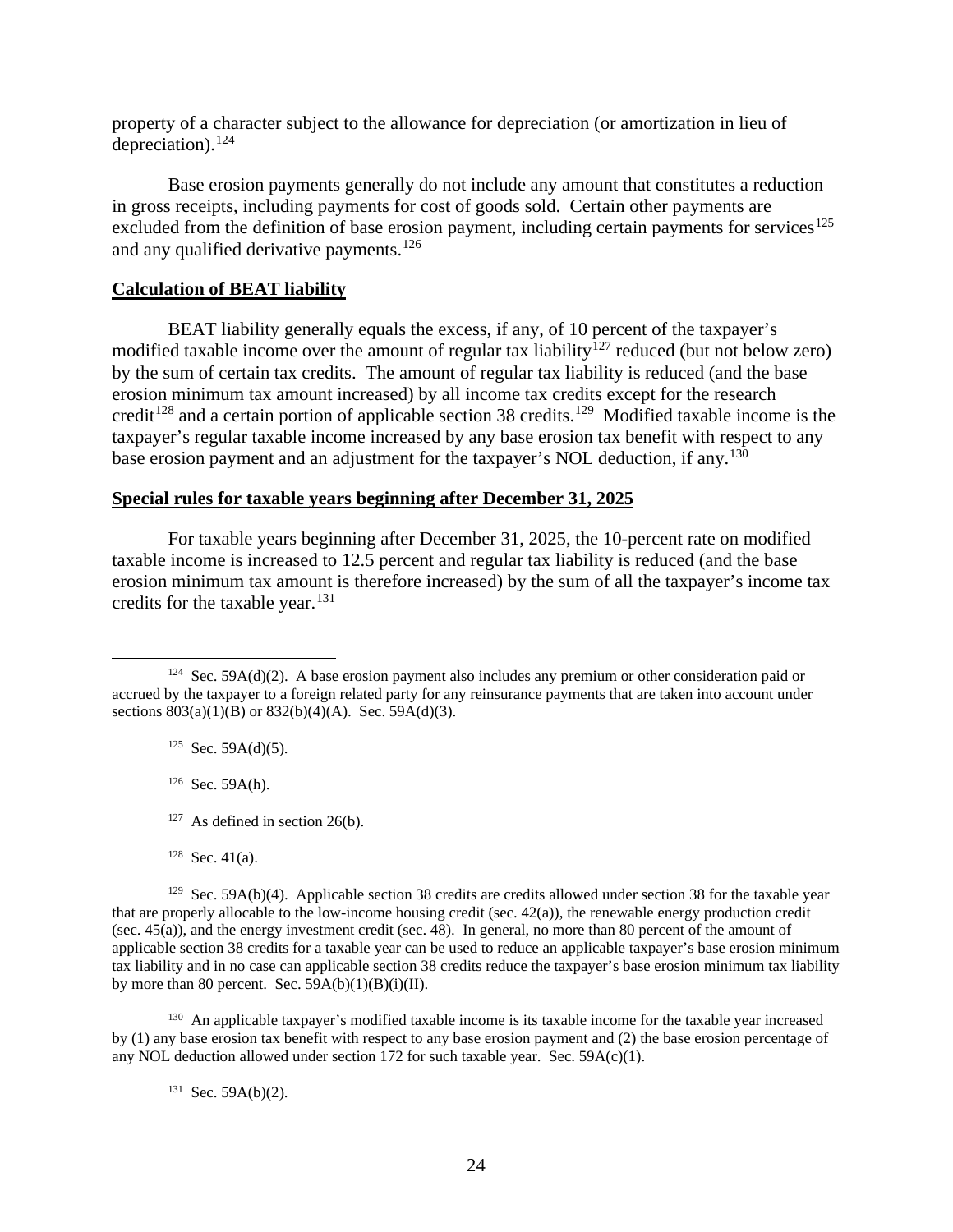### **Special rules for banks and securities dealers**

An applicable taxpayer that is a member of an affiliated group that includes a bank (as defined in section 581) or securities dealer registered under section 15(a) of the Securities Exchange Act of 1934 is subject to a tax rate on its modified taxable income that is onepercentage point higher than the generally applicable tax rate.<sup>132</sup> In addition, for purposes of determining whether they are subject to the BEAT, banks and securities dealers are subject to a base erosion percentage threshold of two percent (rather than three percent).<sup>133</sup>

### **4. Special rules**

### **FIRPTA**

A foreign person's gain or loss from the disposition of a U.S. real property interest ("USRPI") is treated as ECI.<sup>134</sup> Thus, a foreign person subject to tax on such a disposition is required to file a U.S. tax return. In the case of a foreign corporation, the gain from the disposition of a USRPI may also be subject to the branch profits tax at a 30-percent rate (or lower treaty rate).

The payor of income that FIRPTA treats as ECI is generally required to withhold U.S. tax from the payment.<sup>135</sup> The foreign person can request a refund with its U.S. tax return, if appropriate, based on that person's overall tax liability for the taxable year.

#### **Branch profits taxes**

A domestic corporation is subject to U.S. income tax on its net income. The earnings of the domestic corporation may be subject to a second tax, this time at the shareholder level, when dividends are paid. When the shareholders are foreign, the second-level tax may be collected by withholding. Unless the portfolio interest exemption or another exemption applies, interest payments made by a domestic corporation to foreign creditors are likewise subject to withholding tax. To approximate those second-level withholding taxes imposed on payments made by domestic subsidiaries to their foreign shareholders, the United States taxes a foreign corporation that is engaged in a U.S. trade or business through a U.S. branch on amounts of U.S. earnings and profits that are shifted (to the head office) out of, or amounts of interest that

 $133$  Sec. 59A(e)(1)(C).

134 Sec. 897(a).

 $132$  Sec. 59A(b)(3).

<sup>&</sup>lt;sup>135</sup> Sec. 1445 and regulations thereunder.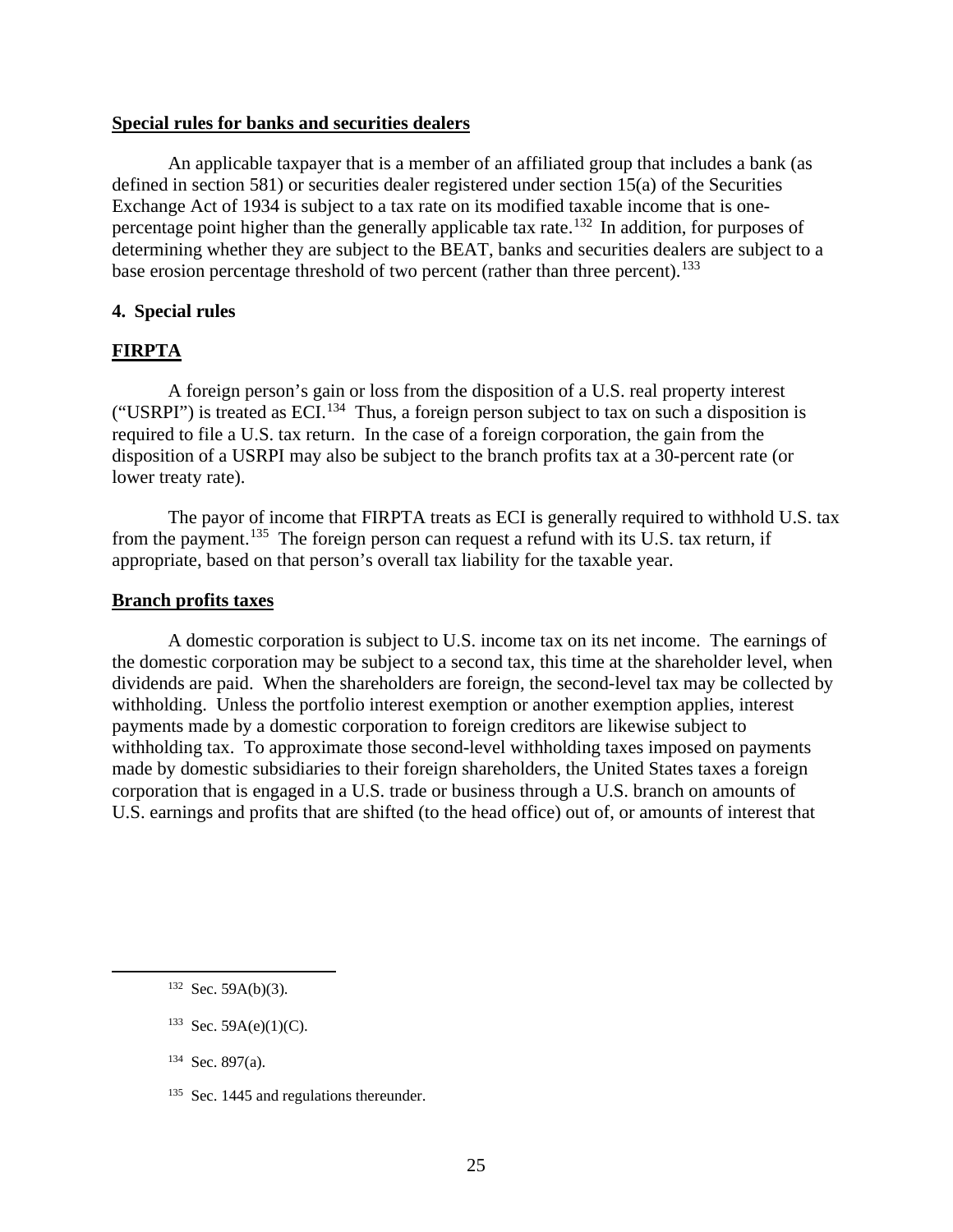are deducted by, the U.S. branch of the foreign corporation.<sup>136</sup> Those branch taxes may be reduced or eliminated under an applicable income tax treaty.<sup>137</sup>

#### **Limitation on business interest**

The amount of business interest (*i.e.*, any interest paid or accrued on indebtedness properly allocable to a trade or business) allowed as a deduction for any taxable year generally is limited to the sum of business interest income of the taxpayer for the taxable year<sup>138</sup> and 30 percent of the adjusted taxable income of the taxpayer for the taxable year.<sup>139</sup> The rule operates to allow business interest up to the amount of business interest income. The deduction for any remaining business interest generally is limited to 30 percent of adjusted taxable income. The amount of any business interest not allowed as a deduction for any taxable year is treated as business interest paid or accrued in the succeeding year and may be carried forward indefinitely.<sup>140</sup>

The limitation on business interest generally applies to any taxpayer for any taxable year, subject to certain exceptions.<sup>141</sup> The limitation is applied at the taxpayer level, but special rules

<sup>137</sup> See Treas. Reg. secs.  $1.884-1(g)$  and  $-4(b)(8)$ .

<sup>138</sup> Business interest income means the amount of interest includible in the gross income of the taxpayer for the taxable year which is properly allocable to a trade or business. Business interest income does not include investment income within the meaning of section  $163(d)$ . Sec.  $163(i)(6)$ .

<sup>139</sup> Adjusted taxable income means the taxable income of the taxpayer computed without regard to: (1) any item of income, gain, deduction, or loss that is not properly allocable to a trade or business; (2) any business interest or business interest income; (3) the amount of any net operating loss deduction; and (4) the amount of any deduction allowed under section 199A. Sec. 163(j)(8). Additionally, for taxable years beginning after December 31, 2017 and before January 1, 2022, adjusted taxable income is computed without regard to any deduction allowable for depreciation, amortization, or depletion (including any deduction allowable for any amount treated as depreciation, amortization, or depletion). For taxable years beginning after December 31, 2021, adjusted taxable income is computed with regard to deductions allowable for depreciation, amortization, or depletion.

 $140$  Sec. 163(j)(2).

<sup>141</sup> The limitation does not apply to any taxpayer (other than a tax shelter prohibited from using the cash method under section 448(a)(3)) that meets the \$25 million gross receipts test of section 448(c), (*i.e.*, if the average annual gross receipts for the three-taxable-year period ending with the prior taxable year does not exceed \$25 million). Sec.  $163(j)(3)$ . In the case of a sole proprietorship, the \$25 million gross receipts test is applied as if the sole proprietorship were a corporation or partnership. Aggregation rules apply to determine the amount of a taxpayer's gross receipts under the \$25 million gross receipts test.

<sup>&</sup>lt;sup>136</sup> Under the branch profits tax, the United States imposes a tax of 30 percent on a foreign corporation's "dividend equivalent amount." Sec. 884(a). The dividend equivalent amount generally is the earnings and profits of a U.S. branch of a foreign corporation attributable to its ECI. Sec. 884(b).

Interest paid by a U.S. trade or business of a foreign corporation generally is treated as if paid by a domestic corporation and therefore generally is subject to 30-percent withholding tax if paid to a foreign person. Sec. 884(f)(1)(A). Certain "excess interest" of a U.S. trade or business of a foreign corporation is treated as if paid by a U.S. corporation to a foreign parent and, therefore, also may be subject to 30-percent withholding tax. Sec. 884(f)(1)(B). For this purpose, excess interest is the excess of the interest expense of the foreign corporation apportioned to the U.S. trade or business over the amount of interest paid by the trade or business.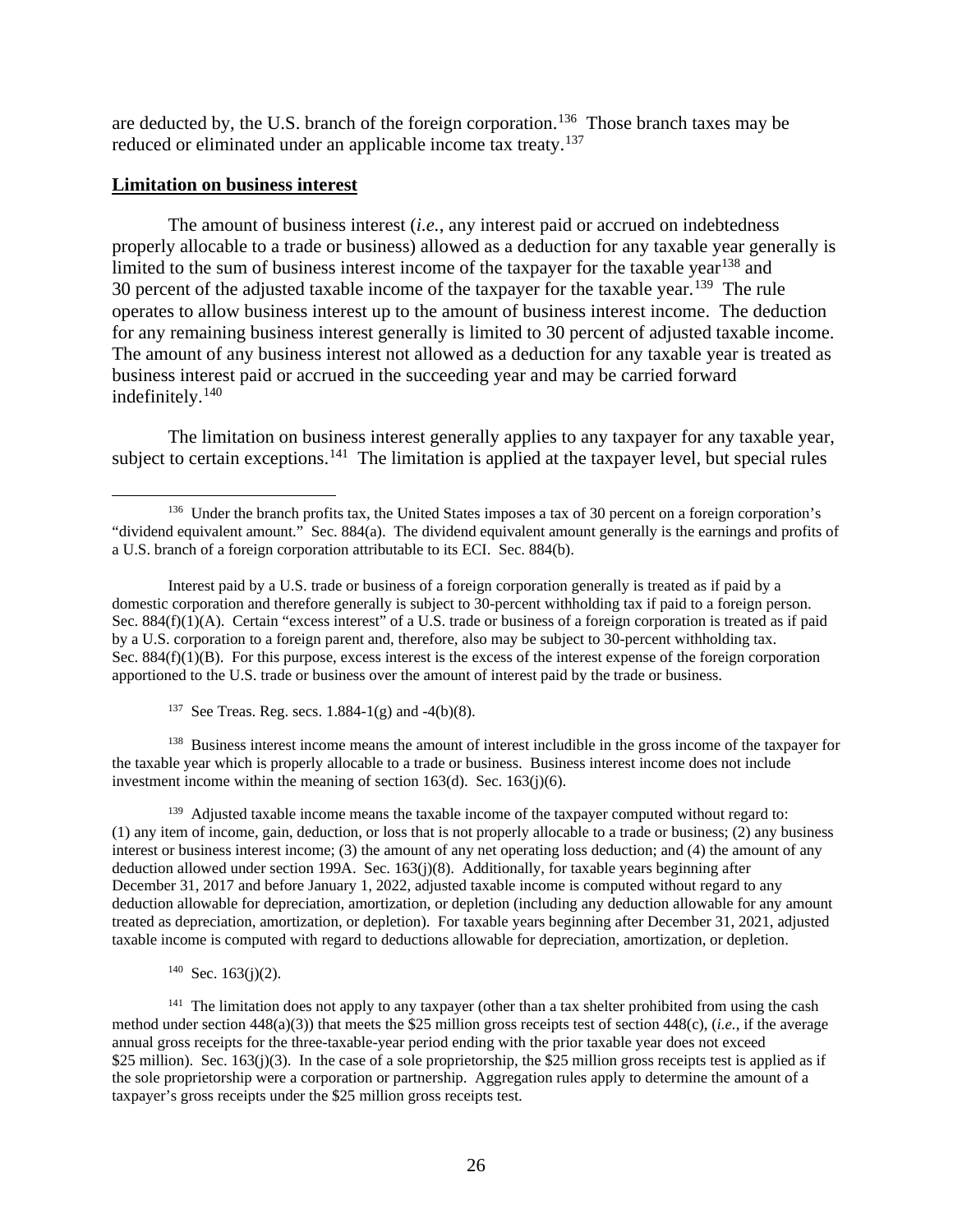apply with respect to passthrough entities.<sup>142</sup> In the case of a group of affiliated corporations that file a consolidated return, the limitation applies at the consolidated tax return filing level.

### **Sales of partnership interests**

Gain or loss from the sale or exchange of a partnership interest is treated as effectively connected with a U.S. trade or business to the extent that the transferor would have had effectively connected gain or loss had the partnership sold all of its assets at fair market value as of the date of the sale or exchange.143 Any gain or loss from such hypothetical asset sale by the partnership must be allocated to interests in the partnership in the same manner as non-separately stated income and loss.

The transferee of a partnership interest must withhold 10 percent of the amount realized on the sale or exchange of a partnership interest unless the transferor certifies that the transferor is not a nonresident alien individual or foreign corporation.<sup>144</sup> If the transferee fails to withhold the correct amount, the partnership is required to deduct and withhold from distributions to the transferee partner an amount equal to the amount the transferee failed to withhold.<sup>145</sup>

### **Hybrid arrangements**

Hybrid arrangements exploit differences in the tax treatment of a transaction or entity under the laws of two or more tax jurisdictions to achieve tax benefits, including double nontaxation and deferral. Special rules seek to combat the use of such arrangements. These rules include denying deductions relating to certain interest and royalty payments.<sup>146</sup> Specifically, no deduction is allowed for any "disqualified related party amount"<sup>147</sup> that is paid

146 Sec. 267A; see also sec. 245A(e) (addressing hybrid dividends).

<sup>147</sup> A disqualified related party amount is any interest or royalty paid or accrued to a related party to the extent that: (1) there is no corresponding inclusion to the related party under the tax law of the country of which such related party is a resident for tax purposes or in which such related party is subject to tax or (2) such related party is allowed a deduction with respect to such amount under the tax law of such country. Sec. 267A(b)(1). A disqualified related party amount does not include any payment to the extent such payment is included in the gross income of a U.S. shareholder under subpart F. In general, a related party is any person that controls, or is controlled by, the taxpayer, with control being direct or indirect ownership of more than 50 percent of the vote, value, or beneficial interests of the relevant person. Sec. 267A(b)(2).

 $142$  See sec. 163(j)(4).

 $143$  Sec. 864(c)(8)(B).

 $144$  Sec. 1446(f)(1).

 $145$  Sec. 1446(f)(4).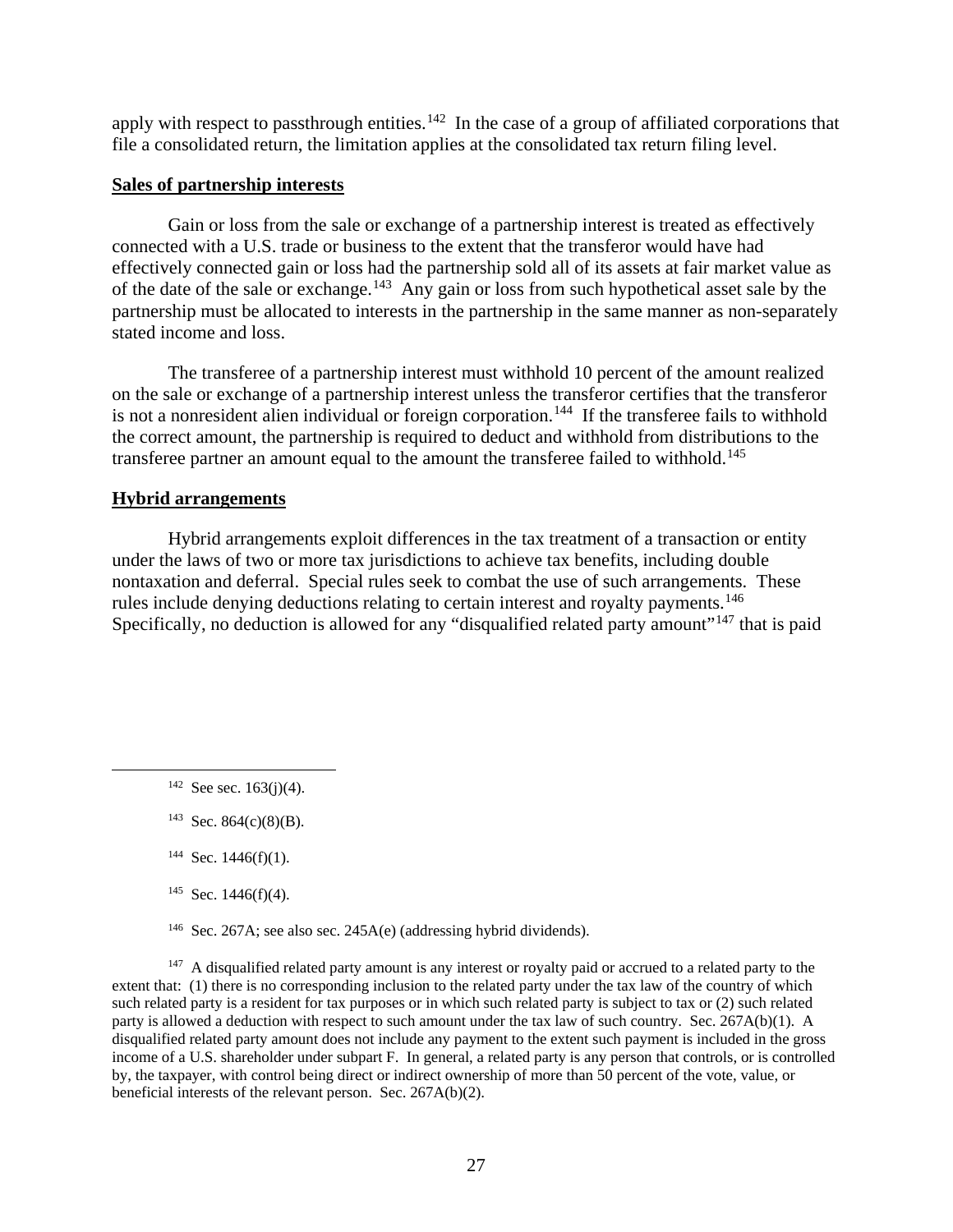or accrued pursuant to a hybrid transaction<sup>148</sup> or that is paid or accrued by, or to, a hybrid entity.<sup>149</sup>

<sup>&</sup>lt;sup>148</sup> A hybrid transaction is any transaction, series of transactions, agreement, or instrument one or more payments with respect to which are treated as interest or royalties for Federal income tax purposes and which are not so treated for purposes of the tax law of the foreign country of which the recipient of such payment is resident for tax purposes or in which the recipient is subject to tax. Sec.  $267A(c)$ .

<sup>&</sup>lt;sup>149</sup> A hybrid entity is any entity which is either: (1) treated as fiscally transparent for Federal income tax purposes but not so treated for purposes of the tax law of the foreign country of which the entity is resident for tax purposes or in which the entity is subject to tax or (2) treated as fiscally transparent for purposes of the tax law of the foreign country of which the entity is resident for tax purposes or in which the entity is subject to tax but not so treated for Federal income tax purposes. Sec. 267A(d).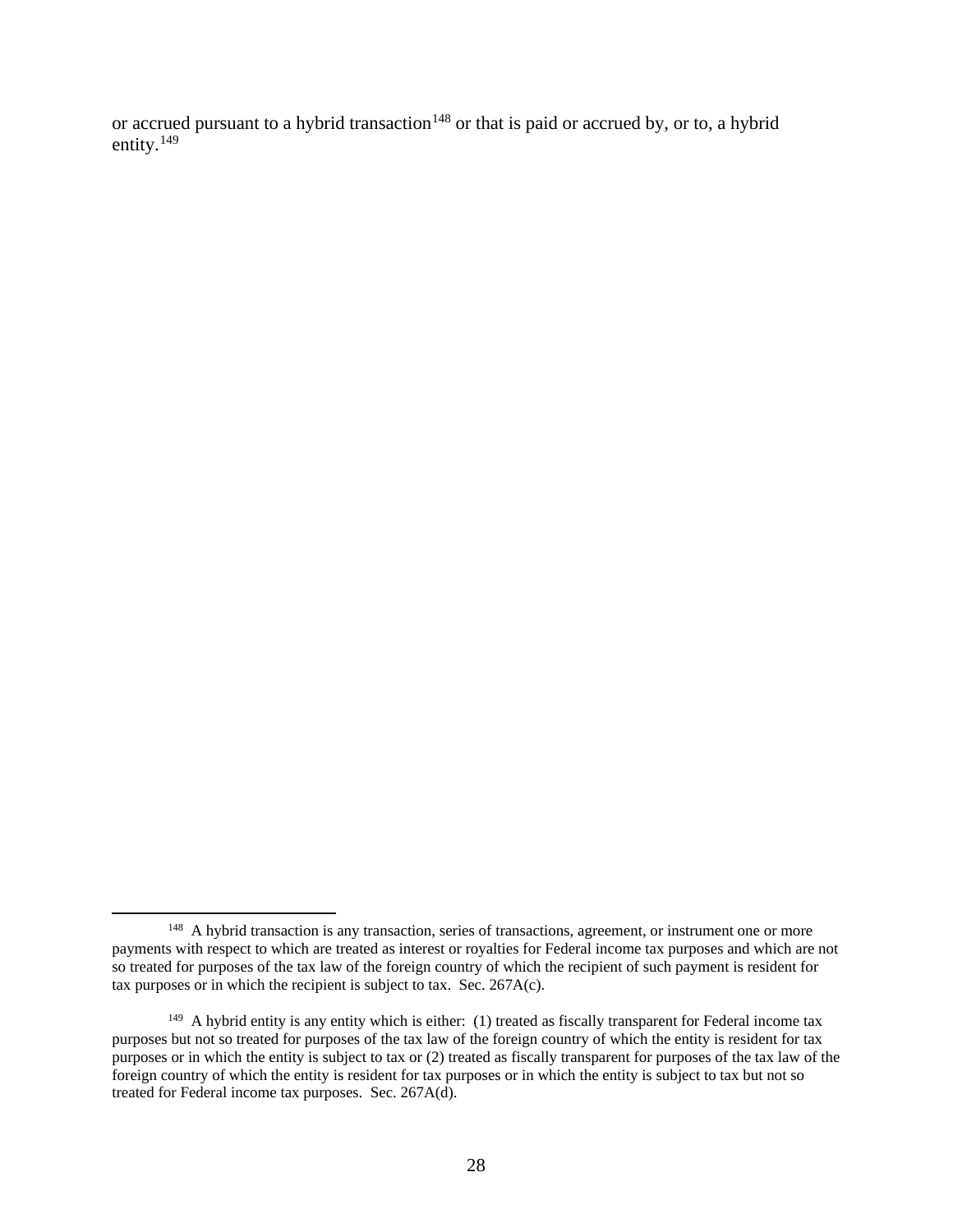### **II. TAX CHALLENGES ARISING FROM DIGITALIZATION AND OECD RESPONSE**

In recent years, the OECD has conducted a project to address the tax issues presented by the increasing prominence of digital business models. The project seeks (1) to revise the principles governing profit allocation among related parties and the amount and kind of contact between a company and a country (*i.e.*, nexus) that is deemed sufficient to justify that country's taxation of that company ("Pillar One") and (2) to establish a set of rules to enforce a minimum global level of income taxation, addressing structures used by certain multinational enterprises that allow for the shifting of profits into jurisdictions with low or zero tax rates ("Pillar Two"). The following discussion describes the current status of the OECD project addressing tax challenges presented by digitalization, including a summary of the background of the project and an overview of policy choices made thus far with respect to the OECD project.

### **A. Background**

On October 12, 2020, the OECD released two reports, <sup>150</sup> the Pillar One Blueprint and the Pillar Two Blueprint. These reports are the most recent iteration of work undertaken by the OECD at the direction of the G-20 to address the challenges that digitalization poses to the current international tax principles as a part of the OECD Base Erosion and Profit Shifting ("BEPS") Project begun in 2013. Pillar One addresses how to determine whether a multinational business has adequate nexus with a jurisdiction to warrant allocating taxing rights to that jurisdiction, while Pillar Two seeks consensus for a minimum global level of income taxation. In a report submitted to the G-20 Ministers in February 2021, the OECD summarized its progress and committed to deliver for approval a consensus-based solution to the remaining policy issues by the July 2021 Finance Ministers meeting.<sup>151</sup> In that report, the OECD estimated that the implementation of both pillars could increase annual global corporate tax revenue by about \$50 to \$80 billion per year.

A Task Force on the Digital Economy ("TFDE") was established in late 2013 as a subsidiary body of the OECD Committee on Fiscal Affairs. In directing the OECD to pursue the economic challenges arising from global digitalization, the G-20 explicitly directed that non-OECD or non-G-20 members be included to ensure global consensus. The resulting body, the

<sup>150</sup> *Tax Challenges Arising from Digitalisation --Report on the Pillar One Blueprint*, ("Pillar One Blueprint"), available at http://www.oecd.org/tax/beps/tax-challenges-arising-from-digitalisation-report-on-pillarone-blueprint-beba0634-en htm and *Tax Challenges Arising from Digitalisation --Report on the Pillar Two Blueprint,* ("Pillar Two Blueprint), available at http://www.oecd.org/tax/beps/tax-challenges-arising-fromdigitalisation-report-on-pillar-two-blueprint-abb4c3d1-en htm. These blueprints and the extensive written commentary received in response formed the basis for discussion during virtual meetings held January 14-15, 2021.

<sup>&</sup>lt;sup>151</sup> OECD Secretary-General Tax Report to G20 Finance Ministers and Central Bank Governors, pp. 10-13, February 2021, OECD, Paris, www.oecd.org/tax/oecd-secretary-general-tax-report-g20-finance-ministersfebruary-2021.pdf.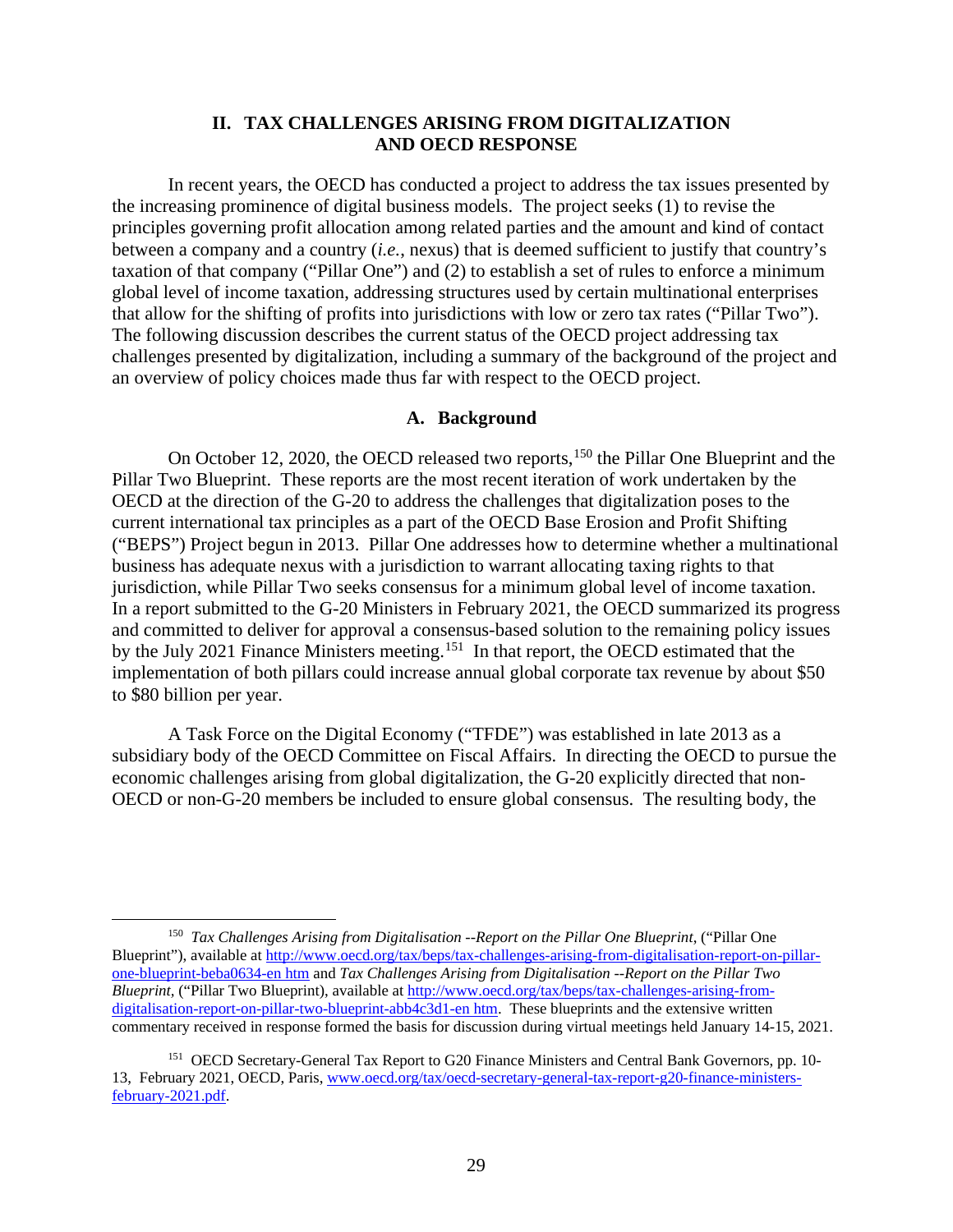Inclusive Framework, formed in 2015, now has over 135 members. Since then, multiple reports have been issued, and the deadline for completing work has been extended multiple times.<sup>152</sup>

Throughout the project, the United States has generally argued that the digital industry should not be ring-fenced (*i.e*., the resolution should not define a specific subset of companies that are to be treated differently from all others), noting both the continuing trend toward digitalization of all industries, making such ring-fencing difficult, as well as the likelihood that any such ring-fencing would disproportionately affect U.S. companies.

Contemporaneously, several jurisdictions (including the European Union, France, the United Kingdom, Spain, and Italy, as well as others) moved forward with unilateral measures to impose digital services taxes. While enforcement of some of these taxes has been delayed, the threat of their imposition and proliferation has contributed to the urgency of the project to reach global consensus.

### **B. Pillar One**

Pillar One has three basic components that may apply to any multinational enterprise ("MNE") within the scope of the proposal and which meets the revenue threshold. Those three components are as follows: The residual profit that may be allocated to market jurisdictions ("Amount A"); a fixed return calculated for routine marketing and distribution activities that take place within market jurisdictions ("Amount B"); and dispute prevention and resolution measures intended to ensure tax certainty.

### **1. Scope**

 First, specific industries (including many extractive industries, shipping, airlines, financial services, and construction) are excluded, no matter their size. Next, Pillar One describes the industries within scope as one of two types, automated digital services ("ADS") and consumer-facing businesses ("CFB"), with different standards applicable to the two categories. Whether an MNE falls within one of those categories depends on a series of factors (the "activities test"), the scope of which is extensive and includes both positive and negative

<sup>152</sup> OECD, *Action Plan on Base Erosion and Profit Shifting*, July 19, 2013, available at http://www.oecd.org/tax/action-plan-ob-base-erosion-and-profit-shifting-9789264202719-en.htm; OECD, *Addressing the Tax Challenges of the Digital Economy, Action 1 - 2015 Final Report*, October 5, 2015, available at https://www.oecd.org/tax/beps/addressing-the-tax-challenges-of-the-digital-economy-action-1-2015-final-report-9789264241046-en htm; OECD, *Tax Challenges Arising from Digitalization - Interim Report 2018*, March 16, 2018, available at http://www.oecd.org/tax/beps/policy-note-beps-inclusive-framework-addressing-tax-challengesdigitalisation.pdf; OECD, *Addressing the Tax Challenges of the Digitalisation of the Economy - Policy Note*, January 23, 2019, available at http://www.oecd.org/tax/beps/policy-note-beps-inclusive-framework-addressing-taxchallenges-digitalisation.pdf; OECD, *Addressing the Tax Challenges of the Digitalisation of the Economy - Policy Note*, February 13 - March 6, 2019, available at https://www.oecd.org/tax/beps/public-consultation-documentaddressing-the-tax-challenges-of-the-digitalisation-of-the-economy.pdf; OECD, *Secretariat Proposal for a "Unified Approach" Under Pillar One - Public Consultation Document*, October 9, available at

https://www.oecd.org/tax/beps/public-consultation-document-secretariat-proposal-unified-approach-pillar-one.pdf; OECD, *Secretariat Proposal for a "Unified Approach" Under Pillar One - Public Consultation Document*, October 9, available at https://www.oecd.org/tax/beps/public-consultation-document-secretariat-proposal-unified-approachpillar-one.pdf.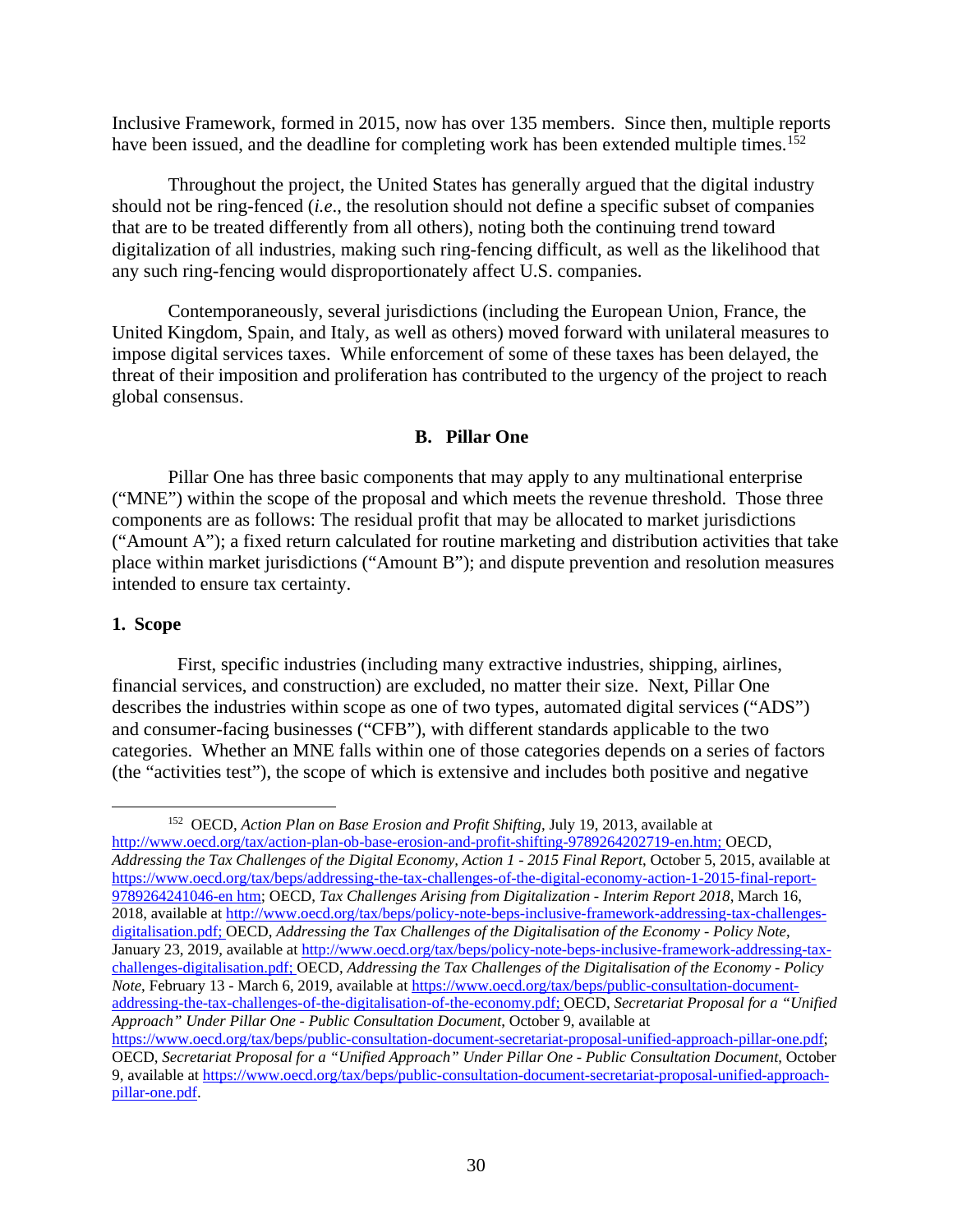factors for deeming an entity to be either ADS or CFB. To determine whether a particular business or service falls within one of those categories one looks to a series of factors on both a positive list and a negative list to determine its inclusion. The OECD notes that there is no political agreement on the use of these two categories, though the technical rules are welldeveloped.153

In addition to being within scope, an MNE must meet an annual revenue threshold of  $\epsilon$ 750 million (approximately \$850 million), which is the same as that used for country-bycountry reporting. The threshold will likely be based on global revenues using consolidated financials of an MNE group. The proposal specifically anticipates permitting the most widely used record conventions such as the generally accepted accounting principles ("GAAP") and the international financial reporting standards ("IFRS"). In addition, whether a particular business line or segment should be treated on a standalone basis for determining whether it is within scope remains under consideration.

# **2. Nexus**

For an MNE within the scope, whether a particular jurisdiction may tax any of its profits depends on whether the MNE has nexus with the jurisdiction despite the lack of a traditional physical presence. This determination depends on the MNE's activities in that jurisdiction. Pillar One broadens the activities that establish nexus, thereby making more MNEs subject to tax in certain jurisdictions. The intent is, in part, to identify the market where the end user of its goods or services is located and to allow the market country to tax the activity.

Pillar One would establish revenue sourcing rules that vary with the type of good or service. The possibility of applying a *de minimis* aggregate foreign-source income test to eliminate certain small entities or activities from the scope is under consideration.

# **3. Allocation of the new taxing right**

Once the jurisdictions in which an in-scope MNE group has nexus have been identified, the extent to which the residual profits are to be allocated is determined by a formula. The ratio of profit before tax is used to assess the profitability of the enterprise and a stipulated reallocation percentage is then applied. The level of the stipulated reallocation percentages has not yet been determined.

Amount A represents the deemed residual profits to be allocated under the new taxing right under Pillar One. For an MNE that has already allocated adequate returns for routine incountry distribution and marketing to a market jurisdiction (*i.e.*, Amount B) and that has no other activity in the country, Pillar One requires no reallocation. The scope of Amount B remains to be determined, but the fixed rate of return on distribution and marketing is expected to be stipulated.

<sup>153</sup> Pillar One Blueprint, pp. 13 and 20.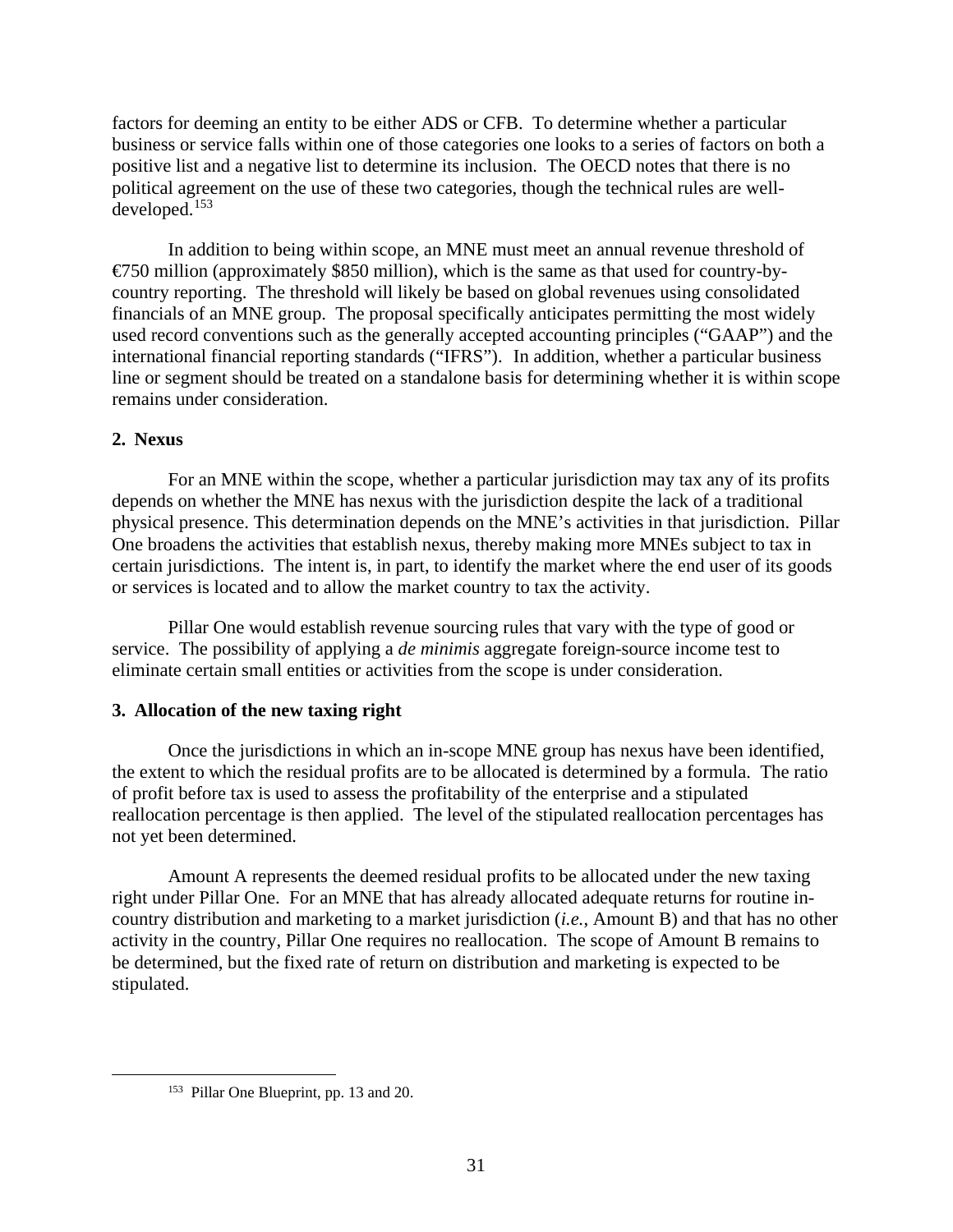### **4. Tax certainty**

Tax certainty with respect to Pillar One is intended to be based both on dispute prevention through use of specified percentages and formulas to compute Amount A as well as robust dispute resolution techniques. to be mandated. Among the resolution techniques under consideration are mandatory arbitration requirements similar to those included in several of the most recent bilateral U.S. tax treaties.<sup>154</sup> The scope of any mandatory arbitration remains in dispute, but is expected to be limited to Amount A.

### **5. Policy concerns**

At the public consultation in January 2021, there was strong support for reaching a consensus-based solution, as well as support for the revenue thresholds as proposed to the extent they were specified. However, there was uncertainty expressed concerning the policy objectives in certain of the aspects as well as numerous calls for clarity and greater simplification. There were concerns that the complexity would make avoiding double taxation difficult.

Among the public comments received were several proposals for approaching Pillar One in a more formulaic manner. For example, Johnson & Johnson proposed use of a broad inclusive definition of routine low-value activities relating to the local market that would exclude only those activities driving residual profits. In that way, the new proposed "Amount Z" would be a fixed return determined or calculated using specified percentages by either the OECD or a by a designated agency in a simple and replicable process, removing subjective disputes over comparability.155

As a counterpoint to the concerns that the process has become too complex to be administrable, civil society representatives commenting at the public consultation were critical of the high threshold for inclusion and the carveout of several industries, arguing that the high threshold will result in a limited number of companies within scope and, thus, in limited additional revenue for the intended beneficiaries of the proposal (*i.e.*, market jurisdictions).

Finally, the business community broadly supported mandatory and binding dispute resolution while several NGOs and representative from certain governments and smaller economies expressed concern about the expense and complexity of mandatory arbitration. Instead, they urged a greater focus on dispute prevention and exploration of alternatives to mandatory arbitration. Both business and NGOs expressed interest in pilot projects to test the administrability of the proposals.

<sup>&</sup>lt;sup>154</sup> Protocols amending bilateral treaties with Spain, Japan and Switzerland were ratified and entered into force in late 2019. In each, new provisions requiring arbitration in certain disputes between competent authorities are mandatory. Text of these treaties can be found at the tax treaty table on the IRS website, available at https://www.irs.gov/businesses/international-businesses/united-states-income-tax-treaties-a-to-z.

<sup>&</sup>lt;sup>155</sup> All public comments for the January 2021 consultation may be found on the OECD website, available at http://www.oecd.org/tax/beps/public-comments-received-on-the-reports-on-pillar-one-and-pillar-twoblueprints.htm.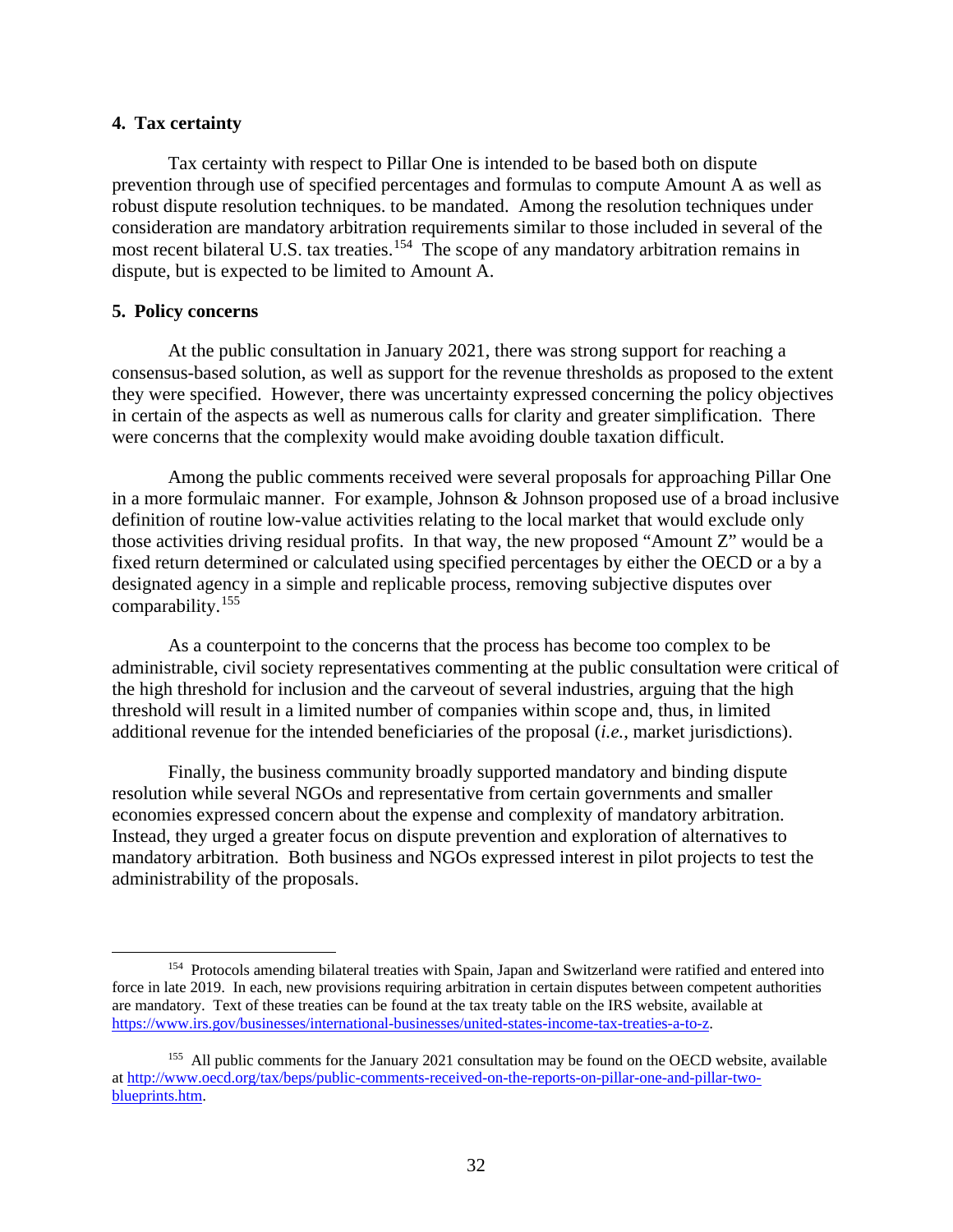### **C. Pillar Two**

Pillar Two is intended to ensure that profits of MNEs, wherever earned, are subject to tax at a minimum rate, under a new set of rules to be adopted by compliant jurisdictions. Every MNE within scope must calculate an effective tax rate based on its consolidated financial statements.

### **1. The Pillar Two rules**

If the effective tax rate of an MNE is below the agreed-upon international level of tax, the MNE will be taxed in its home jurisdiction under an income inclusion rule ("IIR"). To enforce the IIR, source countries may apply the undertaxed payment rule ("UTPR") when a payment by a company in their country is paid to a company not subject to an IIR. In addition, a subject to tax rule ("STTR") may apply in cases in which a payment from a source country would be eligible for reduced rates of tax under a bilateral treaty but would not be subject to the minimum level of tax in that country.

The same revenue threshold used for Pillar One is used for Pillar Two. However, the proposal provides that revenue threshold is measured without regard to a fixed return on substantive activities, somewhat analogous to the routine return on QBAI that is exempt from GILTI. In addition, certain entities are excluded, including sovereign wealth funds, government bodies, pension funds, and other non-profits.

The Blueprint acknowledges the need to evaluate whether GILTI may be accepted as a regime in compliance with Pillar Two. Although the GILTI inclusion may be deemed to be compliant with the IIR, whether the limitation on foreign tax credits and global blending, as well as its carveouts and treatment of tested losses, will be found to be compliant is uncertain. In addition, after noting the important role of the UTPR as a backstop to the IIR, the Inclusive Framework urged the United States to agree that the BEAT not apply to payments made to entities that are subject to tax in jurisdictions that are compliant with Pillar Two.<sup>156</sup>

Some global blending is permitted in determining the effective tax rate. However, the STTR is applied to specific payments addressed in an applicable bilateral treaty. Whether the rule applies will depend on the rate in the source country, not the company's effective tax rate.

The Pillar Two Blueprint also includes a variety of options for simplification and coordination of the IIR and STTR and dispute prevention. These options include issuance of tax administrative guidance, use of a safe-harbor effective tax rate based on country-by-country reporting, *de minimis* profits exclusions, and use of a single effective tax rate calculation for multiple years.

### **2. Policy concerns**

Business commentary strongly supported accepting the GILTI regime as an acceptable IIR for purposes of Pillar Two. Other commentators expressed reservations about the scope of

<sup>156</sup> Pillar Two Blueprint, p. 20.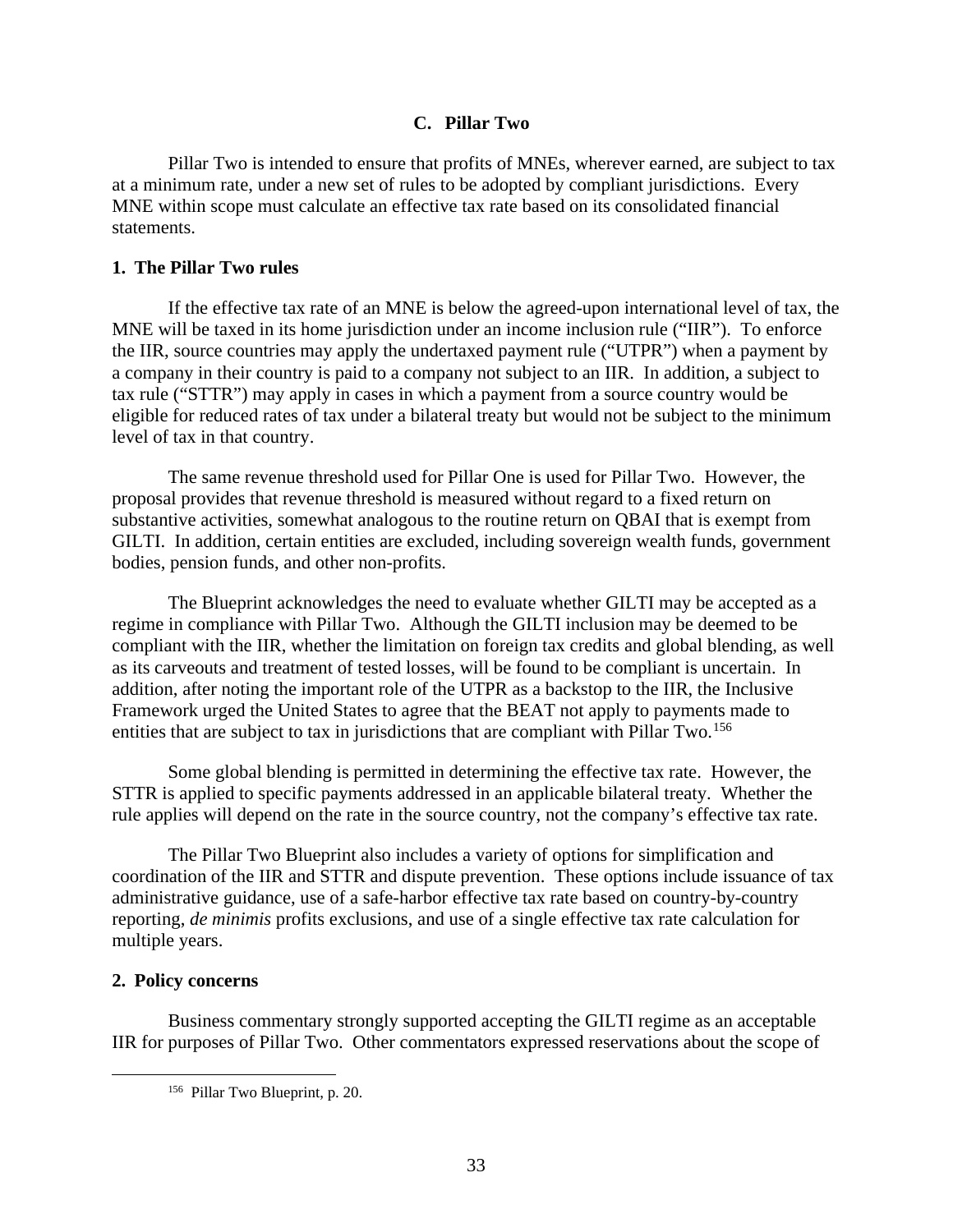such compliance. Commentary about the extent to which the BEAT could similarly be deemed to comply with the UTPR rule was also offered, with some arguing that the BEAT could be compliant, while others arguing that the BEAT should exclude amounts included as GILTI. Again, the treatment of foreign tax credits in computing the BEAT was noted in arguing that the U.S. regimes may not be compliant with the goal of avoiding double taxation.

The complexity and the interaction with other rules, including potential interaction with Pillar One, again prompted extensive calls for simplification from the business community, including requests that any options for simplification be at the election of the taxpayer. In contrast, NGOs and academics emphasized that a desire for simplification must be balanced with need to ensure the effectiveness of the measures. Toward that end, several called for the measures to be phased in slowly, with reduced revenue thresholds over time.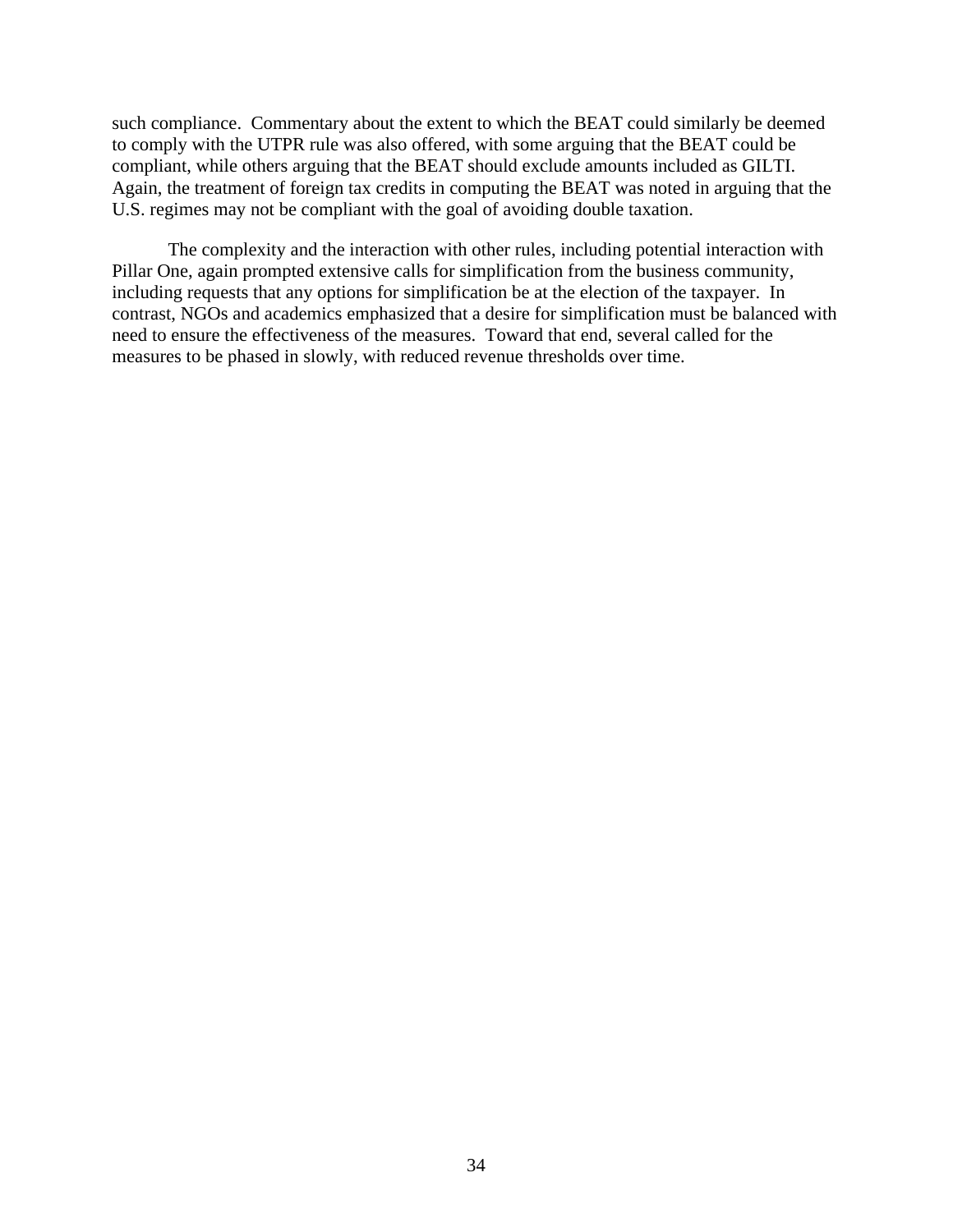### **III. ECONOMIC ANALYSIS**

# **A. Introduction**

#### **1. Global economic environment**

Global economic development and changes in how U.S. MNEs conduct their business operations abroad have made U.S. international tax rules increasingly salient for policymakers and U.S. MNEs. Income growth in developing countries has opened new markets for U.S. MNEs to sell goods and services. Improvements in infrastructure and information technology have lowered the cost of establishing certain business operations, such as manufacturing facilities, abroad. U.S. MNEs have grown increasingly reliant on global supply chains to produce goods more efficiently and to serve foreign markets more effectively.<sup>157</sup> In addition, foreign MNEs have risen in prominence and now compete with U.S. MNEs in many markets. These and other developments have put pressure on U.S. international tax rules to address and accommodate more complicated fact patterns concerning how U.S. MNEs organize themselves, serve foreign markets, and structure their production networks. Moreover, as U.S. MNEs generate increasing amounts of income abroad, their economic positions and investment decisions have become more sensitive to how their foreign-source income is taxed.

#### **2. Neutrality conditions and their limits**

When assessing international tax rules, economists generally start from the position that taxes distort economic activity to the extent that they change economic behavior in ways that result in inefficient levels or patterns of investment.<sup>158</sup> Analysts have settled on a number of general principles when it comes to evaluating whether tax rules promote economic efficiency in the purely domestic, closed-economy context. One general principle is that the pattern of aggregate investment may be more economically efficient if taxes are neutral with respect to the type of investment being made, or more specifically, if effective marginal rates of taxation are the same across investments. In particular, efficiency is enhanced if investments are made based on pre-tax rates of return rather than after-tax rates of return. If effective marginal rates of taxation vary by the type of investment made (*e.g.*, because of different cost recovery rules or investment incentives), that may result in an inefficient allocation of resources and lead to lower levels of production relative to a tax-neutral environment. Specifically, more resources flow to low-taxed sectors than would be the case if taxes were neutral with respect to types of investment, and fewer resources are devoted to more highly taxed sectors. This will generally lead to lower levels of productive efficiency in the economy and reduce national welfare.

<sup>&</sup>lt;sup>157</sup> For analysis of the growth in foreign value-added in U.S. manufactured products, see Robert Johnson, "Five Facts about Value-Added Exports and Implications for Macroeconomics and Trade Research," *Journal of Economic Perspectives*, vol. 28, no. 2, Spring 2014, pp. 119-142; and Pol Antras and Davin Chor, "Global Value Chains," *Handbook of International Economics*, vol. 5, Elsevier, forthcoming.

<sup>&</sup>lt;sup>158</sup> Economists also recognize that taxes can be used to fund government spending and correct for market failures *(i.e., instances where the absence of government intervention results in too little or too much of an economic* activity). See the discussion in Joint Committee on Taxation, *Economic Growth and Tax Policy* (JCX-47-15), February 2015, pp. 3-5.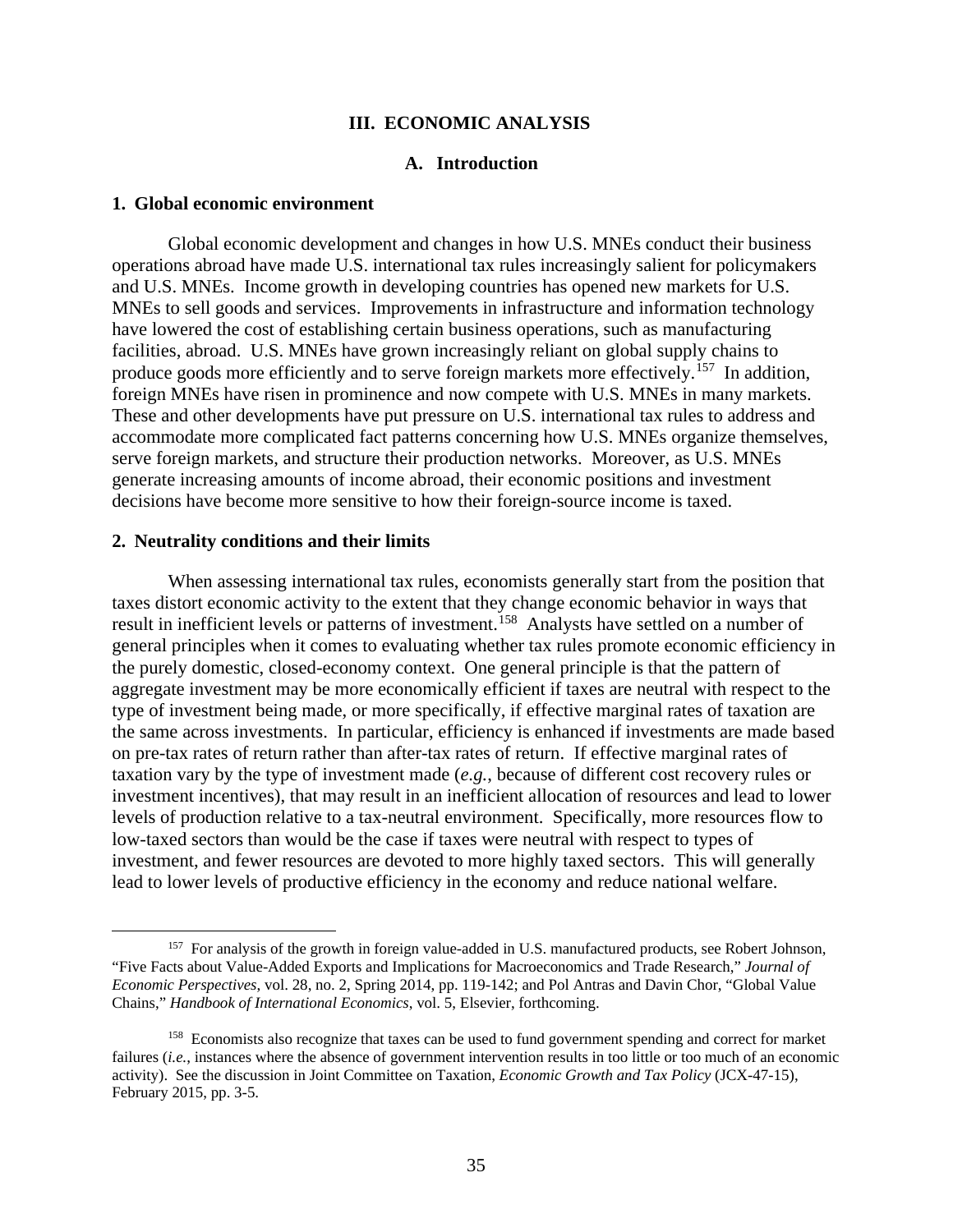In the cross-border, open-economy context, there is significantly less consensus on the principles that should be used to evaluate international tax policy. In the early economic literature, a number of neutrality conditions—the most prominent of which are capital export neutrality and capital import neutrality—were proposed to evaluate whether the international tax system promotes global (and not necessarily national) welfare.<sup>159</sup> The usefulness of these efficiency criteria or general guides to the development of international tax policy has been questioned by a number of commentators. Their validity relies on special (and not necessarily realistic) assumptions concerning the substitutability of domestic and foreign investment, how investments are made (*e.g.*, greenfield investments or acquisitions of existing companies), and intangible capital.160 Moreover, some question whether principles used to evaluate whether international tax rules promote global welfare should be used by policymakers when designing their national tax systems, since policymakers may be more concerned with national, as opposed to global, welfare. Nonetheless, these neutrality principles are useful places to start when considering how to evaluate the international tax rules that a country adopts, and their limitations may shed light on what other principles or approaches may be more useful for analysis.

Capital export neutrality refers to a condition under which the overall effective tax rate on the return to investments made by a resident in any given country is the same regardless of where the investment is made. In other words, the decision made by a resident to invest at home or abroad is not influenced by tax considerations. As applied to U.S. international tax rules, this condition is generally met if the foreign-source income of U.S. residents is taxed at the same rate as their U.S.-source income, with unlimited foreign tax credits.

Capital import neutrality refers to a condition under which the overall effective tax rate on the return to investments made in any given country is the same regardless of the residence of the investor. As applied to U.S. international tax rules, this condition is met if foreign investments made by U.S. investors in any given country face the same overall tax burden as investments made by any other investor in that country. If the other investors are residents of that country or residents in countries that exempt foreign-source income from taxation, then capital import neutrality is satisfied if the United States exempts the foreign-source income of U.S. residents from taxation as well.

#### **3. Evaluating international tax rules based on behavioral margins**

Rather than evaluating tax systems based on whether they satisfy an overarching neutrality condition, recent economic research has focused on how international tax rules affect economic behavior in more specific dimensions of policy relevance, in particular those relating

<sup>159</sup> The classic reference is Peggy B. Musgrave, *Taxation of Foreign Investment Income: An Economic Analysis*, Johns Hopkins Press, 1963.

<sup>&</sup>lt;sup>160</sup> For a discussion of the usefulness of the neutrality conditions and the assumptions under which they can be used as efficiency criteria, see American Bar Association Task Force on International Tax Reform, "Report of the ABA Task Force on International Tax Reform," *Tax Law Review*, vol. 59, no. 3, 2005-2006, pp. 652-812; Harry Grubert and Rosanne Altshuler, "Corporate Taxes in the World Economy: Reforming the Taxation of Cross-Border Income," John W. Diamond and George R. Zodrow (eds.), *Fundamental Tax Reform: Issue, Choices, and Implications*, the MIT Press, 2008, pp. 319-354; and David A. Weisbach, "The Use of Neutralities in International Tax Policy," *National Tax Journal*, vol. 68, no. 3, September 2015, pp. 635-652.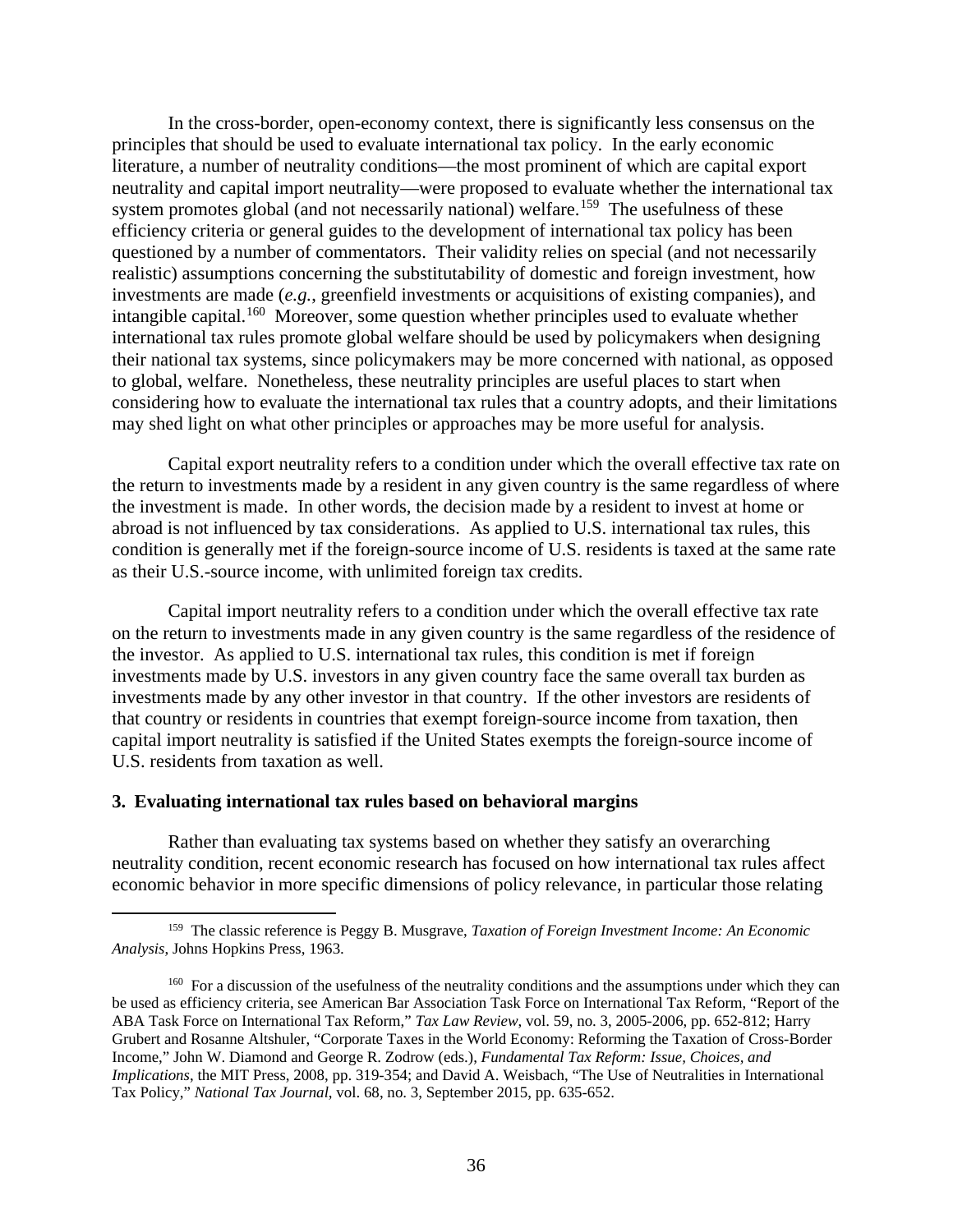to preserving the income tax base and promoting domestic investment, employment, and growth. These dimensions, which are interrelated, include:

- Profit shifting
- The location of tangible investment
- The location of intangible property and returns to intangible investment, and research activity
- Earnings stripping, limitations on deductions, and investment
- The geographic direction of mergers and acquisitions ("M&As"), the location of business headquarters, and inversions
- Tax competition among countries

The remainder of Part III surveys the economic literature on these topics and describes how this literature may relate to the level of the U.S. corporate income tax rate, the GILTI inclusion and deduction, the deduction for FDII, and the BEAT. Since these provisions were recently enacted and have important differences with tax rules in other countries, studies analyzing the economic effects of these provisions are limited.

### **B. Profit Shifting**

### **1. Background**

As reflected in the OECD BEPS Project, policymakers are concerned that the location of profits derived from the sale of goods and services is not aligned with where the value underlying those goods and services was generated, thus reducing tax revenue. For example, in the United States, there has been a concern that a large share of U.S. corporate profits is located in low-tax jurisdictions where corporations have relatively little employment and tangible investment, even though the innovations generating those profits may have been developed in the United States.<sup>161</sup> Some commentators have noted that the geographic distribution of profits, even if legal, is at least partly artificial to the extent that it does not reflect where the real economic activity generating those profits is located.<sup>162</sup> Others have disputed this characterization and also contended that requiring a closer link between the location of profits

<sup>161</sup> For a discussion of the issues, see Gabriel Zucman, "Taxing across Borders: Tracking Personal Wealth and Corporate Profits," *Journal of Economic Perspectives*, vol. 28, no. 4, Fall 2014, pp. 121-148; and James R. Hines Jr., "Treasure Islands," *Journal of Economic Perspectives*, vol. 24, no 4, Fall 2010, pp. 103-126. An analysis of certain tax planning strategies MNEs may utilize to possibly shift income to low-tax jurisdictions can be found in Joint Committee on Taxation, *Present Law and Background Related to Possible Income Shifting and Transfer Pricing* (JCX-37-10), July 20, 2010. This document can be found on the Joint Committee on Taxation website at www.jct.gov.

<sup>162</sup> See Kimberly A. Clausing, "Profit Shifting before and after the Tax Cuts and Jobs Act," *National Tax Journal*, vol. 73, no. 4, December 2020, pp. 1233-1266.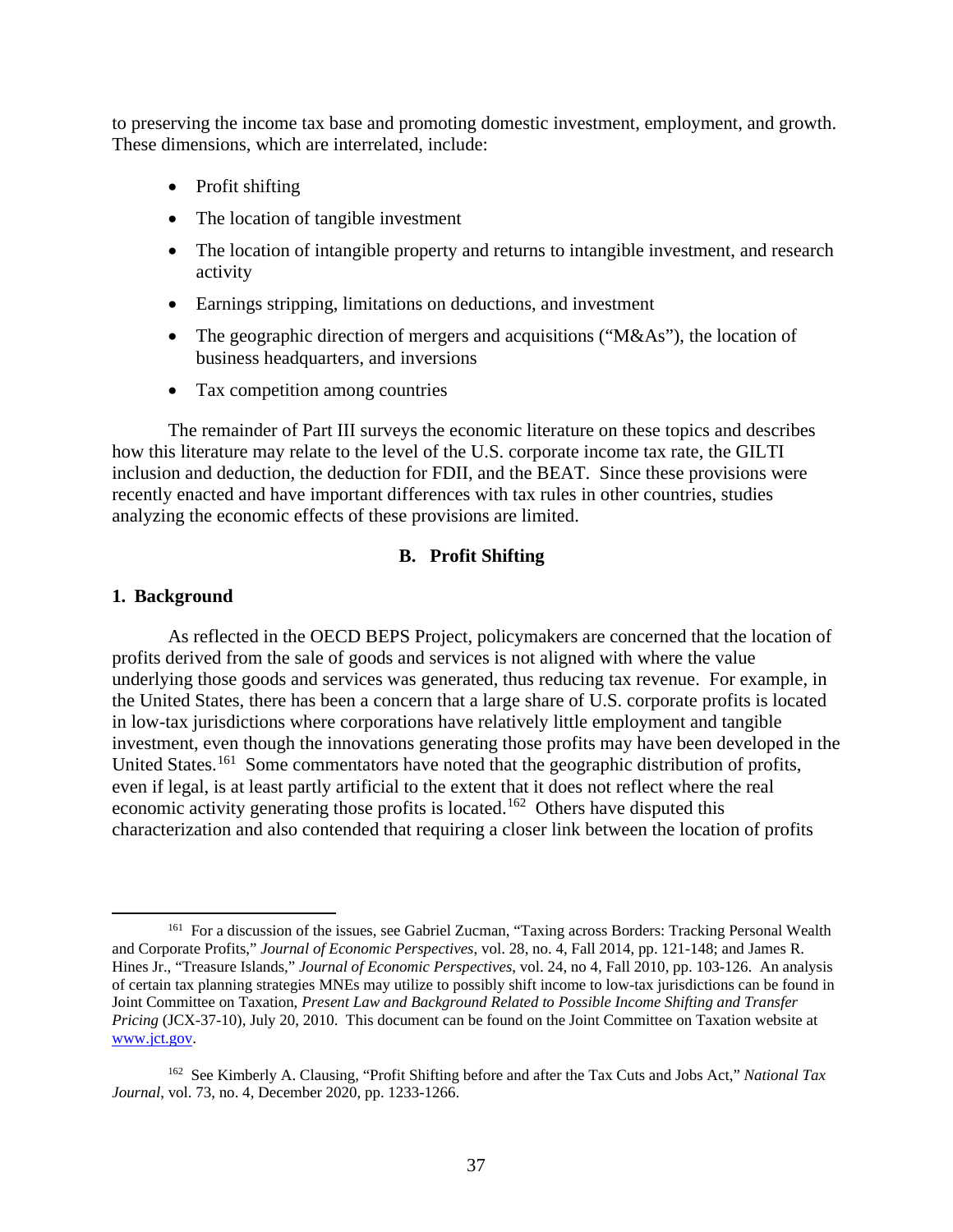and the location of real economic activity will cause U.S. corporations to shift U.S. employment and investment to low-tax jurisdictions and result in economic distortions. 163

### **2. Location of reported profits**

There is a large empirical literature analyzing the general question of how responsive the location of profits is to differences in tax rates across countries (without taking a position on where taxable income should be located as an economic matter). One survey of the literature finds that a one percentage-point reduction in the tax rate of a host country is predicted to lead to a 0.8 percent increase in the profits reported by a foreign subsidiary located in that country.<sup>164</sup> However, a number of the studies reviewed in the survey are limited in they (1) rely on financial statement data rather than tax data and (2) exclude from their analysis, because of data availability, a significant number of low-tax jurisdictions from their analysis. A recent paper analyzing tax return data from all U.S. CFCs reports a generally larger response of the location of profits to tax rate differentials, with the responsiveness dependent on the level of the host country tax rate.165 The paper finds that a change in the host country tax rate from five percent to four percent results in a 4.7 percent increase in reported profits, while a change from 30 percent to 29 percent results in a 0.7 percent increase in reported profits.

### **3. Transfer pricing**

Another set of papers has analyzed potential channels for profit shifting, particularly through how transfer prices are set. These papers examine the extent to which transfer prices, which should reflect arm's length prices, may deviate from arm's length prices. These studies generally rely on import and export price data collected by government agencies and compare prices charged to related and unrelated parties for similar products (although the related-party price data is sometimes estimated and not actually observed). An early study based on aggregate U.S. import and export price data (*i.e.*, across all companies for specific products) finds that a one percentage-point reduction in the tax rate of a destination country is associated with a 1.8 percent decrease in the related-party export price (relative to prices charged to unrelated parties), and that a one percentage-point reduction in the tax rate of an origin country is associated with a two percent increase in the related-party import price (relative to prices charged to unrelated

<sup>&</sup>lt;sup>163</sup> For a discussion on the possible limits of using the location of employment and investment as the basis for assessing where income is earned, see James R. Hines Jr., "Income Misattribution under Formula Apportionment," *European Economic Review*, vol. 54, no. 2, pp. 108-120. Some researchers have argued that methodological issues have caused estimates of profit shifting out of the United States to be overstated. See the discussion in Kimberly A. Clausing, "Profit Shifting before and after the Tax Cuts and Jobs Act," *National Tax Journal*, vol. 73, no. 4, December 2020, pp. 1233-1266.

<sup>164</sup> Josh H. Heckemeyer and Michael Overesch, "Multinationals' Profit Response to Tax Differentials: Effect Size and Shifting Channels." *Canadian Journal of Economics*, vol. 50, no. 4, November 2017, pp. 965-994. The methodology used in this paper was extended and updated in Sebastian Beer, Ruud de Moiij, and Li Liu, "International Corporate Tax Avoidance: A Review of the Channels, Magnitudes, and Blind Spots," *Journal of Economic Surveys*, vol. 34, no. 3, July 2020, pp. 660-688. This survey reports a slightly larger average estimate.

<sup>165</sup> Tim Dowd, Paul Landefeld, and Anne Moore, "Profit Shifting of U.S. Multinationals," *Journal of Public Economics*, vol. 148, no. 1, April 2017, pp. 1-13.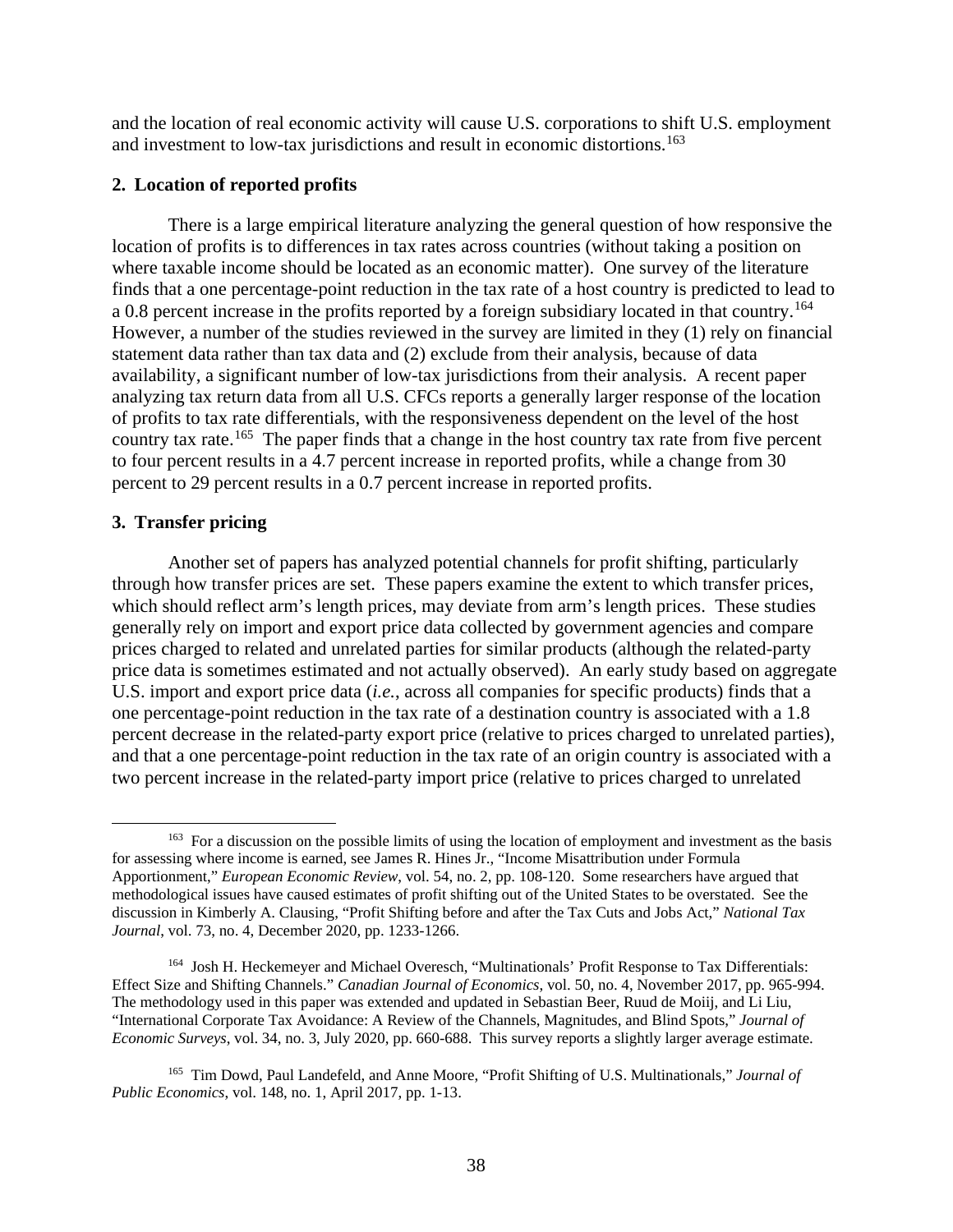parties).<sup>166</sup> A more recent study using firm-level Danish export data finds that a one percentagepoint reduction in the tax rate of a low-tax country is associated with a 0.6 percent decrease in export prices of MNEs with affiliates in that country (relative to prices charged to unrelated parties).<sup>167</sup> Another recent study relying on firm-level tax and trade data from the United Kingdom finds that a one percentage-point increase in the tax rate of a destination country results in a three percent decrease in export prices charged to related parties (relative to unrelated parties), and that the decrease became 4.5 percent after the United Kingdom adopted a territorial tax system.168 Using French tax and trade data, some economists find that the effect, with respect to the price of exported goods, mainly arises in exports to particularly low-tax jurisdictions and not elsewhere.<sup>169</sup> As the methodological approach across these papers varies, the difference in results is not necessarily a reflection of differences in the tax sensitivity of transfer prices across countries.

#### **4. Implications for U.S. international tax rules**

CFC rules have been used to address profit shifting by reducing the tax advantage of locating profits in low-tax jurisdictions. In the U.S. context, the GILTI provisions (including the GILTI deduction) were intended, in part, to address potential base erosion that would result from the 100-percent DRD, and Joint Committee staff estimated the GILTI provisions to raise tax revenue.170 One paper examining European MNEs finds that home-country CFC rules lowered profits reported in low-tax jurisdictions and increased profits in higher-tax jurisdictions. In addition, it estimates that half of the resulting increase in the tax base accrues to the home country enforcing the CFC rule (with the other half accruing to higher-tax jurisdictions as income is shifted out of low-tax jurisdictions). $^{171}$ 

While the research on the effect of tax differentials on transfer prices has largely focused on inbound payments, one implication of the research is that tax differentials affect how transfer prices are set. To the extent that this is true, and to the extent that this interpretation of the

168 Li Liu, Tim Schmidt-Eisenlohr, and Dongxian Guo, "International Transfer Pricing and Tax Avoidance: Evidence from Linked Trade-Tax Statistics in the United Kingdom," *The Review of Economics and Statistics*, vol. 102, no. 4, October 2020, pp. 766-778.

169 Ronald B. Davies, Julien Martin, Mathieu Parenti, and Farid Toubal, "Knocking on Tax Haven's Door: Multinational Firms and Transfer Pricing," *The Review of Economics and Statistics*, vol. 100, no. 1, March 2018, pp. 120-134.

170 Joint Committee on Taxation, *Estimated Budget Effects of the Conference Agreement for H.R. 1, the "Tax Cuts and Jobs Act"* (JCX-67-17), December 2017. This document can be found on the Joint Committee on Taxation website at www.jct.gov.

<sup>171</sup> Sarah Clifford, "Taxing Multinationals beyond Borders: Financial and Locational Responses to CFC Rules," *Journal of Public Economics*, vol. 173, no. 1, May 2019, pp. 44-71.

<sup>166</sup> Kimberly A. Clausing, "Tax-Motivated Transfer Pricing and US Intrafirm Trade Prices," *Journal of Public Economics*, vol. 87, nos. 9-10, September 2003, pp. 2207-2223.

<sup>&</sup>lt;sup>167</sup> Anca D. Cristea and Daniel X. Nguyen, "Transfer Pricing by Multinational Firms: New Evidence from Foreign Firm Ownerships," *American Economic Journal: Economic Policy*, vol. 8, no. 3, August 2016, pp. 170-202.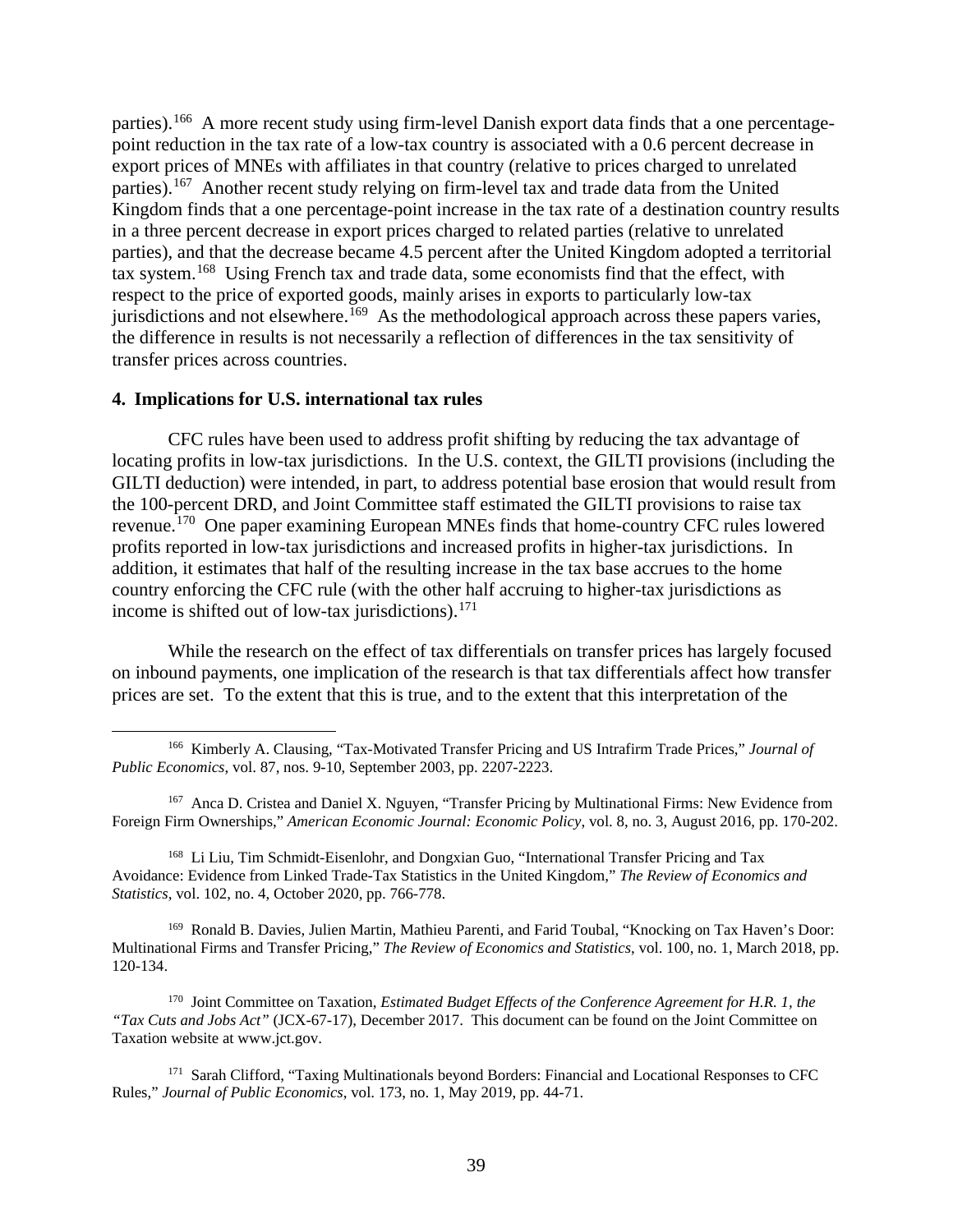research applies to outbound payments as well (*i.e.*, tax rate differentials may create an incentive to price outbound related-party payments at higher than arm's length prices), existing economic research may offer some support for one possible motivation for enacting the BEAT (*i.e.*, limiting the ability of foreign corporations from taking advantage of certain deductions).<sup>172</sup> However, these results may have limited applicability to the BEAT because (1) base erosion payments under the BEAT are not affected by the home-country tax rate of the related party and (2) the studies focused on the pricing of goods.

### **C. Location of Tangible Investment**

### **1. Background**

U.S. policymakers are often concerned with promoting economic growth and the general economic well-being of the U.S. population, both of which are influenced significantly by the level of investment in the United States. Domestic investment arises from several sources, including the activities of U.S. MNEs and other U.S. businesses as well as the U.S. activities of foreign MNEs. In turn, these investment decisions may be based on a number of factors, including: the quality of the U.S. workforce and the cost of labor; their expected sales growth both in the United States and abroad (*i.e.*, the demand for their goods and services); the location of both their customers and their suppliers; taxes; and the economic benefits of locating activities in particular areas, such as a geographic region (*e.g.*, Silicon Valley), because, for example, of existing research networks and proximity to universities.

### **2. Host-country taxation and the location of tangible investment**

In the cross-border context, there are a number of ways in which a company can make an investment in a foreign country: (1) increase investment through an existing foreign affiliate, (2) establish a new foreign affiliate (*i.e.*, greenfield investment), or (3) acquire an existing company operating in that country. This section focuses on methods (1) and (2) and reviews the economic literature on taxation and the location of tangible investment. Part III.F of this document reviews the literature on the effect of taxation on M&As (*i.e.*, portfolio investment).

Economists have generally found that the location of cross-border tangible investment is fairly responsive to host country taxation (*i.e.*, the tax rules of the foreign country in which the investment is being made).<sup>173</sup> For example, one early study of U.S. MNEs finds that, once a U.S. MNE chooses to locate production in Europe, effective average tax rates in potential host countries have a significant effect on its choice of where in Europe to locate production.<sup>174</sup>

<sup>&</sup>lt;sup>172</sup> Committee Recommendations as Submitted to the Committee on the Budget Pursuant to H. Con. Res. 71, S. Prt. 115-20, p. 396.

<sup>&</sup>lt;sup>173</sup> For reviews of the literature, see Ruud A. de Mooij and Sjef Ederveen, "Corporate Tax Elasticities: A Reader's Guide to Empirical Findings," *Oxford Review of Economic Policy*, vol. 24, no. 4, Winter 2008, pp. 680- 697; and Lars P. Feld and Jost H. Heckemeyer, "FDI and Taxation: A Meta-Study," *Journal of Economic Surveys*, vol. 25, no. 2, April 2011, pp. 233-272.

<sup>&</sup>lt;sup>174</sup> Michael P. Devereux and Rachel Griffith, "Taxes and the Location of Production: Evidence from a Panel of US Multinationals," *Journal of Public Economics*, vol. 68, no. 3, June 1998, pp. 335-367. The study finds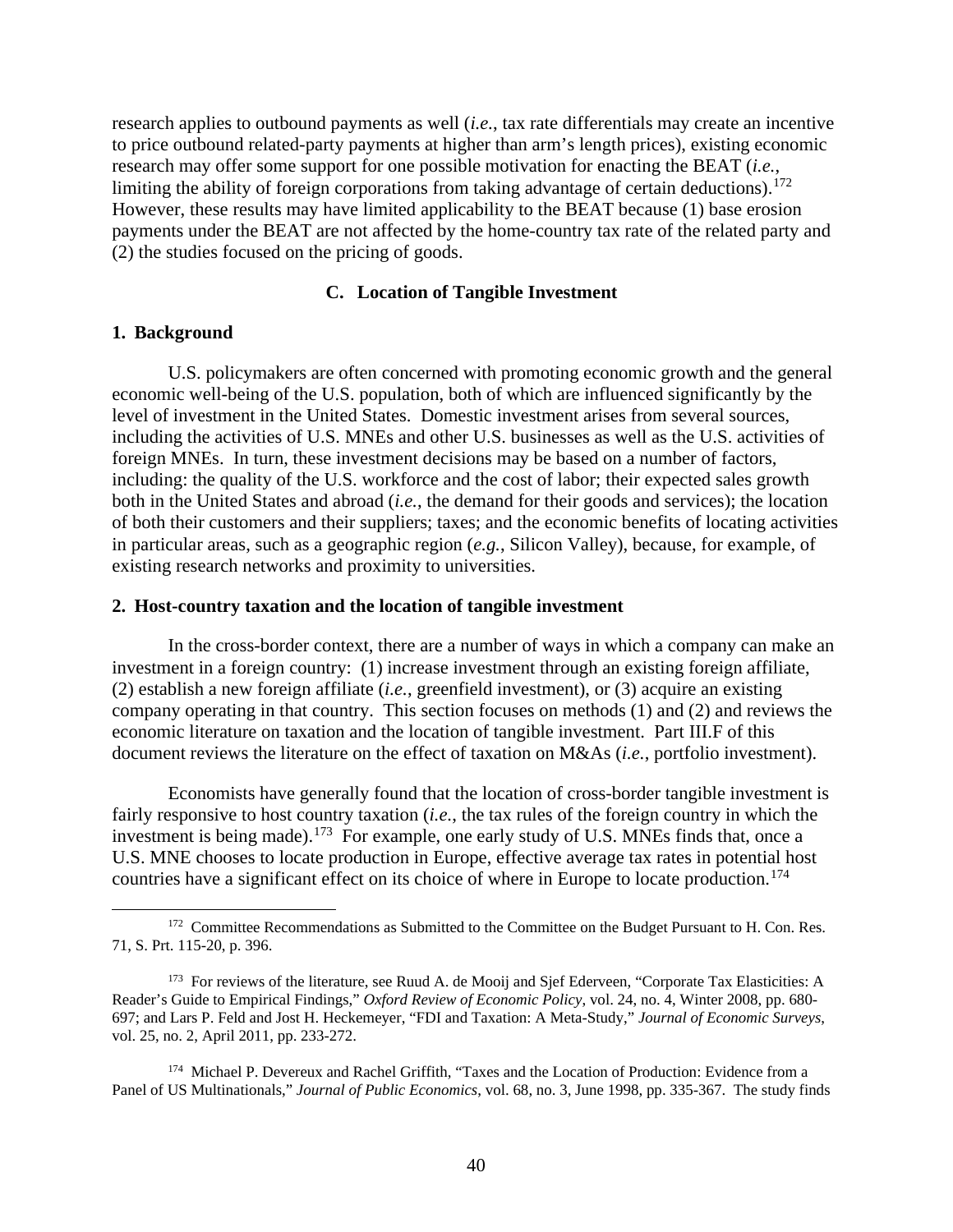However, these tax rates do not have a significant effect on the initial decision to locate production in Europe or elsewhere. A more recent paper examining German MNEs finds that a 10 percent increase in the host country's statutory corporate income tax rate is associated with a 6.4 percent lower probability of a German MNE locating new production there.<sup>175</sup> One study on European MNEs, which more explicitly accounts for host-country corporate income tax rates and host-country withholding tax rates (as well as any additional home-country tax), finds that all three taxes have a negative effect on the decision of a European MNE to locate a subsidiary in a particular country.<sup>176</sup>

#### **3. Home-country taxation and the location of tangible investment**

Economists have also analyzed how home-country tax rules affect the investment decisions of MNEs, with more recent papers generally finding that tangible investment in lowertax jurisdictions responds negatively to CFC rules (*i.e.*, rules that subject foreign-source income to full home-country tax) but positively to rules exempting foreign-source income from tax. One paper examining German CFC rules—which subject foreign-source income to full German tax if certain criteria are met—finds that they have a negative effect on the amount of tangible investment German MNEs locate in countries where the CFC rules are triggered (typically countries with a lower statutory tax rate than Germany's).<sup>177</sup> Another paper, analyzing CFC rules in a larger set of countries, also finds that they have a negative effect on tangible investment in lower-tax countries.<sup>178</sup> In contrast, a study on the investment decisions of U.K. MNEs after the United Kingdom shifted to an exemption system estimates that the shift increased the investment rate of U.K. MNEs by 16.7 percentage points in low-tax countries (*i.e.*, countries with a lower statutory tax rate than the United Kingdom's), but did not affect the level of investment in high-tax countries or in the United Kingdom.<sup>179</sup>

Apart from rules related to cross-border taxation, a parent company's home-country corporate tax rate may also affect investment in its affiliates, as some research has shown that

176 Salvador Barrios, Harry Huizinga, Luc Laeven, Gaetan Nicodeme, "International Taxation and Multinational Firm Location Decisions," *Journal of Public Economics*, vol. 96, nos. 11-12, December 2012, pp. 946-958.

<sup>177</sup> Peter Egger and Georg Wamser, "The Impact of Controlled Foreign Company Legislation on Real Investments Abroad: A Multi-Dimensional Regression Discontinuity Design," *Journal of Public Economics*, vol. 129, no. 1, September 2015, pp. 77-91.

<sup>178</sup> Sarah Clifford, "Taxing Multinationals beyond Borders: Financial and Locational Responses to CFC Rules," *Journal of Public Economics*, vol. 173, no. 1, May 2019, pp. 44-71.

<sup>179</sup> Li Liu, "Where Does Multinational Investment Go with Territorial Taxation? Evidence from the United Kingdom," *American Economic Journal: Economic Policy*, vol. 12, no. 1, February 2020, pp. 325-358.

that average tax rates in Europe do not have an effect on the initial decision of whether to locate production in Europe or elsewhere (or not all).

<sup>175</sup> Shafik Hebous, Martin Ruf, Alfons J. Weichenreider, "The Effects of Taxation on the Location Decision of Multinational Firms: M&A Versus Greenfield Investments," *National Tax Journal*, vol. 64, no. 3, September 2011, pp. 817-838.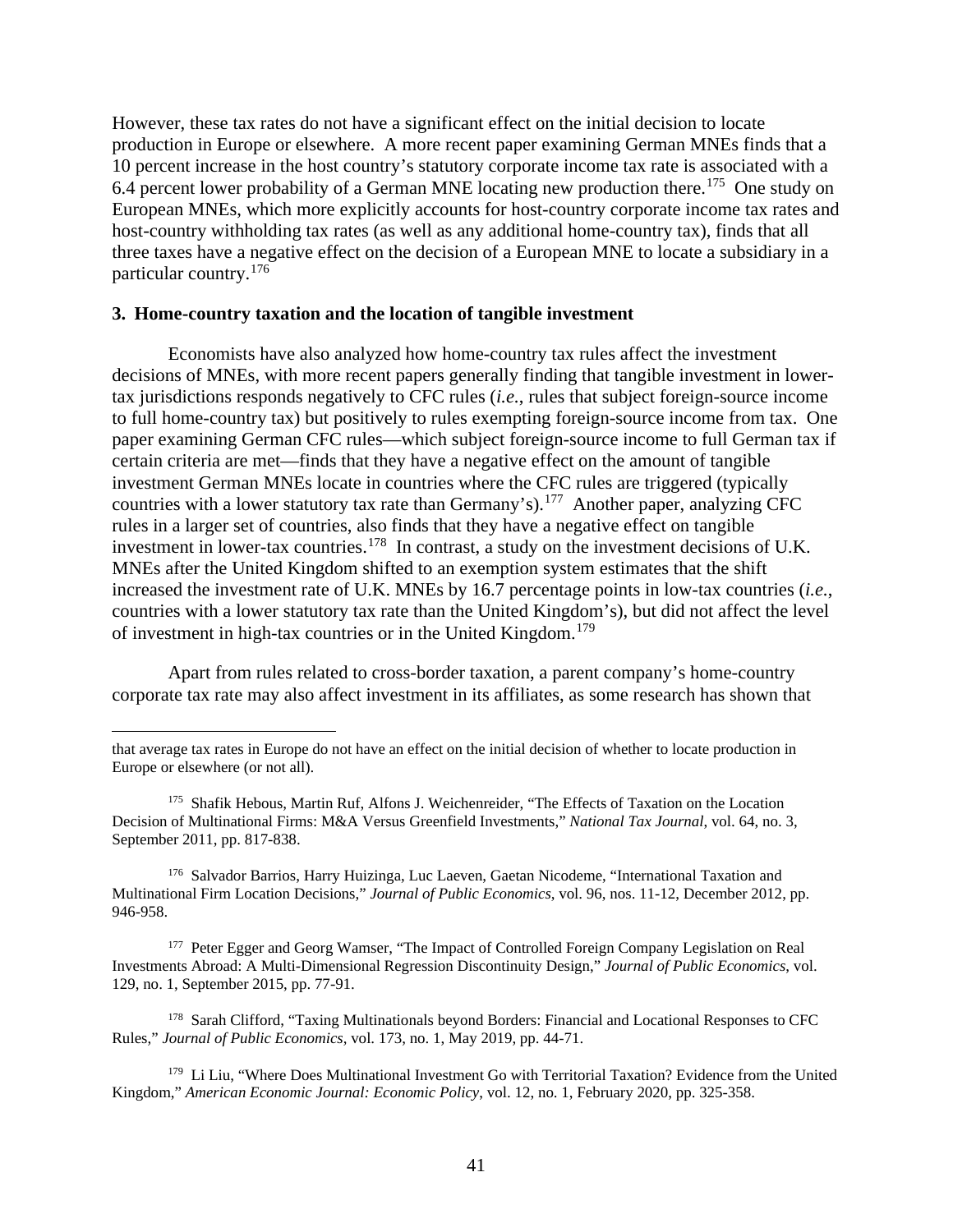complementarity may exist between foreign and domestic investment of MNEs.180 A study using data on European MNEs estimates that a 10 percentage-point increase in a parent company's home-country corporate tax rate is associated with a 5.6 percent decrease in a foreign affiliate's capital stock.<sup>181</sup>

### **4. Implications for U.S. international tax rules**

Based on existing research, the reduction in the U.S. corporate tax rate to 21 percent would be expected to raise tangible investment by foreign MNEs in the United States. However, the economic literature has less to say about the effects of the GILTI provisions on outbound tangible investment by U.S. MNEs. Although several papers find that CFC rules can discourage outbound tangible investment, those CFC rules generally subjected foreign-source income to full home-country taxation rather than a lower rate of tax. In contrast to these CFC rules, the GILTI provisions (1) effectively exempt a certain amount of income (based on qualified business asset investment) from taxation regardless of the rate at which the CFC is taxed and (2) allow for a 50 percent deduction on the remaining foreign-source income that is included as GILTI. This type of CFC rule is relatively novel among developed countries and, as a result, has been subject to less empirical research.

### **D. Location of Intangible Property and the Returns to Intangible Investment, and Research Activity**

#### **1. Background**

The taxation of income derived from intangible property has become a central issue in international tax policy discussions for at least two reasons. First, the returns to intangible property are a particularly mobile source of income and account for a significant share of profits reported by MNEs.182 Second, the research activity associated with the development of

<sup>&</sup>lt;sup>180</sup> For evidence on the impact of U.S. MNE foreign investment and employment on domestic investment and employment, see Mihir A. Desai, C. Fritz Foley, and James R. Hines Jr., "Domestic Effects of the Foreign Activities of US Multinationals," *American Economic Journal: Economic Policy*, vol. 1, no. 1, February 2009, pp. 181-203. For evidence from German MNEs and their affiliates, see Stefan Goldbach, Arne J. Nagengast, Elias Steinmuller, and Georg Wamser, "The Effect of Investing Abroad on Investment at Home: On the Role of Technology, Tax Savings, and Internal Capital Markets," *Journal of International Economics*, vol. 116, no. 1, January 2019, pp. 58-73.

<sup>181</sup> Johannes Becker and Nadine Riedel, "Cross-Border Tax Effects on Affiliate Investment: Evidence from European Multinationals," *European Economic Review*, vol. 56. No. 3, April 2012, pp. 436-450.

<sup>&</sup>lt;sup>182</sup> Harry Grubert, "Intangible Income, Intercompany Transactions, Income Shifting, and the Choice of Location," *National Tax Journal*, vol. 56, no. 1, pt. 2, March 2003, pp. 221-242. These profits may also be a source of wage growth. One paper examining surplus profits arising from patent allowances finds that workers capture, in the form of higher earnings, approximately 30 cents of every dollar of surplus generated from the patent. See Patrick Kline, Neviana Petkova, Heidi Williams, and Owen Zidar, "Who Profits from Patents? Rent-Sharing at Innovative Firms" *Quarterly Journal of Economics*, vol. 134, no. 3, August 2019, pp. 1343-1404.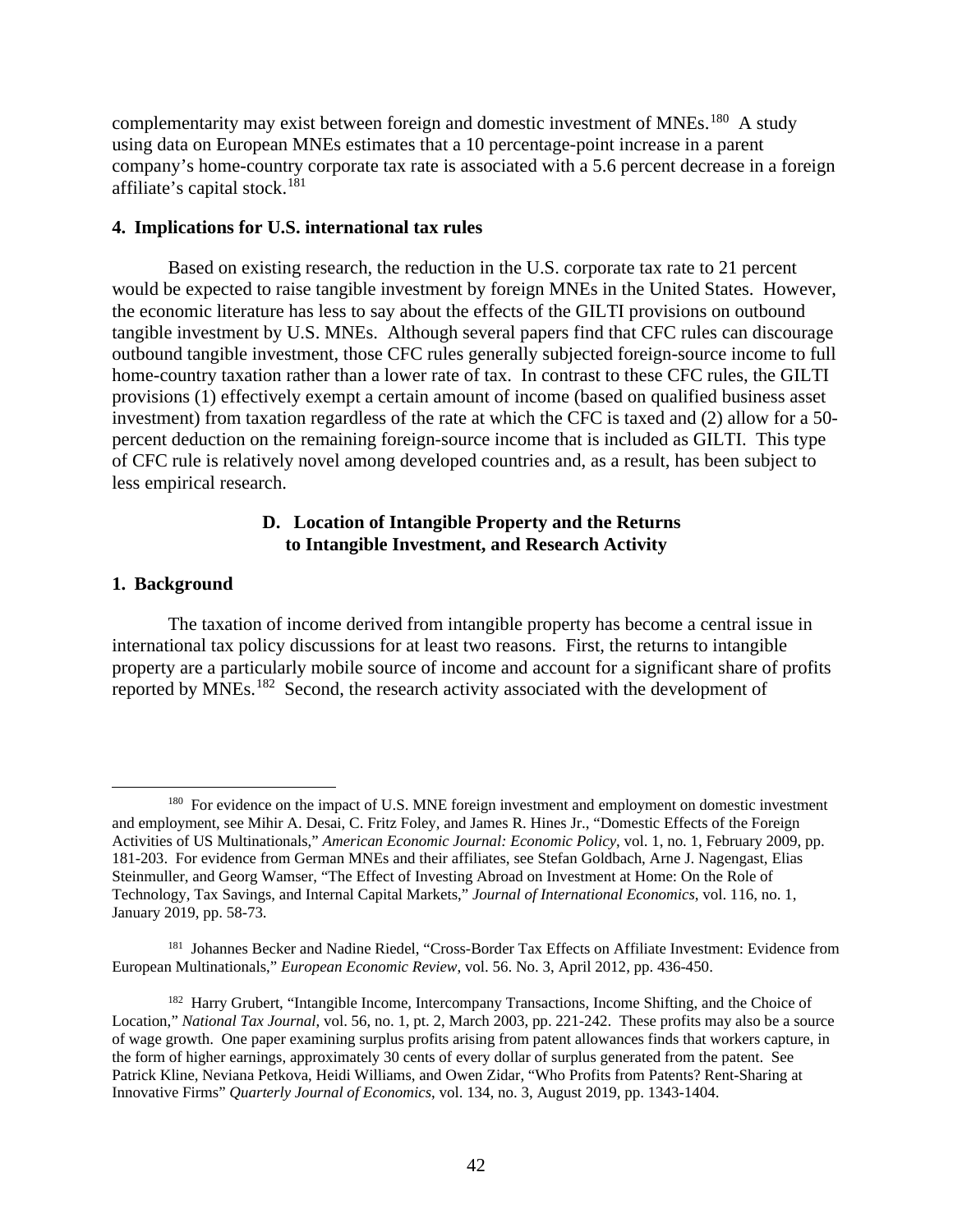intangible property is an important driver of innovation and economic growth.<sup>183</sup> In the U.S. context, part of the policy motivation for enacting the deduction for FDII, along with the parallel deduction for GILTI, is to encourage the location of more intangible income, and potentially some of the activity giving rise to that intangible income, in the United States, and make the U.S. tax system more neutral with respect to where U.S. MNEs locate intangible property and income (under the view that the United States was a less favorable location under prior law).<sup>184</sup>

### **2. Location of intangible property**

There is evidence that the location of certain intangible property within MNEs is sensitive to tax policy. A series of papers studying European MNEs and their intangible property holdings finds that they tend to hold more intangible property in affiliates located in lower-tax jurisdictions and have fewer patent filings in affiliates located in higher-tax jurisdictions.<sup>185</sup> However, these papers do not answer the question of whether lower tax rates result in increased overall levels of intangible property in the MNE group. In contrast to these findings on intangible property in European MNEs, one paper studying corporations listed in the Standard and Poor's 500 Index finds that U.S. marginal tax rates have no significant effect on where U.S. trademarks are held, and that offshore trademark ownership is influenced more by foreign activities than tax rates.186 In particular, for trademarks held offshore, host-country taxes have a significant effect on location choice only if U.S. CFC rules do not apply. The U.S. trademark locations of European MNEs, however, are more responsive to U.S tax rates.

#### **3. Patent boxes and research activity**

From the perspective of investment, employment, and economic growth, the research activities associated with intangible property are potentially more important than where the intangible property is located. A number of countries have adopted "patent boxes" that offer preferential treatment to income generated from patents that are located in those countries, and research on patent boxes may offer insight into whether the location of intangible property is accompanied by increased research activities. In contrast to some of the overarching results in the papers described above, one paper has found that patent boxes have a small effect on patent

<sup>&</sup>lt;sup>183</sup> The benefits of U.S. research activity are largely localized but may also be diffused internationally. One study finds that the median U.S. multinational firm realizes 20 percent of the return to its U.S. research and development investment abroad. See L. Kamran Bili and Eduardo Morales, "Innovation in the Global Firm," *The Journal of Political Economy*, vol. 128, no. 4, April 2020. Note that intangible property may include property, such as certain marketing intangibles, that do not result from scientific research.

<sup>&</sup>lt;sup>184</sup> Committee Recommendations as Submitted to the Committee on the Budget Pursuant to H. Con. Res. 71, S. Prt. 115-20, p. 375

<sup>&</sup>lt;sup>185</sup> Matthias Dischinger and Nadine Riedel, "Corporate Taxes and the Location of Intangible Assets within Multinational Firms," *Journal of Public Economics*, vol. 95, nos. 7-8, August 2011, pp. 691-707; and Tom Karkinsky and Nadine Riedel, "Corporate Taxation and the Choice of Patent Location within Multinational Firms," *Journal of International Economics*, vol. 88, no. 1, September 2012, pp. 176-185.

<sup>186</sup> Jost H. Heckemeyer, Pia Olligs, Michael Overesch, "'Home Sweet Home' Versus International Tax Planning: Where Do Multinational Firms Hold Their U.S. Trademarks?" *National Tax Journal*, vol. 71, no. 3, September 2018, pp. 485-520.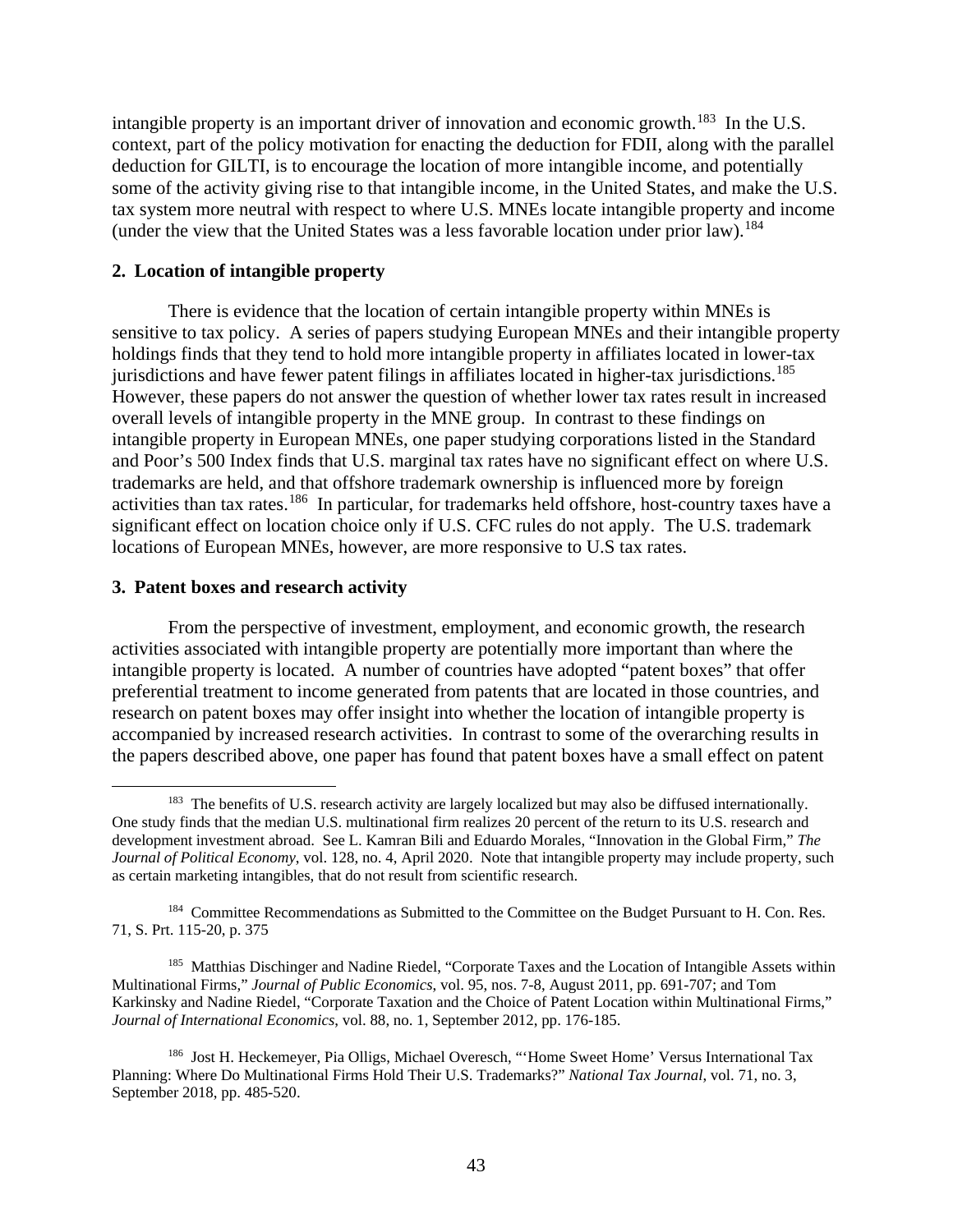transfers (with more noticeable effects for patent boxes that do not have any local development requirement), but have no effect on research spending and patented inventions in the countries offering patent boxes.187 Another paper predicts that patent boxes may encourage the location of new patents but lead to significant losses in tax revenue.<sup>188</sup> One survey of economic research on policies to promote innovation finds that, from a tax policy perspective, research credits are relatively effective tools to promote research spending, but the cost of patent boxes outweighs their benefits.189 Therefore, existing economic research suggests that preferential rates on patent-related income may not increase research activity.

### **4. Implications for U.S. international tax rules**

To the extent that (1) taxes influence the location of intangible property and (2) the location of intangible income follows the location of intangible property, preferential rates on intangible income offered by a country may result in more intangible income being located in that country. The application of this result to the deduction for FDII (paired with the deduction for GILTI) is unclear because the calculation of deemed intangible income is formulaic and not based on items of income tied to intangible property. In addition, only a portion of deemed intangible income, depending on foreign income derived by the U.S. corporation, benefits from the FDII deduction, while the taxes studied in the economics literature on the effect of taxation on the location of intangible property generally apply to all intangible-related income (and sometimes all income) earned by the company.

A separate line of economic research relevant to the deduction for FDII has found that it is potentially pro-cyclical—with the value of the deduction relative to income rising during periods of economic expansion and falling during recessions—and highly dependent on the demand for U.S. exports. In addition, the deduction may be highly concentrated among taxpayers, with a large portion of the benefit going to the top one percent of beneficiaries.<sup>190</sup>

### **E. Earnings Stripping, Limitations on Deductions, and Investment**

### **1. Background**

While the shifting of profits from the United States to other countries may erode the U.S. tax base, policymakers may also be concerned when corporations reduce U.S. tax by locating (or

<sup>189</sup> Nicholas Bloom, John Van Reenen, and Heidi Williams, "A Toolkit of Policies to Promote Innovation," *Journal of Economic Perspectives*, vol. 33, no. 3, Summer 2019, pp. 163-184.

<sup>&</sup>lt;sup>187</sup> Fabian Gaessler, Bronwyn H. Hall, and Dietmar Harhoff, "Should There Be Lower Taxes on Patent Income?" *Research Policy*, vol. 50, no. 1, January 2021, pp. 104-129. Some of the research surveyed in this paper was conducted prior to the OECD agreement on the Modified Nexus Approach for patent boxes, which requires a link between research spending and the intangible property underlying the patent-related income receiving the tax benefit.

<sup>&</sup>lt;sup>188</sup> Rachel Griffith, Helen Miller, Martin O'Connell, "Ownership of Intellectual Property and Corporate Taxation," *Journal of Public Economics*, vol. 112, no. 1, April 2014, pp. 12-23.

<sup>&</sup>lt;sup>190</sup> Tim Dowd and Paul Landefeld, "The Business Cycle and the Deduction for Foreign Derived Intangible Income: A Historical Perspective," *National Tax Journal*, vol. 71, no. 4, December 2018, pp. 729-750.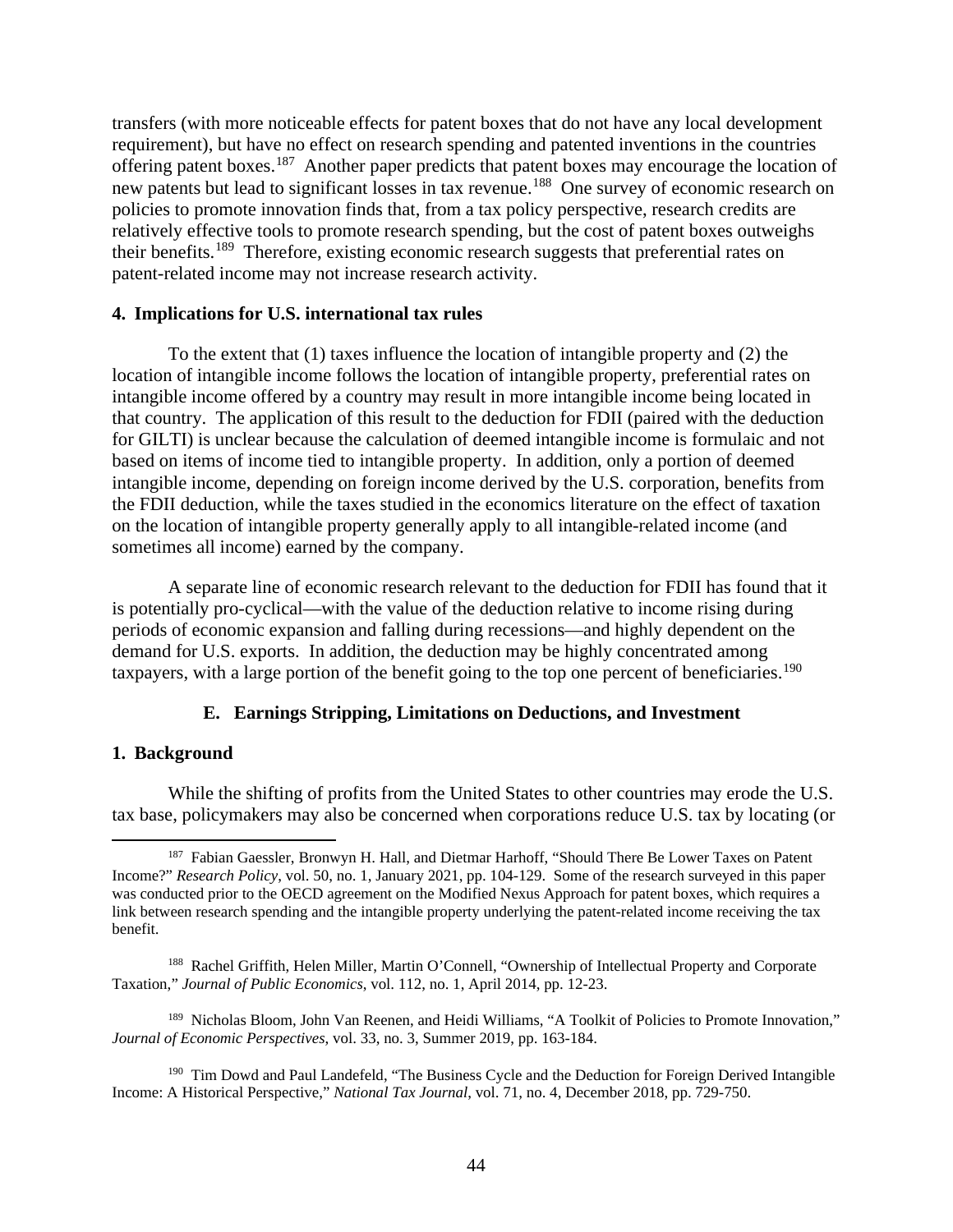increasing) deductions in the United States for tax reasons; interest deductions have been of particular concern. Changes in U.S. tax law since 2017, such as the reduction in the corporate tax rate as well as the limitations on interest expense deductions under section 163(j), have limited the tax benefit of locating interest deductions in the United States. Under section 163(j), a taxpayer's interest deduction is generally limited to the sum of (1) business interest income and (2) 30 percent of the taxpayer's adjusted taxable income.<sup>191</sup>

A large amount of research has examined how tax affects the location of debt and interest deductions. A subset of this research has looked at the relationship between cross-border interest limitation rules—which can be viewed as tax increases—and host-country investment, which may have implications for understanding the economic effects of the BEAT.

### **2. Earnings stripping**

Corporations typically finance their operations through debt, equity, or a mix of both. While corporations can deduct interest payments made to holders of their debt, they cannot deduct dividend payments made to their equity investors. The differing tax treatment of debt relative to equity may encourage firms to borrow more than they would absent tax considerations. Some researchers have estimated that the value of the interest deduction can account for up to 10 percent of a firm's value, and that firms can increase their value by borrowing more, although some studies have concluded that these estimates are overstated and that firms generally have tax-efficient capital structures.<sup>192</sup>

Debt may be a tax-favored source of financing for corporations regardless of whether they have purely domestic operations or also operate overseas. However, for those corporations that do operate overseas, debt may also serve as a mechanism for earnings stripping from hightax jurisdictions to low-tax jurisdictions. This can be achieved, for example, if a foreigncontrolled U.S. corporation borrows from a related foreign affiliate located in a low-tax jurisdiction. In this case, the interest expense incurred by the U.S. corporation may be deductible, but the interest income received by the related foreign affiliate may be includible at a low tax rate. A similar result is more difficult for U.S.-controlled corporations to achieve, because the interest income received by CFCs is generally taxed as subpart F income, and because a loan to the U.S. parent corporation is generally considered an investment in U.S. property subject to inclusion under section 956. Therefore, even though both purely domestic corporations and multinational corporations may borrow more because interest expenses can be deducted, multinational corporations have an additional incentive to increase leverage if they can strip earnings from high-tax jurisdictions to low-tax jurisdictions through related-party borrowing. A number of empirical studies support the conclusion that multinationals are more

 $191$  Sec. 163(j)(8)

<sup>192</sup> For a discussion, see John Graham, "Do Taxes Affect Corporation Decisions? A Review," in G.M. Constantinides, Milton Harris, and Rene M. Stulz (eds.), *Handbook of the Economics of Finance*, vol. 2A, North-Holland Publishing Co., 2013, pp. 123-210.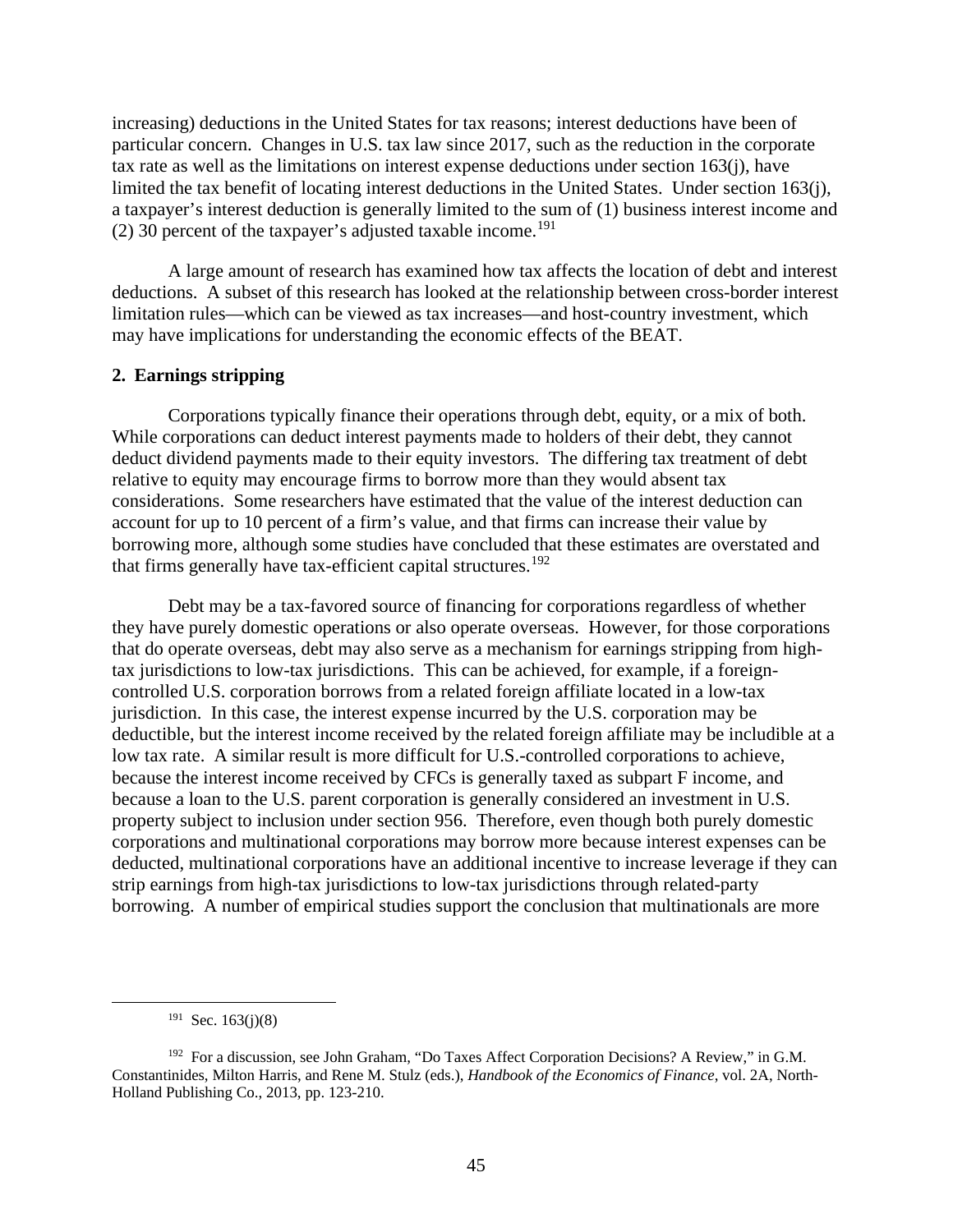leveraged in high-tax jurisdictions.<sup>193</sup> One survey of the literature finds that a one percentage point higher corporate tax rate is associated with an increase of the debt-to-asset ratio by between 0.17 and 0.28.<sup>194</sup> Studies have also found that internal borrowing is more sensitive to taxes than external borrowing, which is consistent with the hypothesis that multinational corporations can, and do, exercise greater latitude with borrowing in high-tax jurisdictions than purely domestic corporations.195 However, these results do not separately identify overleveraging arising from (1) the differential tax treatment of debt relative to equity and (2) earnings stripping. One general prediction from the economics literature is that the leverage of a corporation increases as the tax rate it faces increases, since the value of interest deductions rises with the corporate tax rate.<sup>196</sup> Therefore, even in the absence of earnings-stripping motives, a multinational corporation's optimal capital structure may involve higher leverage in high-tax jurisdictions than low-tax jurisdictions.

#### **3. Thin-capitalization rules**

Several foreign countries have adopted thin-capitalization rules that aim to limit the amount debt corporations locate in their country. While the thin-capitalization rules differ in design, they generally limit interest deductions for loans from related parties if a corporation's debt-to-equity ratio exceeds a certain ratio.

Economists generally find that thin-capitalization rules reduce related-party debt, increase external debt, and reduce debt-to-equity ratios (*i.e.*, the reduction in related-party debt exceeds the increase in external debt).<sup>197</sup> As thin-capitalization rules effectively increase the tax cost of conducting business in a country by potentially curtailing interest deductions, economists have also examined how they affect investment and employment. A series of papers using data on German MNEs and their affiliates finds that thin-capitalization rules in a foreign country have a

195 Mihir Desai, C. Fritz Foley, and James R. Hines, Jr., "A Multinational Perspective on Capital Structure Choice and Internal Capital Markets," *The Journal of Finance*, vol. 59, no. 6, December 2004, pp. 2451-2487.

<sup>196</sup> Jennifer Blouin, John E. Core, and Wayne Guay, "Have the Tax Benefits of Debt Been Overestimated?" *Journal of Financial Economics*, vol. 98, no. 2, November 2010, pp. 195-213.

<sup>&</sup>lt;sup>193</sup> For example, see Harry Huizinga, Luc Laeven, and Gaeten Nicodeme, "Capital Structure and International Debt Shifting," *Journal of Financial Economics*, vol. 88, no. 1, April 2008, pp. 80-118; and Michael Faulkender and Jason M. Smith, "Taxes and Leverage at Multinational Corporations," *Journal of Financial Economics*, vol. 122, no. 11, October 2016, pp. 1-20. On the particular point of earnings stripping in the United States, a 2007 study by the U.S. Treasury finds evidence of earnings stripping for inverted corporations but does not find "conclusive evidence" of earnings stripping for foreign-controlled domestic corporations that had not inverted. See Department of the Treasury, *Report to Congress on Earnings Stripping, Transfer Pricing and U.S. Income Tax Treaties*, November 2007.

<sup>194</sup> Ruud A. de Mooij, "The Tax Elasticity of Corporate Debt: A Synthesis of Size and Variations," *IMF Working Paper*, no. 11/95, April 2011.

<sup>&</sup>lt;sup>197</sup> Thiess Buettner, Michael Overesch, Ulrich Schreiber, and Georg Wamser, "The Impact of Thin-Capitalization Rules on the Capital Structure of Multinational Firms," *Journal of Public Economics*, vol. 96, nos. 11-12, December 2012, pp. 930-938.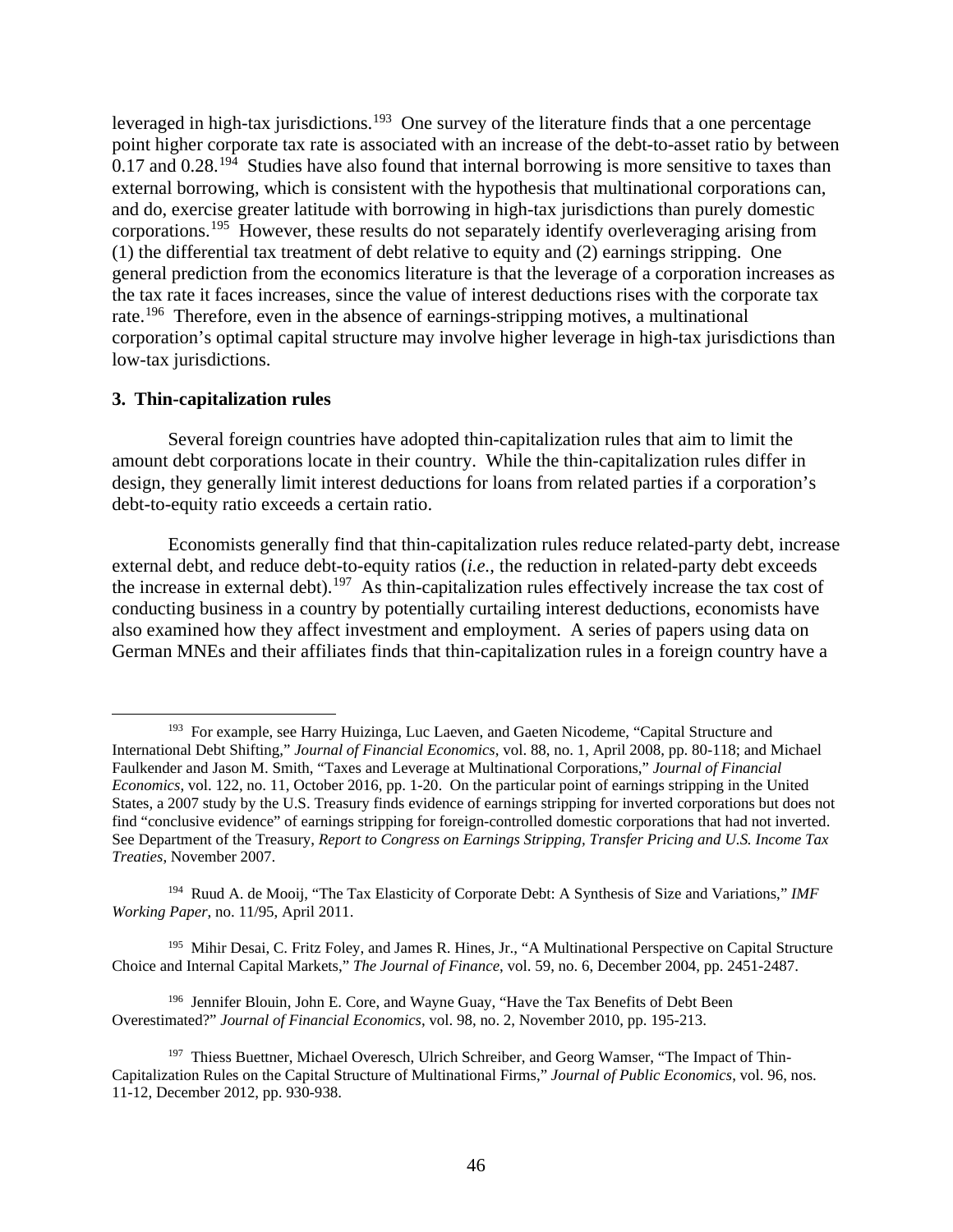negative effect on (1) the decision of German MNEs to locate their first foreign affiliate in that country and (2) employment and investment in property, plant, and equipment in that country.<sup>198</sup>

### **4. Implications for U.S. international tax rules**

The research described in this section may inform analysis of the expected effects of the BEAT, which can be viewed as a tax increase that is partly a function of the amount of relatedparty payments a corporation makes. To the extent that the BEAT, like thin-capitalization rules, increase the tax cost of foreign MNEs operating in the United States, it may be expected to reduce the amount of investment and employment in the United States by foreign MNEs.<sup>199</sup> However, the BEAT operates very differently than thin-capitalization rules and includes variables beyond related-party payments. Moreover, studies on thin-capitalization rules largely rely on German data with relatively sparse tax information.

# **F. The Geographic Direction of Mergers and Acquisitions, the Location of Headquarters, and Inversions**

### **1. Background**

Partly in response to proposed or executed inversion transactions—*e.g.*, where a U.S. corporation acquires a smaller foreign corporation, and the parent company of the combined group is a foreign corporation for U.S. tax purposes—policymakers have been concerned that U.S. international tax rules may put U.S. MNEs at a competitive disadvantage by making U.S. and foreign-sited assets more valuable under foreign ownership rather than U.S. ownership. Some economists have also proposed that tax rules be evaluated based on whether they are neutral with respect to an asset owner's residence.<sup>200</sup> To the extent that U.S. tax rules disadvantage U.S. ownership of an asset, these economists argue that making them more neutral would make the global pattern of asset ownership more productive.<sup>201</sup> For example, assume an asset would generate higher pre-tax returns when owned by an MNE based in a high-tax jurisdiction compared an MNE in a low-tax jurisdiction. As a result, it is more globally efficient for the high-taxed MNE to own the asset. However, if the asset's after-tax return is higher in the hands of the MNE located in the low-tax jurisdiction, then to the extent that the value of an asset to potential owners is based only on its after-tax returns, and to the extent that bids for assets are

<sup>198</sup> Valeria Merlo, Nadine Riedel, Georg Wamser, "The Impact of Thin-Capitalization Rules on the Location of Multinational Firms' Foreign Affiliates," *Review of International Economics*, vol. 28, no. 1, February 2020, pp. 35-61; and Thiess Buettner, Michael Overesch, and Georg Wamser, "Anti Profit-Shifting Rules and Foreign Direct Investment," *International Tax and Public Finance*, vol. 25, June 2018, pp. 553-580. The first paper also finds that tax rate changes have a larger effect on location decisions than equivalent tax base changes.

<sup>&</sup>lt;sup>199</sup> A similar point can be made with respect to interest limitations under section 163(j).

<sup>200</sup> See Mihir A. Desai and James R. Hines Jr., "Evaluating International Tax Reform," *National Tax Journal*, vol. 56, no. 3, September 2003, pp. 487-502; and Dhammika Dharmapala, "The Consequences of the Tax Cut and Jobs Act's International Provisions: Lessons from Existing Research," *National Tax Journal*, vol. 71, no. 4, December 2018, pp. 707-728.

<sup>201</sup> *Ibid.*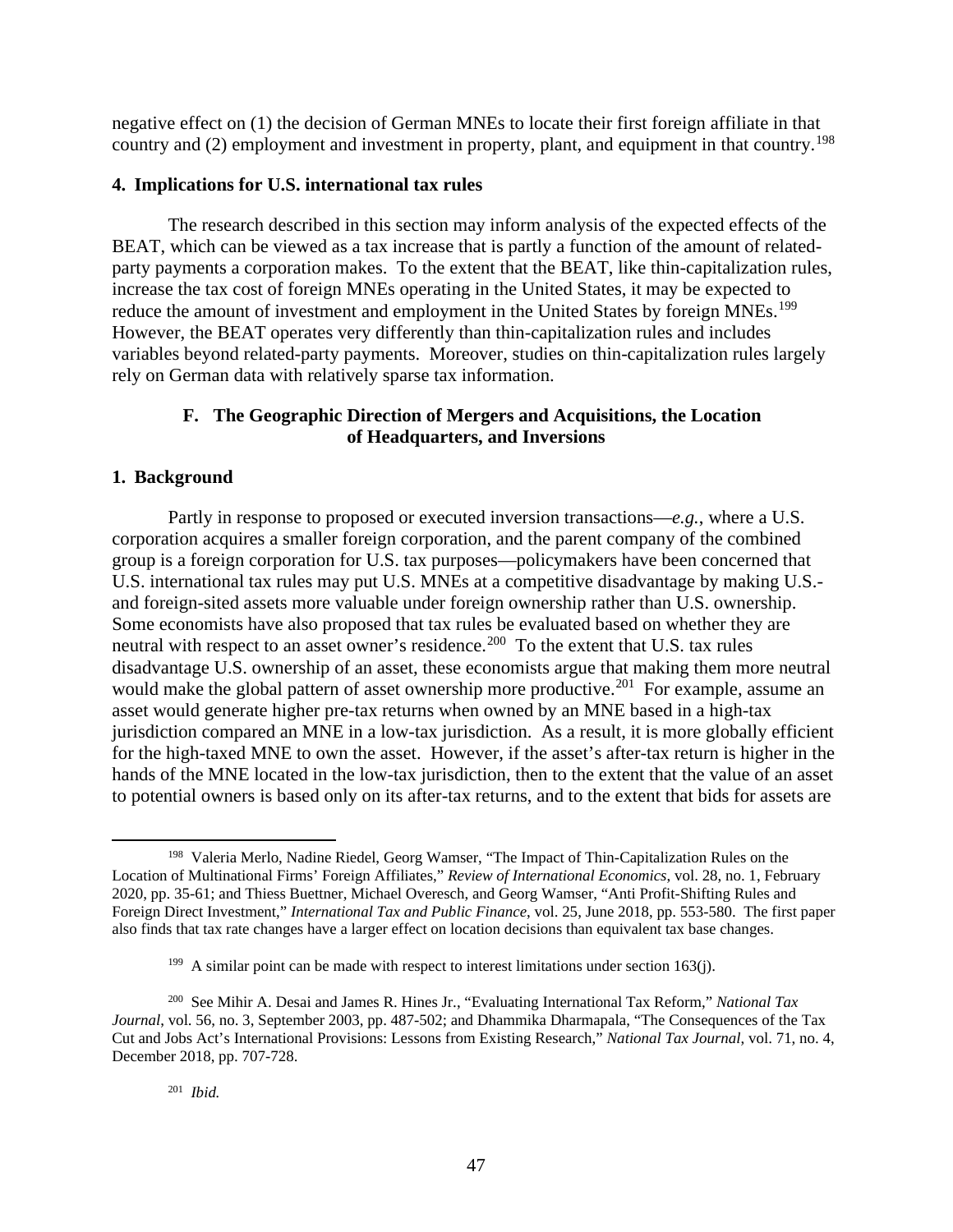based on that value, the low-taxed MNE may own the asset, leading to global economic inefficiency. Some research has found that firm productivity is reduced when there is an increase in the tax rate difference between a target's country and an acquirer's country.<sup>202</sup> The theory is that resources are allocated away from the higher-taxed entity to the lower-taxed entity up to the point where after-tax returns between the two entities are equalized.<sup>203</sup> Pre-tax returns, however, would not be equalized, and thus the reallocation of investment is inefficient. This would suggest that equalizing the tax treatment of business income across countries promotes efficiency, which may not be practical (and also demonstrates some of the potential limits to applying neutrality conditions).

Economic research on (1) the effect of taxation on the geographic direction of crossborder M&A and (2) the potentially different economic effects of U.S. and foreign ownership of U.S.- and foreign-sited assets may shed light on the validity of these positions.

### **2. Effect of taxes on the volume and geographic direction of M&A transactions**

Economic research generally finds that taxes have an effect on the volume and geographic direction of cross-border M&A transactions. Based on data relating to cross-border M&A transactions involving companies headquartered in Japan, the United States, or a European country, some economists find additional home-country taxation of foreign-source income (1) reduces the likelihood that the parent company in a cross-border M&A transaction is located in that home country and (2) lowers takeover premiums of M&A targets located in that country.<sup>204</sup> Another study, relying on data largely covering the United States and certain European countries, finds host-country tax rates have a negative effect on the decision of corporations expanding through M&A to acquire companies in that host country.205 Focusing on the transition of Japan and the United Kingdom from worldwide tax systems to territorial tax systems, one paper finds that eliminating the tax on dividend repatriations increased the number of Japanese MNE acquisitions of foreign targets by 16.1 percent and the number of U.K. MNE acquisitions of foreign targets by  $1.6$  percent.<sup>206</sup>

Some studies relying specifically on M&A transactions involving U.S. companies reach similar conclusions and find that taxes affect M&A activity. One study finds that an increase in

203 *Ibid*.

205 Wiji Arulampalam, Michael P. Devereux, and Federica Liberini, "Taxes and the Location of Targets," *Journal of Public Economics*, vol. 176, no. 1, pp. 161-178.

<sup>206</sup> Lars Feld, Martin Ruf, Uwe Scheuering, Ulrich Schreiber, and Johannes Voget, "Repatriation Taxes" and Outbound M&As," *Journal of Public Economics*, vol. 139, no. 1, July 2016, pp. 13-17. The sample consists of cross-border M&A transactions between companies located in OECD countries from 2004 to 2013.

<sup>&</sup>lt;sup>202</sup> Maximilian Todtenhaupt and Johannes Voget, "International Taxation and Productivity Effects of M&As," *Journal of International Economics*, forthcoming.

<sup>204</sup> See Harry P. Huizinga and Johannes Voget, "International Taxation and the Direction and Volume of Cross-Border M&As," *The Journal of Finance*, vol. 54, no. 3, June 2009, pp. 1217-1249; and Harry Huizinga, Johannes Voget, and Wolf Wagner, "Who Bears the Burden of International Taxation: Evidence from Cross-Border M&As," *Journal of International Economics*, vol. 88, no. 1, September 2012, pp. 186-197.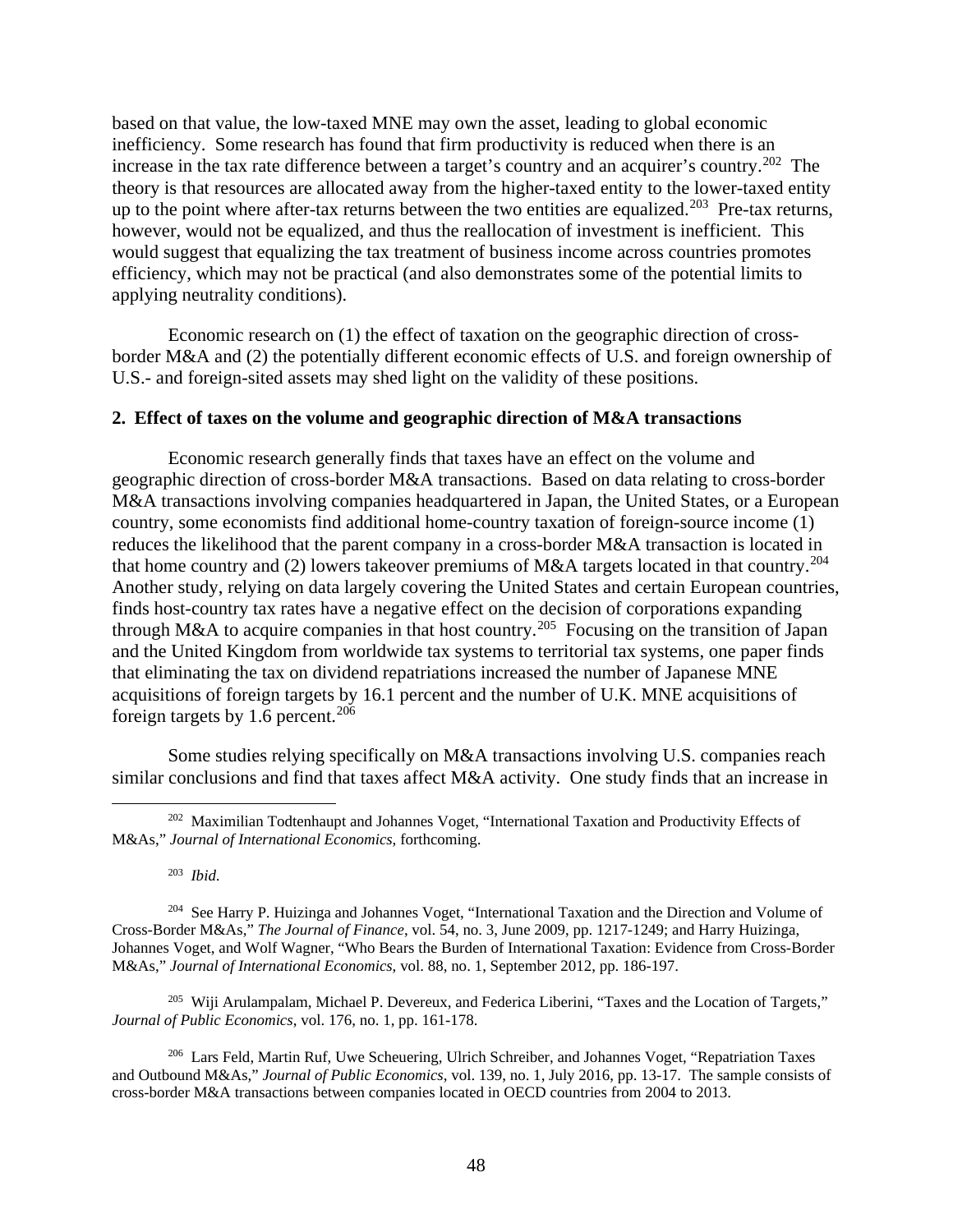repatriation tax costs under prior law increased the probability a U.S. MNE acquired a foreign (but not domestic) target. Since the 2017 changes in U.S. international tax rules generally eliminated the tax cost of repatriation but also imposed current taxation on GILTI at a reduced rate, it is unclear whether this study's results imply that U.S. MNEs will engage in fewer foreign acquisitions and more domestic acquisitions, however.<sup>207</sup> One paper, examining the effect of lower effective U.S. corporate tax rates on M&A transactions in the United States, finds that lower taxes increased the amount of money U.S. companies (predominantly U.S. MNEs) spent on acquisitions of U.S. companies, largely by increasing available cash of potential acquirers.<sup>208</sup>

#### **3. Economic effects of U.S. or foreign ownership of U.S.- or foreign-sited assets**

### **General considerations**

The size of the U.S. tax base is directly related to whether U.S.- and foreign-sited assets are owned by U.S. MNEs or foreign MNEs. When a foreign MNE acquires a U.S. MNE, foreign-source income derived from overseas expansion of activities linked to the U.S. MNE may fall outside the U.S. tax base, and instead be part of the tax base of the foreign MNE's home country.<sup>209</sup> As a result, the acquisition of a U.S. MNE by a foreign MNE may reduce the U.S. tax base relative to situations where that U.S. MNE is acquired by another U.S. MNE or not acquired at all. Similarly, the potential U.S. tax base is smaller when a foreign MNE is acquired by another foreign MNE, rather than a U.S. MNE.

With regards to foreign assets, U.S. ownership may increase U.S. investment and employment relative to foreign ownership of those assets. Foreign assets may serve as a platform for overseas expansion and growth, potentially increasing domestic employment and investment. In addition, when a U.S. company acquires a foreign company, it may also be acquiring intangibles (such as intellectual property and managerial know-how) that complement its existing U.S. operations and enhance their effectiveness.

Relative to situations involving U.S. ownership of a foreign asset, it is less clear how, as a general matter, U.S. ownership of a U.S. asset increases U.S. investment and employment more than foreign ownership of a U.S. asset. In addition, since a large share (estimated to be 26 percent in 2015) of U.S. stock is held by foreigners, a large share of financial gains made by U.S.

 $207$  Some economists have suggested that the GILTI provisions and the 100-percent DRD, though eliminating the tax cost of repatriation, may not increase investment, based on the lack of increased investment from the 2004 repatriation holiday. See Alan J. Auerbach, "Measuring the Effects of Corporate Tax Cuts," *Journal of Economic Perspectives*, vol. 32, no. 4, Fall 2018, pp. 97-120.

<sup>208</sup> Jennifer L. Blouin, Eliezer M. Fich, Edward M. Rice, and Anh L. Tran, "Corporate Tax Cuts, Merger Activity, and Shareholder Wealth," *Journal of Accounting and Economics*, vol. 71, no. 1, February 2021. The authors use the prior-law section 199 domestic activities production deduction as their measure of a corporate tax rate reduction.

<sup>209</sup> Congressional Budget Office, *An Analysis of Corporate Inversions*, September 2017.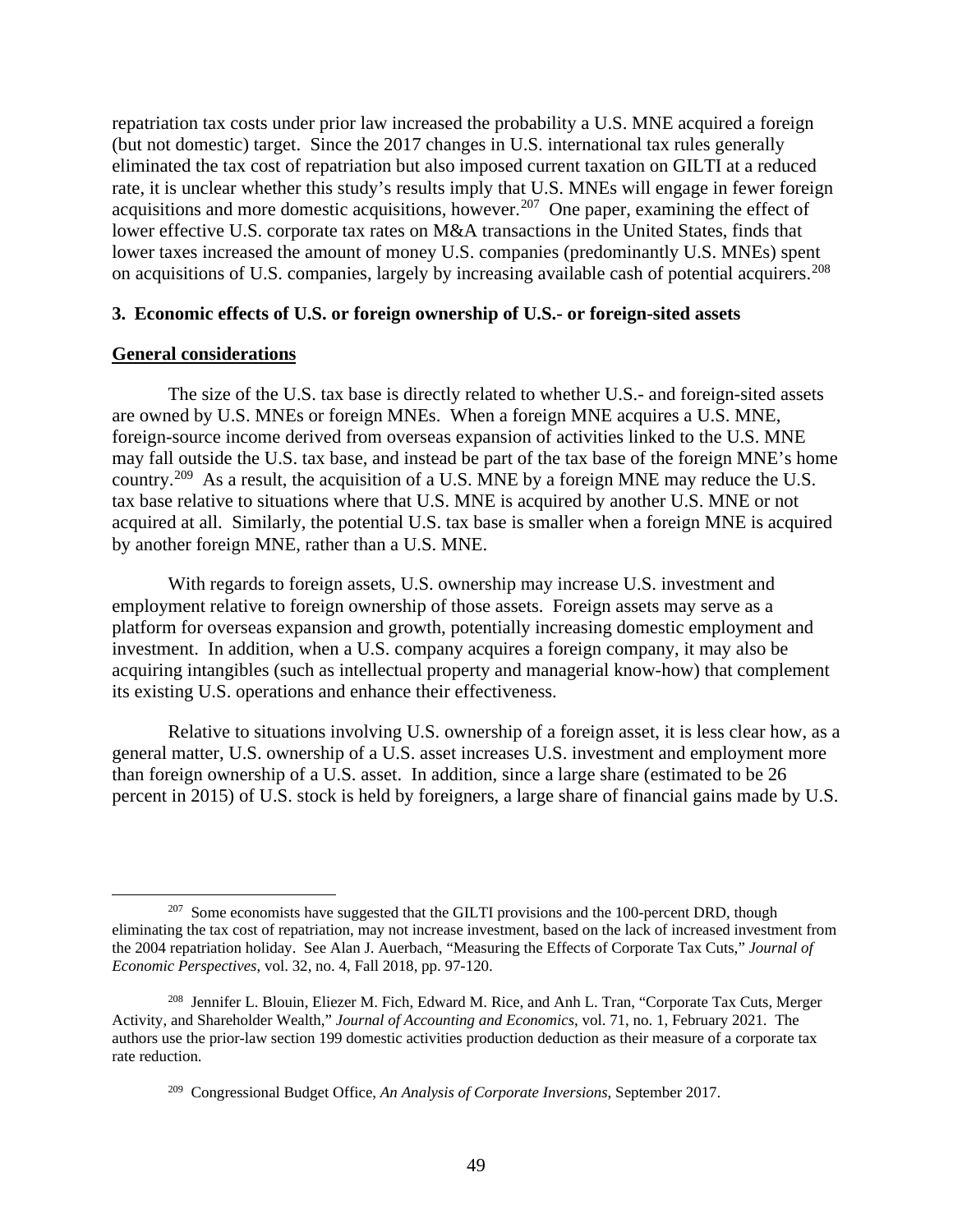MNEs may accrue abroad.<sup>210</sup> Some may argue that a foreign-owned U.S. company may hire fewer U.S. workers, or invest less in the United States, than would be the case if that company had a U.S. parent. However, to the extent that the parent—U.S. or foreign—of the U.S. subsidiary is charged with maximizing shareholder value, the parent should make employment and investment decisions based on what maximizes profits at the subsidiary, and without further regard to where those economic activities take place (at least to a first approximation). In other words, both the potential U.S. and foreign parents will hire the most qualified workers, and make the most productive investments, regardless of nationality or location. However, if the potential U.S. parent and foreign parent have operational differences, these differences could influence U.S. investment and employment. For example, when a foreign company acquires a U.S. company, the headquarter operations of the U.S. company may be reduced or moved outside the United States if operations are managed more effectively where the foreign parent's central management is located. This may result in direct employment losses in the United States.

#### **Empirical studies**

### **Headquarters**

There is economic research documenting the value attributable to headquarters. One study of European MNEs finds that their headquarters are 25 percent more profitable than their foreign subsidiaries, with the profitability gap decreasing by approximately one percentage point each year.<sup>211</sup> Another study, based on data on the headquarter locations of publicly traded U.S. firms and receipts of local charitable organizations, finds that a \$1,000 increase in the market value of firms headquartered in a city results in between \$0.60 and \$1.60 in additional contributions to local non-profits.212 Proximity to headquarters can also improve productivity. One paper analyzing business operations in the United States finds that the introduction of a new airline route that reduces travel time between headquarters and plants increases plant-level investment by eight percent to nine percent and plants' productivity by between 1.3 percent and 1.4 percent. $213$ 

A related line of research has studied the distribution of MNE activity between parents and affiliates. One survey of the literature reports that (1) economic activity within an MNE

<sup>&</sup>lt;sup>210</sup> For the estimate of foreign holdings of U.S. stock, see Steven M. Rosenthal and Lydia S. Austin, "The Dwindling Taxable Share of U.S. Corporate Stock," *Tax Notes*, May 16, 2016, pp. 923-934.

<sup>&</sup>lt;sup>211</sup> Matthias Dischinger, Bodo Knoll, and Nadine Riedel, "There's No Place Like Home: The Profitability Gap between Headquarters and Their Foreign Subsidiaries," *Journal of Economics and Management Strategy*, vol. 23, no. 2, Summer 2014, pp. 369-395.

<sup>&</sup>lt;sup>212</sup> David Card, Kevin F. Hallock, and Enrico Moretti, "The Geography of Giving: The Effect of Corporate Headquarters on Local Charities," *Journal of Public Economics*, vol. 94, nos. 3-4, April 2010, pp. 222-234.

<sup>213</sup> Xavier Giroud, "Proximity and Investment: Evidence from Plant-Level Data," *Quarterly Journal of Economics*, vol. 128, no. 2, May 2013, pp. 861-915.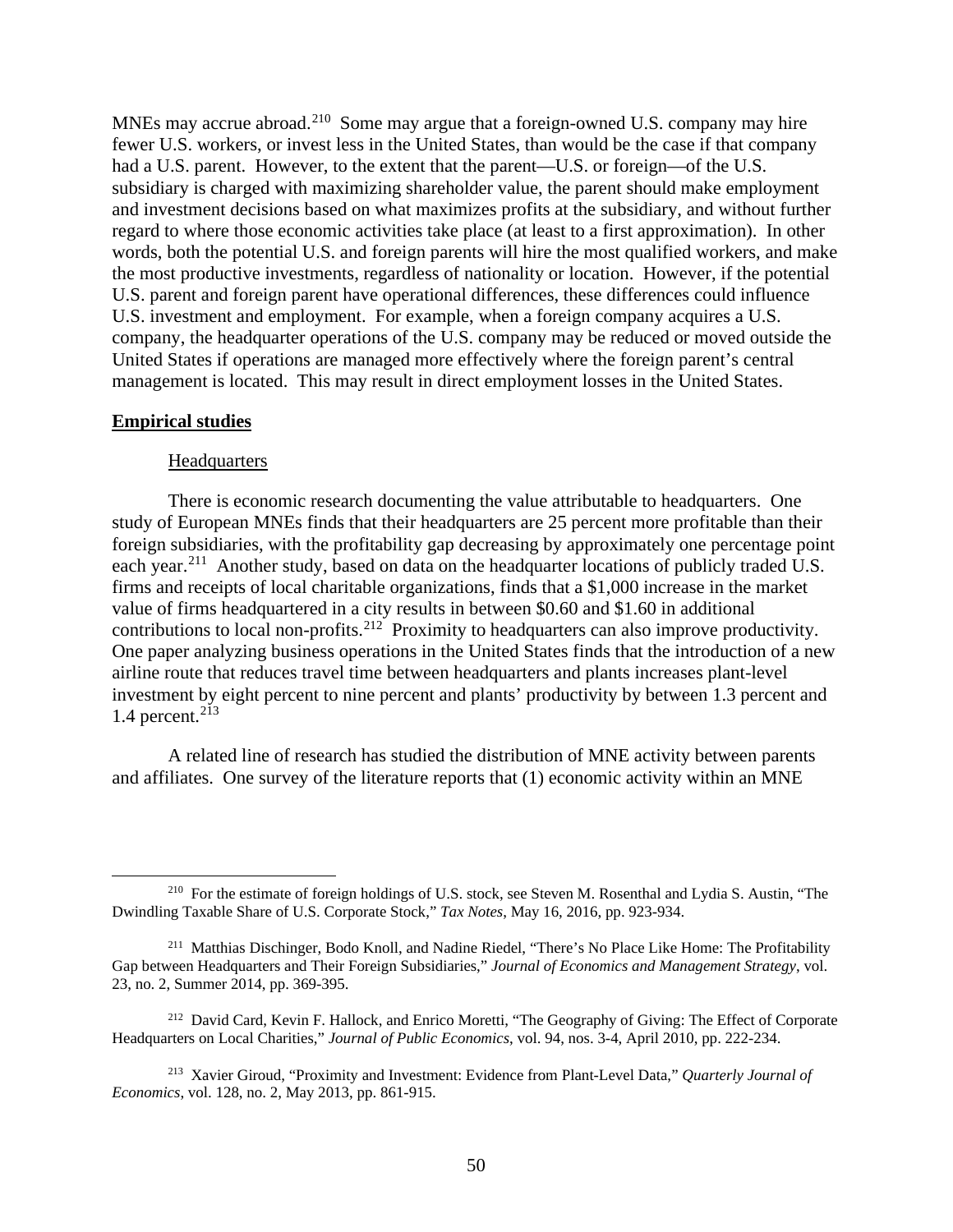group is concentrated in the parent country and (2) parent firms are relatively specialized in research and development activities while affiliates specialize in serving foreign markets.<sup>214</sup>

It is unclear the extent to which tax drives the location of headquarters. While the studies described in Part III.C.2 find that taxes affect the location of production, they have less to say about how taxes affect the location of headquarters. One descriptive study finds no relationship between tax rates and the location of *Fortune 500* firms. Another descriptive study documents that, of the 918 U.S. headquartered MNCs engaged in an IPO in the United States between 1997 and 2010, 874 were incorporated in the United States and 27 were incorporated in jurisdictions the authors describe as tax havens.<sup>215</sup> The authors of this study suggest that one would expect more incorporations in these tax havens if the tax burden of U.S. residence was particularly large relative to the tax burden of residence in other jurisdictions during this time.

### Foreign ownership and economic activity

A large body of economic research has examined the effect of foreign ownership on the economic activity of acquired firms. One paper using data on Spanish firms finds that relative to Spanish firms not acquired by a foreign company, foreign-acquired Spanish firms increase sales by 18 percent and labor productivity by 11 percent.<sup>216</sup> The authors find that acquisition by foreign companies gave the Spanish firms access to larger markets and resulted in greater levels of innovative activities (*e.g.*, process innovation, new methods of organization production, and product innovation). Research has also distinguished between the effect of greenfield investments and the effect of acquisitions on host-country productivity. One study using data on Norwegian firms finds that greenfield entry has a negative effect on the productivity of domestic plants, but foreign entry through acquisition has a positive effect on productivity.<sup>217</sup> The authors of that study hypothesize that greenfield entrants compete in both the product and labor market with domestic firms, while foreign acquirers can rely on pre-existing economic relationships. Another study, using data on Swedish firms, finds that acquired affiliates have greater levels of research activity than greenfield affiliates.<sup>218</sup> The generally positive effects of foreign ownership in these papers is consistent with a study finding that firms making greenfield investments are

216 Maria Guadalupe, Olga Kuzmina, and Catherine Thomas, "Innovation and Foreign Ownership," *American Economic Review*, vol. 102, no. 7, December 2012, pp. 3594-3627.

<sup>217</sup> Raghnhild Balsvik and Stefanie Haller, "Foreign Firms and Host-Country Productivity: Does the Mode of Entry Matter," *Oxford Economic Papers*, vol. 63, no. 1, January 2011, pp. 158-186.

218 Olivier Bertrand, Katariina Nilsson Hakkala, Pehr-Johan Norback, and Lars Persson, "Should Countries Block Foreign Takeovers of R&D Champions and Promote Greenfield Entry," *Canadian Journal of Economics,* vol. 45, no. 3, August 2012, pp. 1083-1124.

<sup>214</sup> Stephen Ross Yeaple, "The Multinational Firm," *Annual Review of Economics*, vol. 5, 2013, pp. 193- 217.

<sup>&</sup>lt;sup>215</sup> Eric J. Allen and Susan C. Morse, "Tax-Haven Incorporation for U.S.-Headquartered Firms: No Exodus Yet," *National Tax Journal*, vol. 66, no. 2, June 2013, pp. 395-420. Of the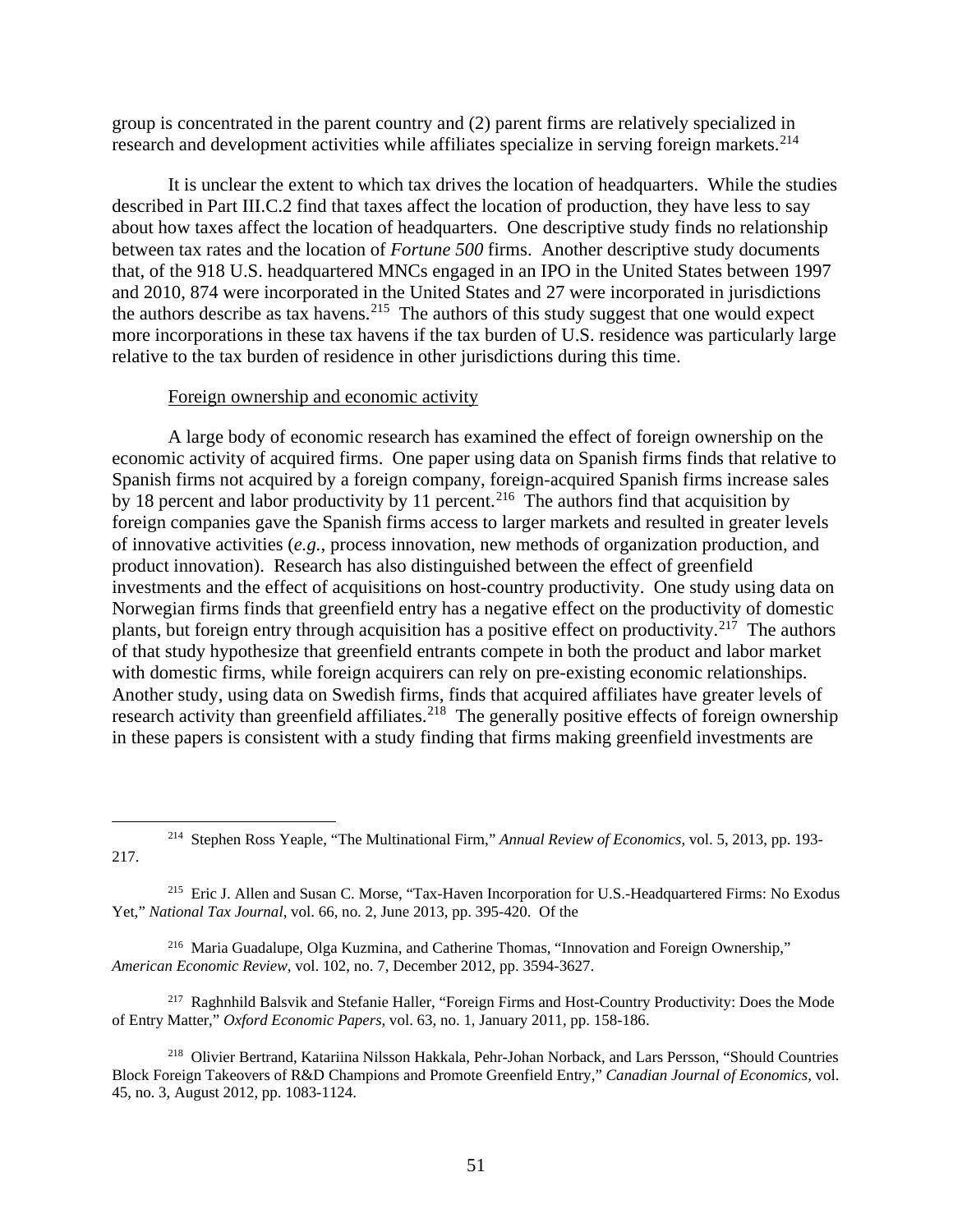more efficient than those making cross-border acquisitions.<sup>219</sup> In addition, some papers emphasize that firms would not engage in M&A transactions unless they expected economic benefits  $(e.g.,$  productivity improvements).  $220$ 

However, some research has reached different conclusions and has found that foreign ownership can have negative effects on domestic economic activity. One paper examining a sample of small- and medium-sized German firms finds that foreign acquisitions have a negative effect on average research expenditures, and that innovation is not affected by foreign ownership.221 Research based on cross-border M&A transactions between European firms finds that the merged entity experiences an increase in innovation, but the effect is driven by an increase in innovation in the acquirer's country; innovation in the target's country tends to  $decrease.$ <sup>222</sup>

While the papers described above examine the impact of foreign MNE acquisition of a domestic firm, they do not address the question of whether the acquisition by a foreign MNE is preferable to an acquisition by a home-country MNE from the perspective of increasing domestic investment, employment, and growth. The research on this particular question is limited. One study based on U.S.-acquired firms finds that U.S. targets acquired by foreign MNEs based in developed countries have higher labor productivity, average profits, and employment than targets acquired by U.S. MNEs.<sup>223</sup> One limitation of this study, and the studies in this section on foreign ownership of domestic firms generally, is that firms are fairly complicated assets, and as a result there may be significant differences between firms acquired by foreign MNEs, firms acquired by home-country MNEs, and unacquired firms that cannot be accounted for using financial statement data alone.

### **G. Tax Competition among Countries**

### **1. Background**

U.S. international tax rules are set in an environment where policymakers (1) generally aim to make the United States a more attractive location for investment by U.S. and foreign MNEs but (2) are potentially concerned that, by lowering corporate income taxes to accomplish this goal, they are participating in a "race to the bottom" with other countries that may reduce tax

<sup>219</sup> Volcker Nocke and Stephen Yeaple, "An Assignment Theory of Foreign Direct Investment," *The Review of Economic Studies*, vol. 75, no. 2, April 2008, pp. 529-557.

<sup>220</sup> Joel David, "The Aggregate Implications of Mergers and Acquisitions," *The Review of Economic Studies*, forthcoming.

<sup>&</sup>lt;sup>221</sup> Joel Stiebale and Frank Reize, "The Impact of FDI through Mergers and Acquisitions on Innovation in Target Firms," *International Journal of Industrial Organization*, vol. 29, no. 2, March 2011, pp. 155-167.

<sup>222</sup> Joel Stiebale, "Cross-Border M&As and Innovative Activity of Acquiring and Target Firms," *Journal of International Economics*, vol. 99, no. 1, March 2016, pp. 1-15.

<sup>223</sup> Wenjie Chen, "The Effect of Investor Origin on Firm Performance: Domestic and Foreign Direct Investment in the United States," *Journal of International Economics*, vol. 83, no. 2, March 2011, pp. 219-228.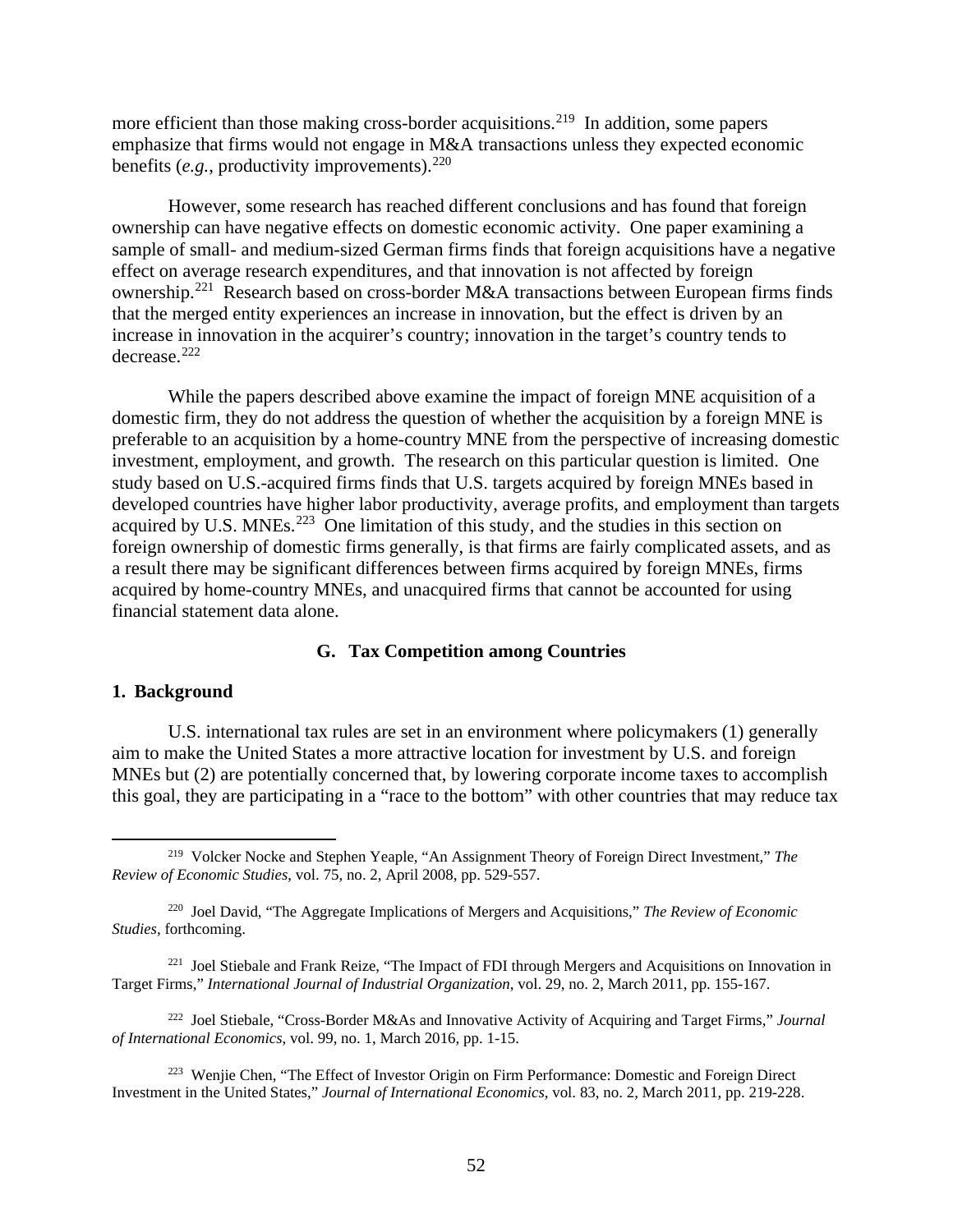revenue without increasing U.S. economic activity. The economics literature on tax competition contributes to this discussion by examining the response of countries to changes in taxes in other countries as well as the design of capital income taxes in a world with countries competing for inbound investment (among other topics). $224$ 

### **2. Tax competition, tax rates, and tax planning**

Economists studying the significant decreases in corporate tax rate in OECD countries from 1982-1999 estimate that a one percentage-point reduction in the weighted average statutory tax rate in other countries is associated with a 0.7 percentage-point reduction in the home country tax rate.<sup>225</sup> In addition, there has been some theoretical research showing that it may be an optimal strategy for countries to set lower tax rates on mobile income (*e.g.*, foreign-source business income) and higher tax rates on less-mobile income, rather than setting a uniform rate.<sup>226</sup> The shift by developed countries toward regimes exempting foreign-source income may reflect this strategy. In addition, some research on U.S. tax rules finds that tax competition occurs not only with respect to corporate income tax rates but also with respect to other features of the tax system that can affect a corporation's tax liability.<sup>227</sup>

### **3. U.S. tax changes and spillover effects on other countries**

Recent research has simulated how the enactment of Public Law 115-97 may have fiscal spillovers outside the United States. One simulation study finds that the changes may result in average revenue losses of between 1.5 percent and 13.5 percent of the worldwide MNE tax base based on predictions that (1) foreign countries lower their tax rates in response to the U.S. rate reduction, (2) more profit is shifted to the United States, and (3) more investment occurs in the United States .<sup>228</sup> The simulation results are largely driven by the reduction in the U.S. corporate tax rate, and the paper does not make strong predictions about the effect of changes in U.S. international tax rules on the worldwide MNE tax base.

226 See the discussion in George R. Zodrow, "Capital Mobility and Capital Tax Competition," *National Tax Journal*, vol. 63, no. 4, pt. 2, December 2010, pp. 865-902

<sup>&</sup>lt;sup>224</sup> Surveys of the literature on international tax competition include George R. Zodrow, "Capital Mobility" and Capital Tax Competition," *National Tax Journal*, vol. 63, no. 4, pt. 2, December 2010, pp. 865-902; Michael Keen and Kai A. Konrad, "The Theory of International Tax Competition and Coordination," in Alan Auerbach, Raj Chetty, Martin Feldstein, and Emmanuel Saez (eds.), *Handbook of Public Economics*, vol. 5, Elsevier, 2013; and Michael P. Devereux and Simon Loretz, "What Do We Know about Corporate Tax Competition," *National Tax Journal*, vol. 66, no. 3, September 2013, pp. 745-774.

<sup>&</sup>lt;sup>225</sup> Michael P. Devereux, Ben Lockwood, and Michele Redoano, "Do Countries Compete over Corporate Tax Rates," *Journal of Public Economics*, vol. 92, nos. 5-6, June 2008, pp. 1210-1235.

<sup>227</sup> Rosanne Altshuler and Harry Grubert, "Government and Multinational Corporations in the Race to the Bottom," *Tax Notes*, February 27, 2006, pp. 979-992.

<sup>&</sup>lt;sup>228</sup> Sebastian Beer, Alexander Klemm, and Thornton Matheson, "Tax Spillovers from U.S. Corporate Income Tax Reform," *IMF Working Papers*, no. 18/166, July 2018.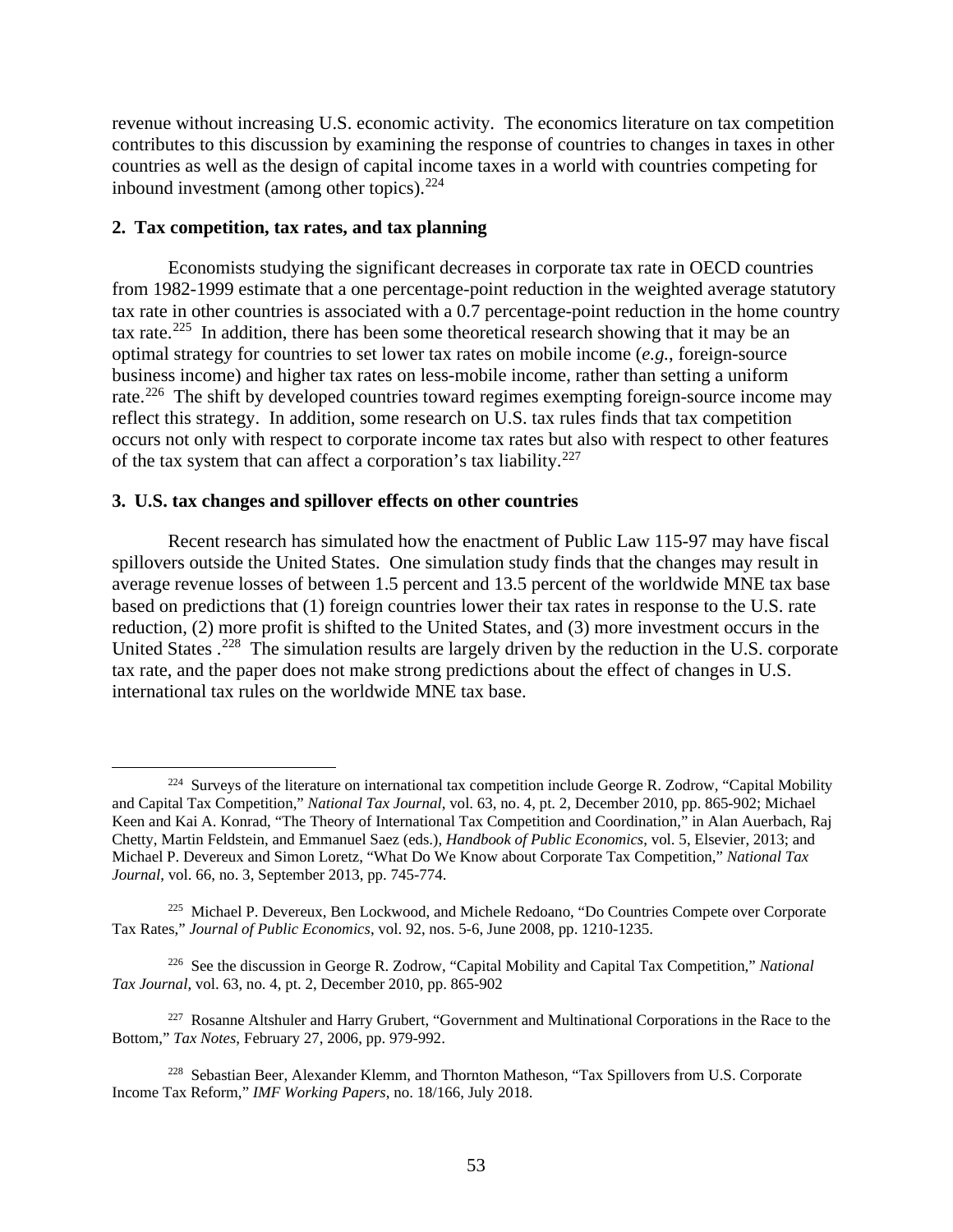### **IV. BACKGROUND DATA**

Legislation enacted in 2017 changed corporate tax rates in addition to multiple provisions specific to the U.S. taxation of cross-border activities. These changes were first in effect for tax years starting in 2017. The staff of the Joint Committee ("Joint Committee staff") has reviewed data from 2017 and 2018 tax filings in attempt to ascertain the impact of those changes.

### **A. Effect of Selected Provisions: GILTI, FDII, and the BEAT**

In 2017, the Joint Committee staff estimated that the enactment of the international provisions in Public Law 115-97 would result in a net revenue gain of \$324 billion over the period 2018 to 2027.<sup>229</sup> If the one-time section 965 tax on deferred foreign income were excluded from that sum, the remaining international provisions, including the GILTI inclusion, the deduction for FDII and GILTI, the BEAT, and the DRD, would produce on net a revenue loss of approximately \$15 billion.<sup>230</sup> The Joint Committee staff has examined preliminary aggregate taxpayer data for tax year 2018 and inspected a full sample of taxpayer returns for tax years 2017 and 2018 to provide some indication of the actual tax effects of the legislation.

Table 1, below, shows the sum of that amount of GILTI deductions, FDII deductions, and BEAT liabilities for 81 large C corporations for tax year 2018.<sup>231</sup> These 81 corporations were selected from a list of 200 C corporations that reported the greatest amount of total income on IRS Form  $1120$ <sup>232</sup> their earnings make up a quarter of all C corporate earnings for that year and their assets make up over a third of U.S. C corporate assets for that year. These C corporations had \$546 billion in worldwide consolidated net income as reported on their financial statements and Schedule M-3.

230 *Ibid*.

<sup>229</sup> Joint Committee on Taxation, *Estimated Budget Effects of the Conference Agreement for H.R. 1, the "Tax Cuts and Jobs Act"* (JCX-67-17), December 2017. This document can be found on the Joint Committee on Taxation website at www.jct.gov.

<sup>&</sup>lt;sup>231</sup> Note that not all 81 taxpayers claimed a deduction for GILTI and FDII and incurred a BEAT liability.

<sup>&</sup>lt;sup>232</sup> For a detailed description of the sample and the methods, see Tim Dowd, Christopher Giosa, and Thomas Willingham, "Corporate Behavioral Responses to the TCJA for Tax Years 2017-2018," *National Tax Journal*, vol. 73, no. 4, December 2020, pp. 1109-1134.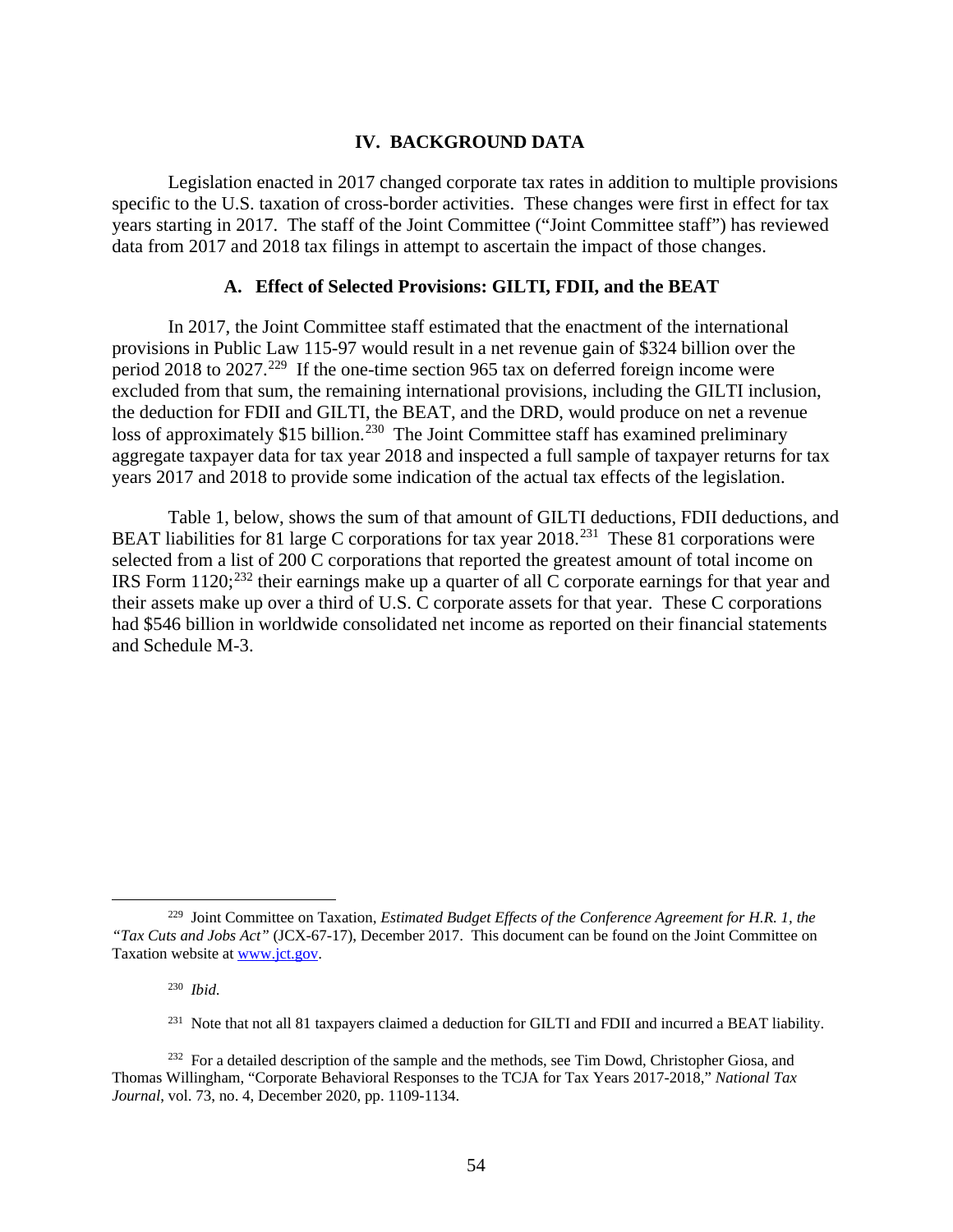| <b>GILTI</b>                                                         | \$102.1 |  |  |  |  |
|----------------------------------------------------------------------|---------|--|--|--|--|
| Tentative GILTI Liability                                            | \$13.0  |  |  |  |  |
| <b>GILTI</b> Foreign Taxes Paid                                      | \$11.8  |  |  |  |  |
| <b>GILTI FTCs</b>                                                    | \$6.6   |  |  |  |  |
| <b>GILTI Tax Liability after FTCs</b>                                | \$6.3   |  |  |  |  |
| Average GILTI Tax Liability after FTCs                               | \$0.13  |  |  |  |  |
|                                                                      |         |  |  |  |  |
| Sec. 250 Deduction                                                   | \$78.8  |  |  |  |  |
| <b>Implied GILTI Deduction</b>                                       | \$57.0  |  |  |  |  |
| <b>Implied FDII Deduction</b>                                        | \$21.9  |  |  |  |  |
| <b>Average FDII Deduction</b>                                        | \$0.06  |  |  |  |  |
| <b>BEAT Liability</b>                                                | \$0.07  |  |  |  |  |
| Sources: Joint Committee staff calculations and examination of Forms |         |  |  |  |  |

# **Table 1.–Amount of GILTI Deduction, FDII Deduction, and BEAT Liability for 81 Selected C Corporations, 2018 (Billions of Dollars)**

1120, 8992, 8993, and 1118 on returns filed for tax year 2018.

These large C corporations reported approximately \$102.1 billion of GILTI and \$11.8 billion of GILTI foreign taxes paid. These reported values imply that the average foreign tax rate on GILTI was at least 10.4 percent. These C corporations reported roughly \$13 billion of tentative GILTI tax liability, \$6.6 billion of GILTI foreign tax credits, and \$6.3 billion of GILTI liability after foreign tax credits ("FTCs") reported. The \$6.3 billion GILTI liability implies a U.S. residual tax rate on GILTI income of 5.5 percent. Combining the \$6.3 billion U.S. liability with the \$11.8 billion in foreign taxes paid results in a total tax of \$18.1 billion—for an overall tax rate of 16 percent on GILTI. Among taxpayers with a GILTI inclusion in this sample, the average GILTI tax liability was \$0.13 billion. For the section 250 deduction, these large C corporations reported approximately \$78.8 billion: the implied GILTI deduction and implied FDII deduction were \$57.0 and \$21.9 billion, respectively. The average FDII deduction for those claiming the deduction in the sample was approximately \$0.06 billion. Finally, the total BEAT liability reported for tax year 2018 was roughly \$0.07 billion, $^{233}$  indicating that C corporations in the sample paid minimal BEAT relative to their earnings, though they may have paid more tax under other provisions as a result of tax planning to reduce or eliminate BEAT liability.

Table 2, below, shows the number of corporate taxpayers by total asset size that reported a GILTI deduction, FDII deduction, or BEAT liability for tax year 2018. Of the approximately 6.44 million corporate taxpayers who filed a tax return in the Form 1120 series for tax year 2018 fewer than 7,000 reported either GILTI or FDII deductions and only 479 reported a BEAT liability. More than 90 percent of these taxpayers have assets totaling less than \$50 million.

<sup>&</sup>lt;sup>233</sup> The BEAT liability is calculated by those that report the liability.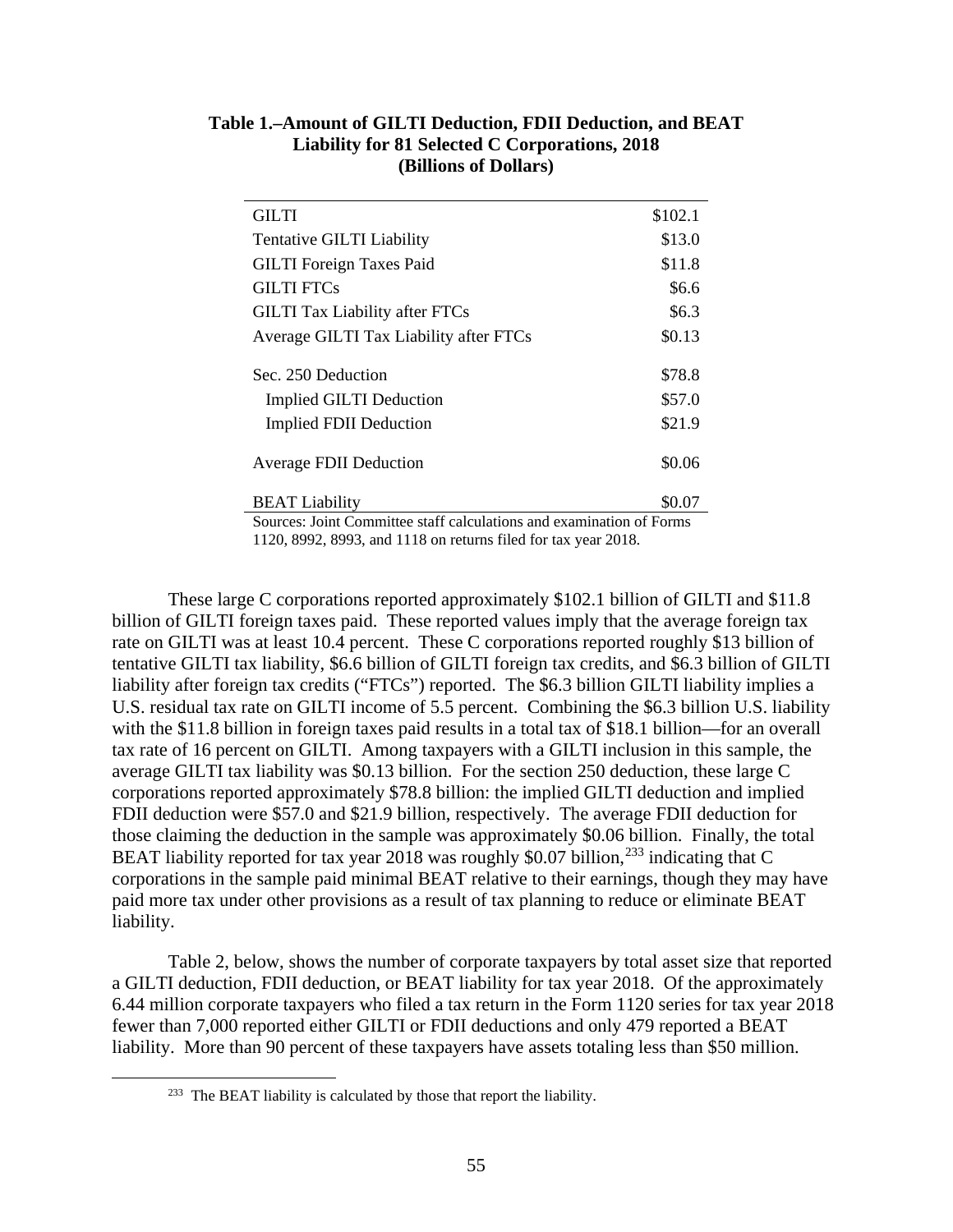Among taxpayers reporting a GILTI deduction, 47.9 percent had assets of less than \$50 million, and among taxpayers reporting an FDII deduction, 52.7 percent had assets totaling less than \$50 million. In contrast, taxpayers reporting a BEAT liability were generally larger, with 72.8 percent of those taxpayers reporting at least \$50 million in assets and 42.1 percent reporting at least \$1 billion in assets. Unlike the deductions for GILTI and FDII, the BEAT has a gross receipts threshold that excludes smaller taxpayers. Because gross receipts generally correlate with invested assets, this may explain why the share of taxpayers with \$1 billion or more in assets is higher for the data reporting BEAT liability versus GILTI and FDII.

|                               | <b>Number of Taxpayers</b> |                                          |                                 |                                 |  |  |  |  |
|-------------------------------|----------------------------|------------------------------------------|---------------------------------|---------------------------------|--|--|--|--|
| <b>Total Assets</b>           | Overall <sup>[2[</sup> ]   | <b>GILTI</b><br>Deduction <sup>[3]</sup> | <b>FDII</b><br><b>Deduction</b> | <b>BEAT</b><br><b>Liability</b> |  |  |  |  |
| Less than \$50 Million        | 6,399,370                  | 3,030                                    | 3,271                           | 130                             |  |  |  |  |
| \$50 Million to \$999 Million | 35,439                     | 2,110                                    | 1,863                           | 147                             |  |  |  |  |
| \$1 Billion or More           | 7,325                      | 1,185                                    | 1,064                           | 202                             |  |  |  |  |
| Total                         | 6,442,134                  | 6,325                                    | 6,198                           | 479                             |  |  |  |  |

# **Table 2.–Number of Corporate[1] Taxpayers with GILTI Deduction, FDII Deduction, or BEAT Liability by Total Asset Size, 2018**

Source: IRS Statistics of Income and Joint Committee staff calculations.

[1] For this table only, these corporate taxpayers include entities filing forms 1120, 1120S, 1120-L, 1120-PC, 1120-F, 1120-REIT, and 1120-RIC.

[2] The overall number of corporations includes purely domestic corporations that are unlikely to be affected by the three provisions.

[3] The number of taxpayers by total asset size that filed Form 5471 (i.e., has a foreign entity) are: 18,706 (Less than \$50 Million), 5,877 (\$50 Million to \$999 Million), 2,340 (\$1 Billion or More), and 26,293 (Total).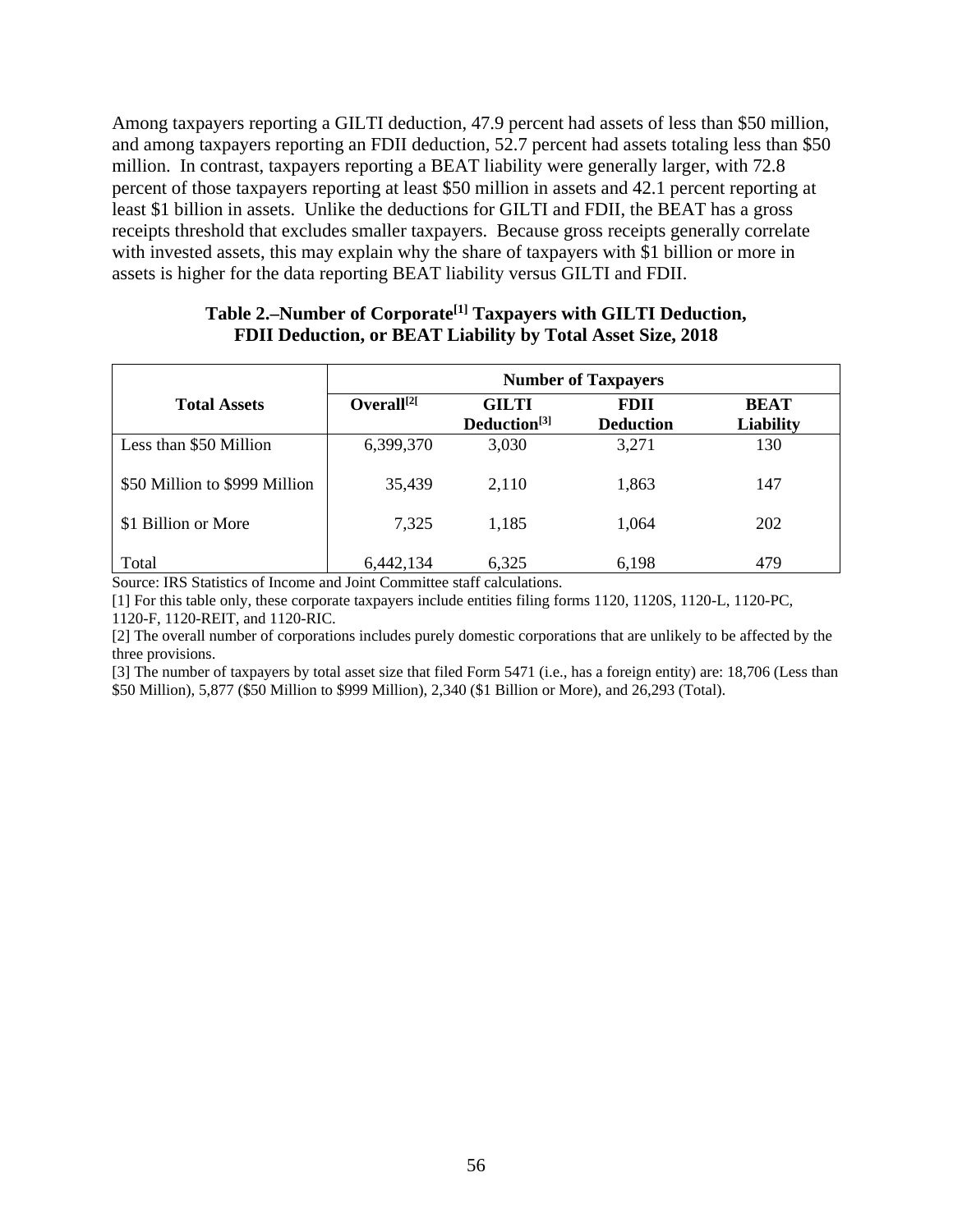### **B. Impact of Changes to the Corporate Tax Rate**

A major component of Public Law 115-97 was the reduction in the top corporate statutory tax rate from 35 percent to 21 percent. An important motivation was the perceived competitive disadvantage that U.S. corporations had in competing with other MNEs,<sup>234</sup> based on comparison with statutory rates of other OECD countries.

To evaluate how the change in the U.S. corporate tax rate may have affected the tax position of U.S. MNEs around the world, Table 3, below, reports average tax rates<sup>235</sup> for U.S. MNEs based on their operations in (1) the United States, (2) the world as a whole (labeled "WW"),<sup>236</sup> (3) all countries excluding the United States (labeled "Foreign"), (4) the European Union labeled "E.U.", and (5) the top ten U.S. trading partners.<sup>237</sup> The rates are calculated from Form 8975, Country by Country Report, for years 2017 and 2018.<sup>238</sup> U.S. MNEs with revenues in excess of \$850 million are required to file Form 8975 and report their unrelated party revenues, related party revenues, total revenues, profit or loss, income taxes paid on a cash basis, income taxes accrued for the current year, stated capital, accumulated earnings, number of fulltime equivalent employees, and tangible assets in each jurisdiction where they are resident. In 2017 1,567 taxpayers filed Form 8975, and in 2018 1,621 taxpayers filed Form 8975.

<sup>235</sup> Average tax rates in a specific region are based on taxes paid to all tax jurisdictions by entities located in that region.

<sup>236</sup> Worldwide ("WW") excluding stateless includes the United States and foreign countries and excludes a business entity that does not have a tax jurisdiction of residence, which is considered "stateless." The tax jurisdiction of residence of a permanent establishment is the jurisdiction in which the permanent establishment is located.

<sup>237</sup> The top ten U.S. trading partners were determined based on the sum of goods exports and imports in calendar year 2017. The countries are: Canada, China, France, Germany, Italy, Japan, Korea, Mexico, and the United Kingdom.

<sup>238</sup> Form 8975 is required by Treasury Reg. 1.6038-4 and includes both corporations and partnerships as the ultimate owner. Corporations are approximately 95 percent of the parent owners and report approximately 95 percent of the revenues. There are several important ambiguities to note when interpreting this data. MNEs can and do use a variety of financial reporting standards and can choose whichever one they would like to use for reporting information on Form 8975 (*i.e.*, if these MNEs have different permanent establishments with separate books that differ from the parent corporation). Consequently, what is in the income and tax items will differ across MNEs. Additionally, the rules were not clear on whether to include dividend income in profits, even though it was clear that it should not be included in revenues. As a result, there could be some double counting of dividend income in the profits line. Also, related party revenues are not on a consolidated basis. Rather, they are reported in aggregate. So, related party revenues will have some double counting in jurisdictions. Taxes paid on a cash basis could include taxes owed in a prior year or a refund from a prior year. Finally, taxpayers were instructed to report income, assets, and employees for entities that are pass throughs or transparent for tax purposes in the jurisdiction as stateless. As a result, the Joint Committee staff dropped the stateless category from calculations to avoid double counting of income.

<sup>&</sup>lt;sup>234</sup> Committee Recommendations as Submitted to the Committee on the Budget Pursuant to H. Con. Res. 71, S. Prt. 115-20, December 2017, pp. 113-114.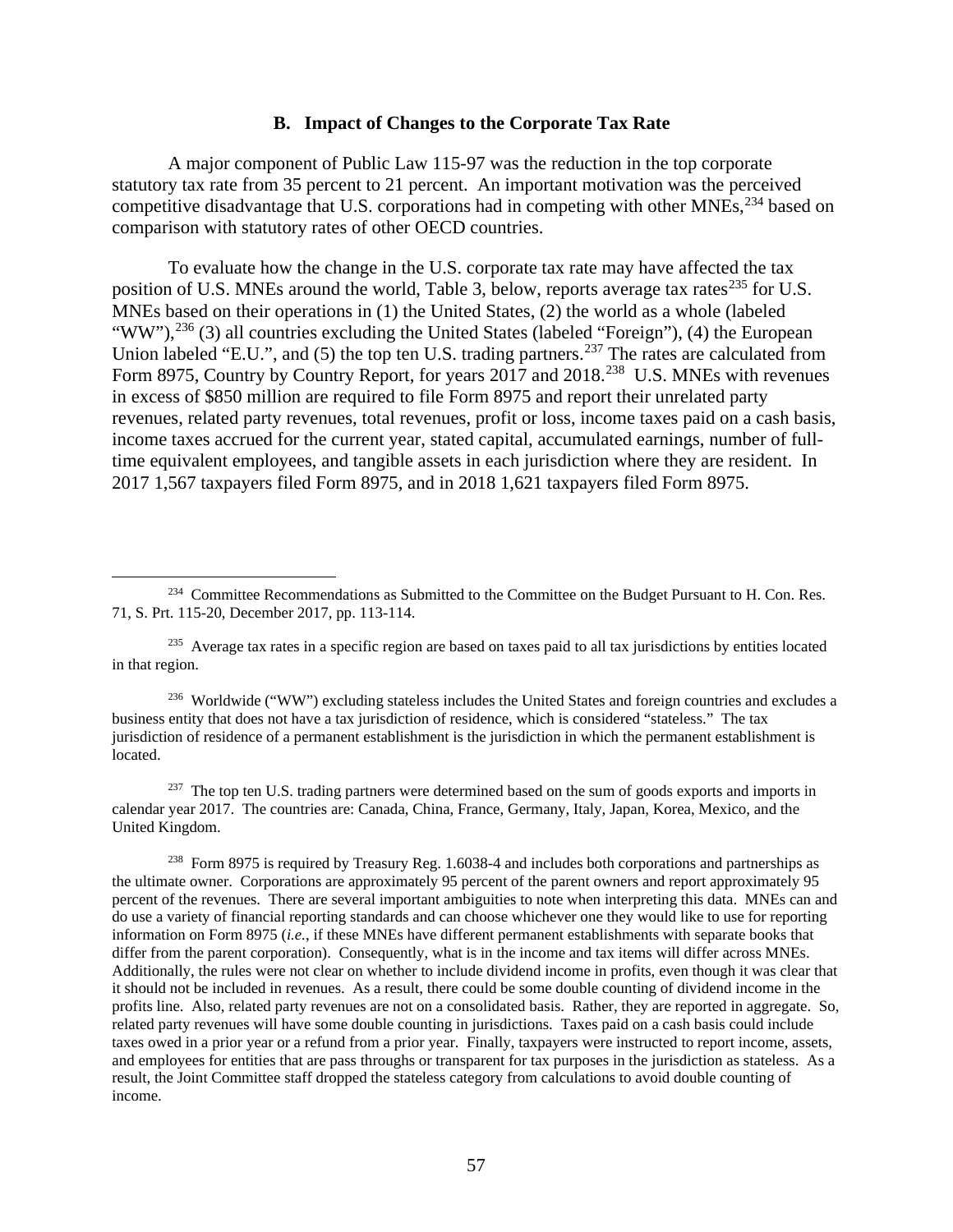|                                           | 2017<br>2018                   |                                             |                                |                                             |
|-------------------------------------------|--------------------------------|---------------------------------------------|--------------------------------|---------------------------------------------|
|                                           | <b>Taxes Paid</b><br>(percent) | <b>Taxes</b><br><b>Accrued</b><br>(percent) | <b>Taxes Paid</b><br>(percent) | <b>Taxes</b><br><b>Accrued</b><br>(percent) |
| U.S. Average Tax Rate                     | 16.0                           | 19.7                                        | 7.8                            | 13.1                                        |
| WW Average Tax Rate, Excluding Stateless  | 15.8                           | 16.5                                        | 8.8                            | 12.1                                        |
| Median Foreign Tax Rate                   | 15.7                           | 15.8                                        | 15.1                           | 16.7                                        |
| E.U. Average Tax Rate                     | 10.7                           | 11.2                                        | 8.7                            | 9.1                                         |
| E.U. Median Tax Rate                      | 16.6                           | 17.1                                        | 13.9                           | 17.5                                        |
| Top Ten Trading Partners Average Tax Rate | 19.2                           | 19.8                                        | 18.1                           | 18.0                                        |
| Top Ten Trading Partners Median Tax Rate  | 23.1                           | 23.8                                        | 22.0                           | 22.4                                        |

# **Table 3.–Average[1] and Median[2] Tax Rates for U.S. Multinational Enterprises in Selected Regions**

Note: Joint Committee on Taxation staff tabulations of Form 8975 for the years 2017 and 2018 for subsidiaries and jurisdictions with positive profits before income taxes.

[1] The Average Tax Rate ("ATR") is calculated based on income weighted averages. The ATR is calculated within country for the U.S. and across countries for WW, Foreign, E.U, and the Top Ten Trading Partners. [2] The Median Tax Rate is calculated based on the median across the weighted countries' ATR.

Table 3 shows the average tax rate paid by U.S. MNEs by region as reported on Form 8975 for tax years 2017 and 2018. The first row shows that U.S. MNEs reported an average cash tax rate of 16 percent on their domestic net profit (*i.e.*, the 16 percent accounts for only U.S. income taxes paid on U.S. net profit). When taxes accrued for 2017 are included in addition to taxes paid, the average tax rate increases to almost 20 percent. There are many reasons cash taxes paid and accrued taxes may differ, including a timing difference between when the section 965 transition tax (which was payable in installments) was accrued and when it was paid.

The reduction in the corporate statutory rate to 21 percent from 35 percent can be seen in the substantial decline in U.S. average tax rates for these MNEs in 2018. That year, these MNEs reported an average tax rate of 7.8 percent on a cash basis and 13.1 percent on an accrued basis. The second row reports the average tax rate these MNEs were subject to on a worldwide basis.<sup>239</sup> Generally, the decline in the U.S. corporate income tax rate in 2018 affected the decline in taxes paid and taxes accrued from 2017 to 2018 and was reflected in declining tax rates on worldwide net profit for these U.S. MNEs. The third row shows the median foreign tax rate reported by U.S. MNEs, which is about 16 percent for both cash taxes paid and accrued taxes. Unsurprisingly, because the reduction in the U.S. corporate income tax rate only applied to income taxable in the U.S., the table reports minimal change in foreign tax rates for 2018.

The next four lines of Table 3 report the average tax rate and the median tax rate paid and accrued by U.S. MNEs in the E.U. member states and the top ten U.S. trading partners. The average tax rate for U.S. MNEs in the top ten trading partners was approximately twice that of their average tax rate in the E.U. The median tax rate has a similar dispersion, with the median

<sup>&</sup>lt;sup>239</sup> The worldwide calculation reports total income tax on total worldwide income and excludes income and taxes paid if the entity was determined to be stateless. A stateless entity is one that either is transparent to the tax jurisdiction (*e.g.*, a partnership) or does not have a jurisdiction in which it is tax resident.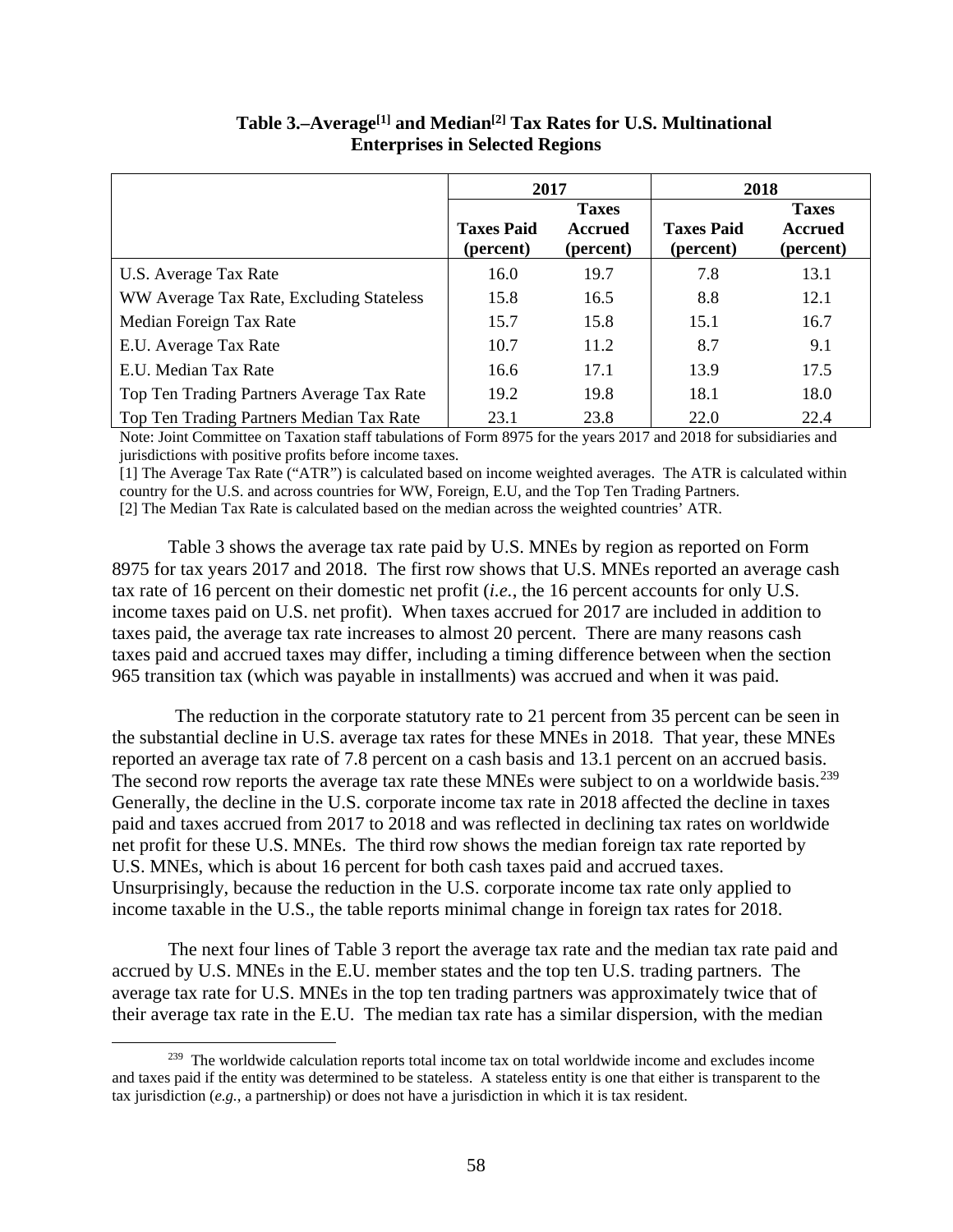tax rate for U.S. MNEs in the top ten trading partners about six to eight percentage points greater than the median tax rate in the E.U.

Table 4 below reports the ten foreign countries where U.S. MNEs reported the greatest amount of unrelated party revenues for 2017 and 2018. Unrelated party revenues consist of revenue from third party sales that require no transfer pricing. These top ten countries in each of 2017 and 2018 make up 62 percent of total unrelated party revenues reported on Form 8975. The list of countries includes some of the U.S.'s largest trading partners, including the United Kingdom, Canada, China, Germany, Japan, and France. Average tax rates paid on profits in these jurisdictions range from 3.9 percent in Singapore to 22.8 percent in France in 2018.

|                                              | 2017                                            |                              |                                              | 2018                                            |                                 |
|----------------------------------------------|-------------------------------------------------|------------------------------|----------------------------------------------|-------------------------------------------------|---------------------------------|
| Country                                      | <b>Share of</b><br><b>Revenues</b><br>(percent) | <b>Cash ATR</b><br>(percent) | Country                                      | <b>Share of</b><br><b>Revenues</b><br>(percent) | Cash<br><b>ATR</b><br>(percent) |
|                                              |                                                 |                              |                                              |                                                 |                                 |
| United Kingdom                               | 12.2                                            | 10.6                         | <b>United Kingdom</b>                        | 12.7                                            | 10.6                            |
| Canada                                       | 9.4                                             | 15.9                         | Canada                                       | 8.6                                             | 15.1                            |
| Ireland                                      | 6.1                                             | 13.0                         | Ireland                                      | 6.8                                             | 11.4                            |
| China                                        | 6.0                                             | 24.2                         | Singapore                                    | 6.0                                             | 3.9                             |
| Germany                                      | 5.5                                             | 22.0                         | China                                        | 5.8                                             | 21.4                            |
| Japan                                        | 5.3                                             | 20.1                         | Germany                                      | 5.4                                             | 21.3                            |
| Singapore                                    | 5.2                                             | 4.5                          | Japan                                        | 5.1                                             | 22.6                            |
| Switzerland                                  | 4.6                                             | 5.7                          | Switzerland                                  | 4.6                                             | 6.2                             |
| France                                       | 3.7                                             | 35.4                         | France                                       | 3.4                                             | 22.8                            |
| <b>Brazil</b>                                | 3.7                                             | 27.0                         | Netherlands                                  | 3.4                                             | 3.9                             |
| Total Share in Top Ten<br>Median Cash ATR in | 61.5                                            |                              | Total Share in Top Ten<br>Median Cash ATR in | 61.6                                            |                                 |
| Top Ten                                      |                                                 | 18.0                         | Top Ten                                      |                                                 | 13.2                            |

### **Table 4.–Top Ten Countries: Unrelated Party Revenues**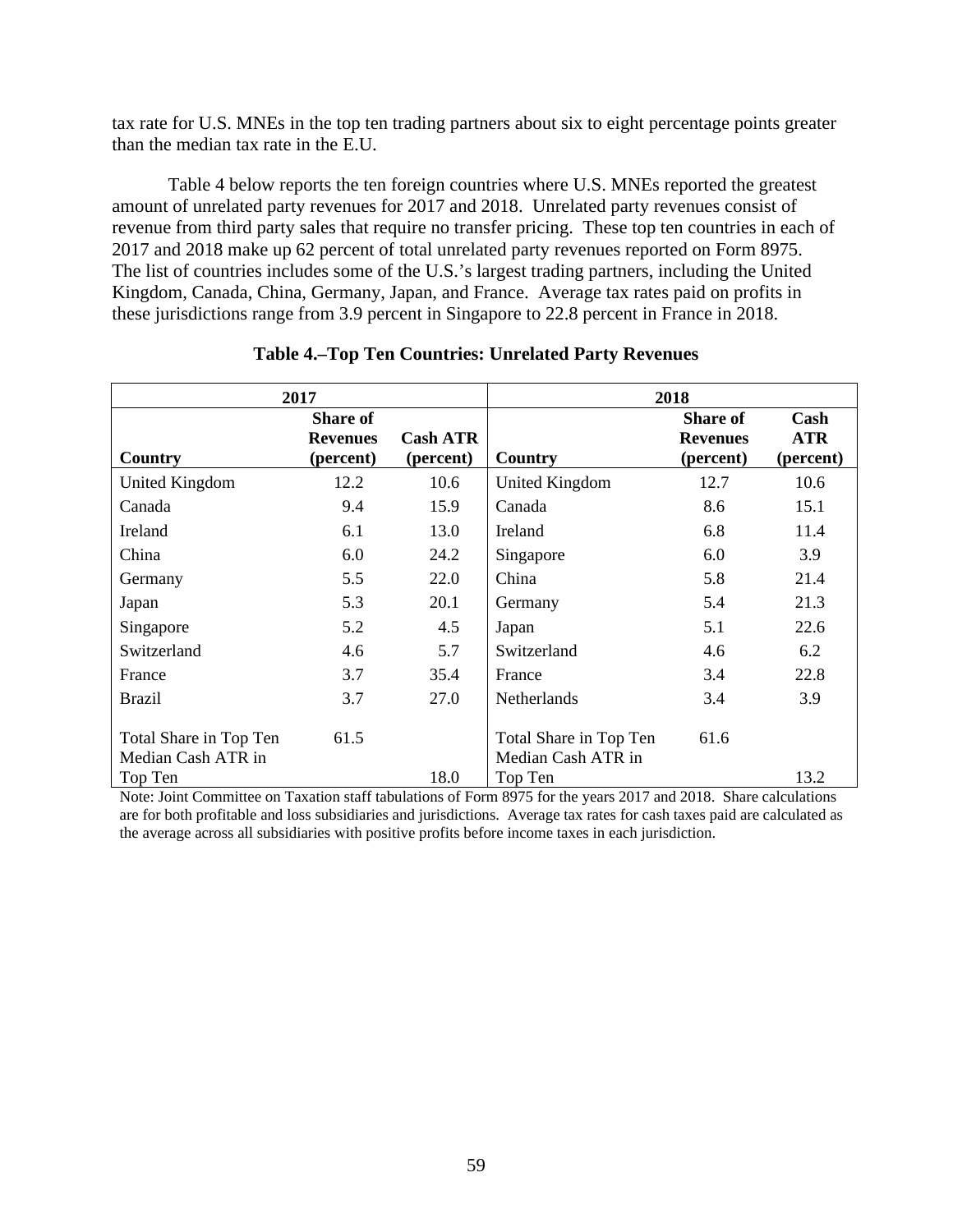Table 5 reports the ten foreign countries<sup> $240$ </sup> where U.S. MNEs reported their greatest related party revenues for 2017 and 2018. There is substantial overlap between the top ten countries for related party revenues with the list of top ten countries for unrelated party revenues. However, for related party revenues the top ten countries account for only 27 or 28 percent of total related party revenues reported on Form 8975 in each year.

|                                                         | 2017                                                               |                                 |                                                         | 2018                                                               |                                 |
|---------------------------------------------------------|--------------------------------------------------------------------|---------------------------------|---------------------------------------------------------|--------------------------------------------------------------------|---------------------------------|
| Country                                                 | <b>Share of</b><br><b>Relative</b><br><b>Revenues</b><br>(percent) | Cash<br><b>ATR</b><br>(percent) | Country                                                 | <b>Share of</b><br><b>Relative</b><br><b>Revenues</b><br>(percent) | Cash<br><b>ATR</b><br>(percent) |
| Singapore                                               | 4.8                                                                | 4.5                             | Ireland                                                 | 4.9                                                                | 11.4                            |
| Ireland                                                 | 4.0                                                                | 13.0                            | Singapore                                               | 4.7                                                                | 3.9                             |
| Switzerland                                             | 3.9                                                                | 5.7                             | Switzerland                                             | 3.9                                                                | 6.2                             |
| <b>Netherlands</b>                                      | 3.2                                                                | 5.0                             | <b>Netherlands</b>                                      | 3.4                                                                | 3.9                             |
| United Kingdom                                          | 2.7                                                                | 10.6                            | United Kingdom                                          | 2.4                                                                | 10.6                            |
| China                                                   | 2.3                                                                | 24.2                            | China                                                   | 2.3                                                                | 21.4                            |
| Canada                                                  | 2.1                                                                | 15.9                            | Canada                                                  | 2.1                                                                | 15.1                            |
| Germany                                                 | 1.8                                                                | 22.0                            | Germany                                                 | 1.6                                                                | 21.3                            |
| Belgium                                                 | 1.4                                                                | 22.6                            | Belgium                                                 | 1.3                                                                | 17.2                            |
| Puerto Rico                                             | 1.3                                                                | 1.3                             | Mexico                                                  | 1.3                                                                | 30.4                            |
| Total Share in Top Ten<br>Median Cash ATR in<br>Top Ten | 27.4                                                               | 11.8                            | Total Share in Top Ten<br>Median Cash ATR in<br>Top Ten | 27.9                                                               | 13.2                            |

# **Table 5.–Top Ten Countries: Related Party Revenues**

<sup>&</sup>lt;sup>240</sup> Puerto Rico, although a territory of the United States, is here listed as a foreign country. For purposes of country-by-country reporting, a U.S. MNE must report information on related parties operating in another tax jurisdiction, including jurisdictions that have fiscal autonomy even if they are not sovereign. The U.S. territories that are considered to have fiscal autonomy and are therefore tax jurisdictions for the Country by Country Report are Puerto Rico, U.S. Virgin Islands, Guam, American Samoa, and Northern Marianas. See Treas. reg. sec. 1.6038- 4(b)(7) and (10).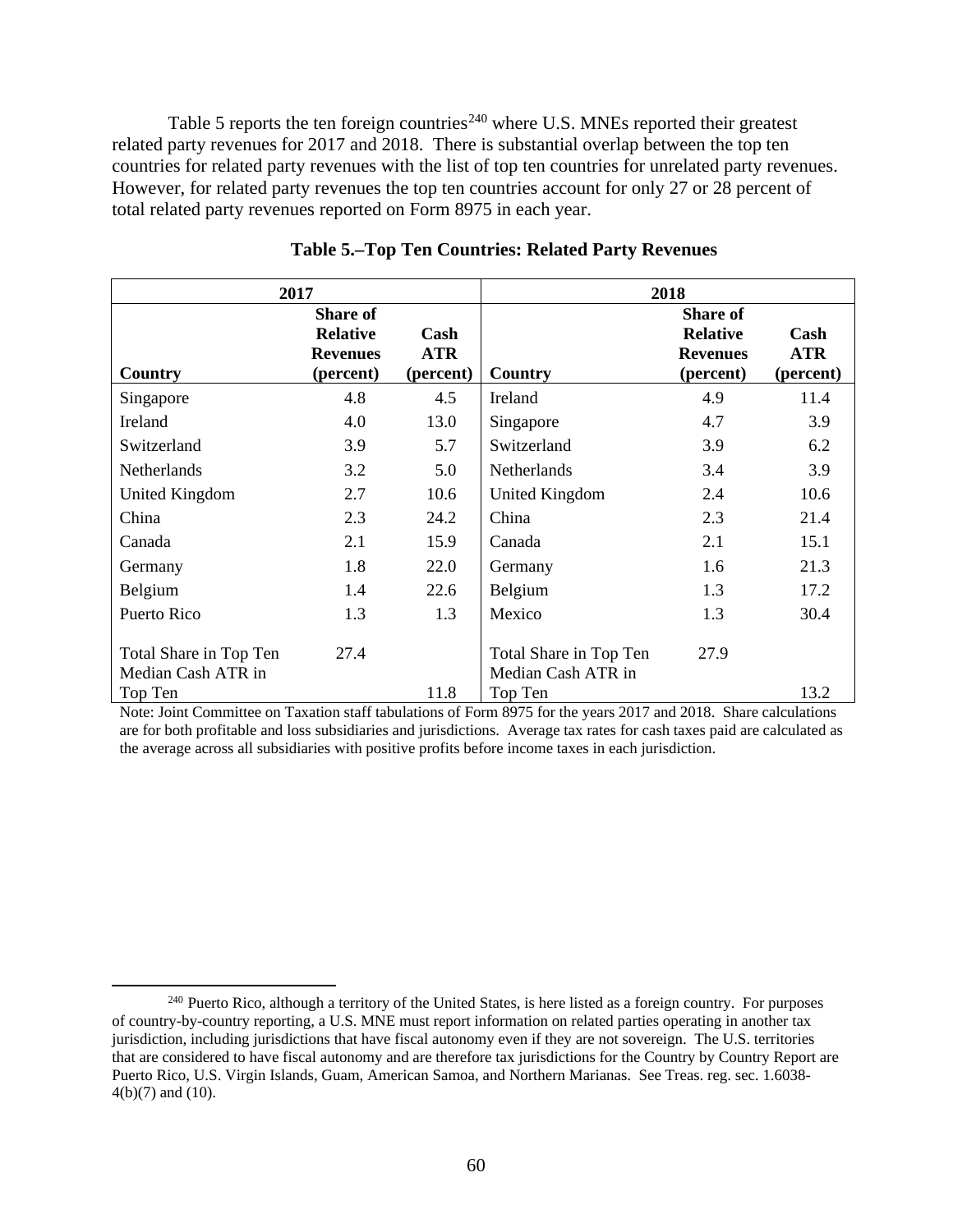Table 6, below, shows the ten foreign countries where U.S. MNEs reported their greatest net profits for 2017 and 2018. U.S. MNEs reported substantial net worldwide profits in these jurisdictions. These countries represented 50 and 64 percent of the total profits reported on Form 8975 for 2017 and 2018, respectively. Several of the countries in lists of the top ten countries for related or unrelated party revenues in each year are included in the top ten list of countries for profits, including Canada and the United Kingdom. However, in contrast to the revenue tables, the top ten countries for profits are dominated by low-tax jurisdictions. The median average cash tax rate for the top ten countries was 5.3 percent in 2017 and 3.9 percent in 2018.

|                                              | 2017                                               |                                 | 2018                                         |                                                    |                                 |  |  |
|----------------------------------------------|----------------------------------------------------|---------------------------------|----------------------------------------------|----------------------------------------------------|---------------------------------|--|--|
| Country                                      | <b>Share of</b><br><b>Net Profits</b><br>(percent) | Cash<br><b>ATR</b><br>(percent) | Country                                      | <b>Share of</b><br><b>Net Profits</b><br>(percent) | Cash<br><b>ATR</b><br>(percent) |  |  |
| Cayman Islands                               | 9.3                                                | 0.3                             | Bermuda                                      | 9.9                                                | 0.4                             |  |  |
| Singapore                                    | 8.5                                                | 4.5                             | <b>Netherlands</b>                           | 9.1                                                | 3.9                             |  |  |
| Switzerland                                  | 7.6                                                | 5.7                             | United Kingdom                               | 8.3                                                | 10.6                            |  |  |
| <b>Netherlands</b>                           | 6.4                                                | 5.0                             | Singapore                                    | 8.1                                                | 3.9                             |  |  |
| Puerto Rico                                  | 5.4                                                | 1.3                             | Switzerland                                  | 5.9                                                | 6.2                             |  |  |
| Bermuda                                      | 5.0                                                | 2.4                             | Ireland                                      | 5.1                                                | 11.4                            |  |  |
| Canada                                       | 4.9                                                | 15.9                            | Cayman Islands                               | 5.0                                                | 0.3                             |  |  |
| Ireland                                      | 4.6                                                | 13.0                            | Canada                                       | 4.5                                                | 15.1                            |  |  |
| China                                        | 4.2                                                | 24.2                            | Puerto Rico                                  | 3.9                                                | 1.4                             |  |  |
| Japan                                        | 3.9                                                | 20.1                            | Luxembourg                                   | 3.8                                                | 1.3                             |  |  |
| Total Share in Top Ten<br>Median Cash ATR in | 60.0                                               |                                 | Total Share in Top Ten<br>Median Cash ATR in | 63.5                                               |                                 |  |  |
| Top Ten                                      |                                                    | 5.3                             | Top Ten                                      |                                                    | 3.9                             |  |  |

### **Table 6.–Top Ten Countries: Net Profits**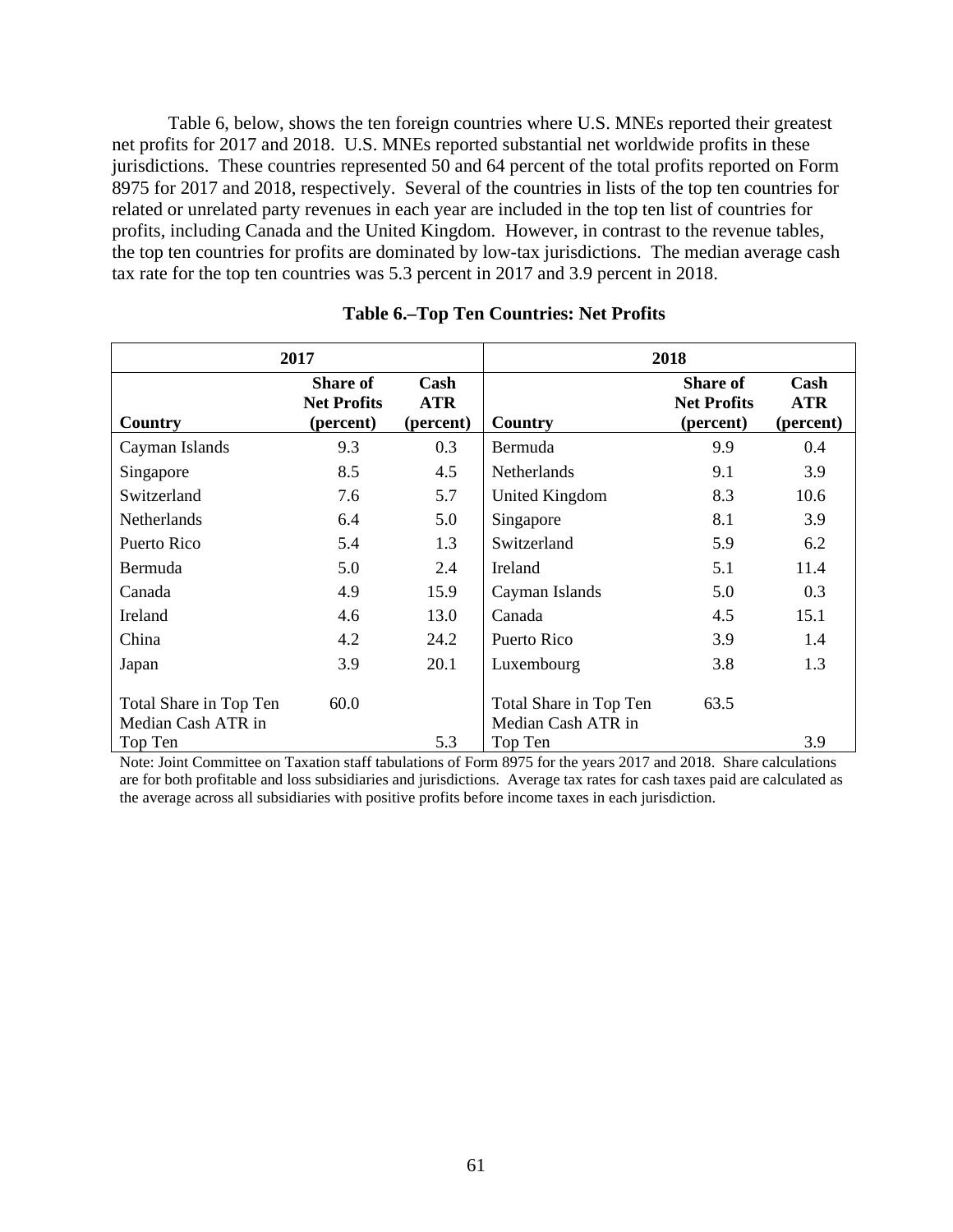Table 7, below, shows the ten foreign countries where U.S. MNEs reported the greatest amount of tangible assets for 2017 and 2018. The tangible assets reported by U.S. MNEs in these countries represent 61 percent of the foreign tangible assets reported on Form 8975. Similar to the tables on related (11.8 percent in 2017 and 13.2 percent in 2018) and unrelated party revenues (18.0 percent in 2017 and 13.2 percent in 2018), the median average cash tax rate was 14.4 percent in 2017 and 13.2 percent in 2018 across these countries.

| 2017                                         |                                                                  |                                 | 2018                                         |                                                                  |                                 |  |
|----------------------------------------------|------------------------------------------------------------------|---------------------------------|----------------------------------------------|------------------------------------------------------------------|---------------------------------|--|
| Country                                      | <b>Share of</b><br><b>Tangible</b><br><b>Assets</b><br>(percent) | Cash<br><b>ATR</b><br>(percent) | Country                                      | <b>Share of</b><br><b>Tangible</b><br><b>Assets</b><br>(percent) | Cash<br><b>ATR</b><br>(percent) |  |
| United Kingdom                               | 18.1                                                             | 10.6                            | United Kingdom                               | 18.1                                                             | 10.6                            |  |
| Luxembourg                                   | 9.5                                                              | 0.7                             | Luxembourg                                   | 8.8                                                              | 1.3                             |  |
| Canada                                       | 8.3                                                              | 15.9                            | Canada                                       | 8.0                                                              | 15.1                            |  |
| Australia                                    | 4.7                                                              | 15.7                            | Australia                                    | 4.7                                                              | 16.9                            |  |
| China                                        | 3.9                                                              | 24.2                            | Ireland                                      | 4.4                                                              | 11.4                            |  |
| Ireland                                      | 3.9                                                              | 13.0                            | China                                        | 4.2                                                              | 21.4                            |  |
| Germany                                      | 3.4                                                              | 22.0                            | Mexico                                       | 3.3                                                              | 30.4                            |  |
| Mexico                                       | 3.2                                                              | 29.7                            | Germany                                      | 3.2                                                              | 21.3                            |  |
| <b>Netherlands</b>                           | 2.9                                                              | 5.0                             | <b>Netherlands</b>                           | 3.1                                                              | 3.9                             |  |
| Singapore                                    | 2.6                                                              | 4.5                             | Singapore                                    | 2.8                                                              | 3.9                             |  |
| Total Share in Top Ten<br>Median Cash ATR in | 60.5                                                             |                                 | Total Share in Top Ten<br>Median Cash ATR in | 60.6                                                             |                                 |  |
| Top Ten                                      |                                                                  | 14.4                            | Top Ten                                      |                                                                  | 13.2                            |  |

### **Table 7.–Top Ten Countries: Tangible Assets**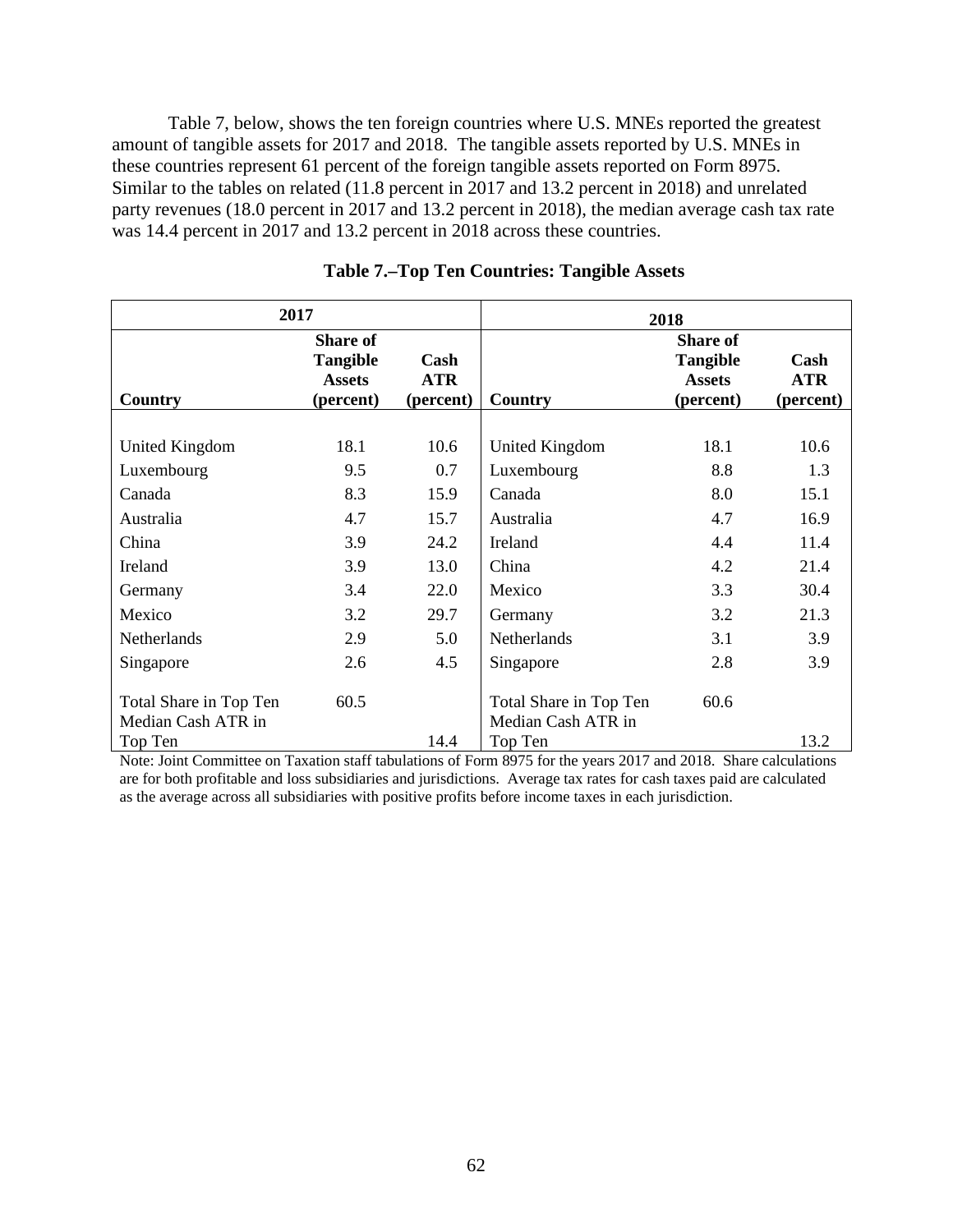Table 8, below, reports the ten foreign countries where U.S. MNEs reported having the greatest full-time equivalent employees in 2017 and 2018. The top ten countries based on the number of employees is dominated by India, China, Mexico, and the United Kingdom. These ten countries make up about two-thirds of the foreign employees reported by these U.S. MNEs on Form 8975. These countries tend to also have higher corporate tax rates relative to, for example, the countries where profits are reported, as evidenced by the median average cash tax rates of 23 and 22 percent for 2017 and 2018, respectively.

|                                              | 2017                                                             |                                 | 2018                                         |                                                                  |                                 |  |  |
|----------------------------------------------|------------------------------------------------------------------|---------------------------------|----------------------------------------------|------------------------------------------------------------------|---------------------------------|--|--|
| Country                                      | <b>Share of</b><br><b>Total</b><br><b>Employees</b><br>(percent) | Cash<br><b>ATR</b><br>(percent) | Country                                      | <b>Share of</b><br><b>Total</b><br><b>Employees</b><br>(percent) | Cash<br><b>ATR</b><br>(percent) |  |  |
| India                                        | 11.1                                                             | 34.3                            | Taiwan                                       | 10.4                                                             | 18.2                            |  |  |
| China                                        | 10.0                                                             | 24.2                            | India                                        | 10.2                                                             | 40.3                            |  |  |
| Mexico                                       | 9.3                                                              | 29.7                            | Mexico                                       | 8.6                                                              | 30.4                            |  |  |
| <b>United Kingdom</b>                        | 9.2                                                              | 10.6                            | China                                        | 8.6                                                              | 21.4                            |  |  |
| Canada                                       | 7.3                                                              | 15.9                            | United Kingdom                               | 8.5                                                              | 10.6                            |  |  |
| Germany                                      | 4.3                                                              | 22.0                            | Canada                                       | 6.6                                                              | 15.1                            |  |  |
| <b>Brazil</b>                                | 4.3                                                              | 27.0                            | Germany                                      | 4.0                                                              | 21.3                            |  |  |
| Philippines                                  | 3.2                                                              | 21.5                            | <b>Brazil</b>                                | 3.5                                                              | 26.1                            |  |  |
| Japan                                        | 3.0                                                              | 20.1                            | Philippines                                  | 3.2                                                              | 22.1                            |  |  |
| France                                       | 2.9                                                              | 35.4                            | Japan                                        | 2.7                                                              | 22.6                            |  |  |
| Total Share in Top Ten<br>Median Cash ATR in | 64.6                                                             |                                 | Total Share in Top Ten<br>Median Cash ATR in | 66.3                                                             |                                 |  |  |
| Top Ten                                      |                                                                  | 23.1                            | Top Ten                                      |                                                                  | 21.7                            |  |  |

### **Table 8.–Top Ten Countries: Employees**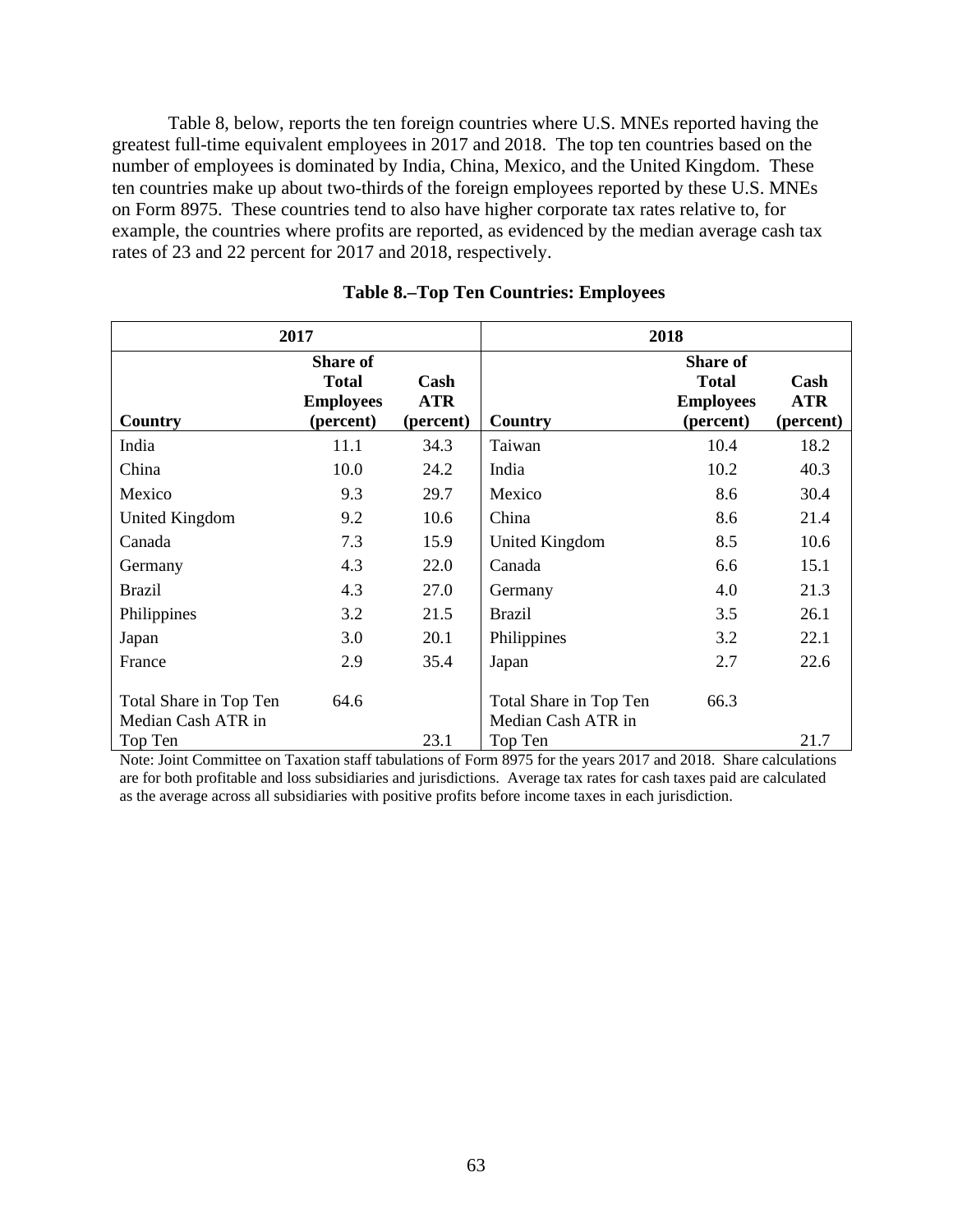Tables 4 through 8 present percentage shares of certain economic variables. Table 9, below, shows that the level of those variables (in billions of dollars and thousands for employees)—unrelated party revenue, related party revenue, net profits, tangible investment, and employees—generally grew between 2017 and 2018 both in the United States and outside the United States.

|                                                                                         | <b>Unrelated</b><br><b>Revenue</b> | <b>Related</b><br><b>Revenue</b> | <b>Net Profit</b> | <b>Tangible</b><br><b>Assets</b> | No.<br><b>Employees</b> |
|-----------------------------------------------------------------------------------------|------------------------------------|----------------------------------|-------------------|----------------------------------|-------------------------|
| <b>United States</b><br>(Billions \$, and Thousands)<br>of Employees)                   | \$817                              | \$333                            | \$380             | \$348                            | 654                     |
| Percentage of 2017 Amount                                                               | 8.1%                               | 10.5%                            | 34.2%             | 6.4%                             | 3.0%                    |
| Foreign, Excluding<br><b>Stateless</b><br>(Billions \$, and Thousands)<br>of Employees) | \$527                              | \$402                            | \$333             | \$11                             | 1779                    |
| Percentage of 2017 Amount                                                               | 13.4%                              | 14.1%                            | 52.9%             | 0.5%                             | 13.8%                   |

# **Table 9.–Changes in Reported Revenues, Net Profit, Tangible Assets, and Employees Between 2017 and 2018 (Billions of Dollars, Employees Thousands)**

Note: Joint Committee on Taxation staff tabulations of Form 8975 for the years 2017 and 2018. The sample for this table is restricted to U.S. entities that are observed in both 2017 and 2018.

To facilitate understanding the pattern of economic activity within countries important to the operation of U.S. MNEs, Table 10, below, combines the information contained in Tables 4 through 8 and presents all the share figures and ranks next to each country for 2017. The rank columns report the country in rank order from largest amount of aggregate U.S. MNE revenues (or assets or employees) in the jurisdiction to the smallest amount, with a rank of one indicating the largest. The countries listed in Table 10 include any country that appears in Tables 4 through 8 for 2017, and thus represent countries where U.S. MNEs reported a significant share of related party revenues, unrelated party revenues, net profits, tangible investment, or employees in 2017. Table 11 is constructed similarly and applies to data for 2018.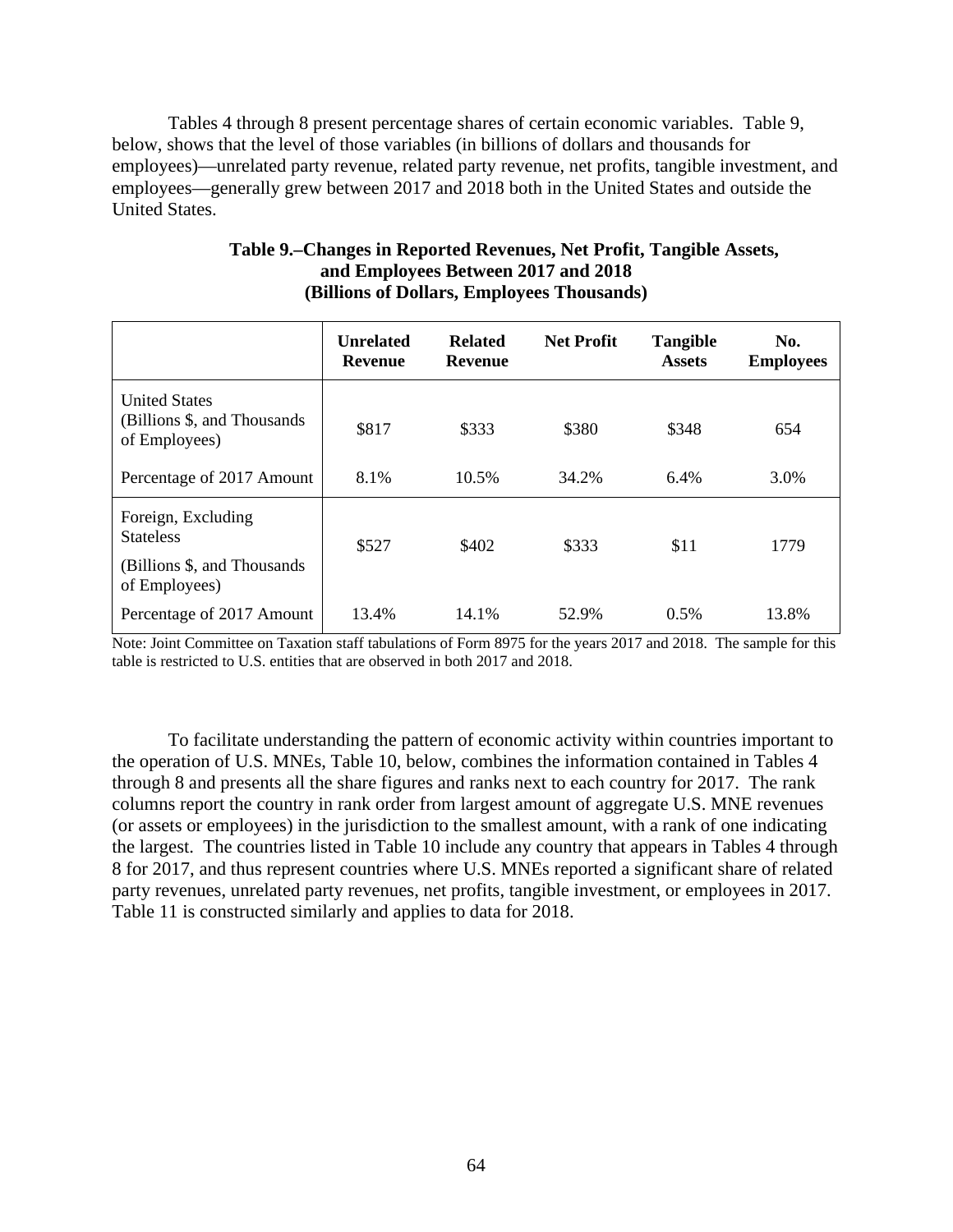|                                    | <b>Unrelated Revenues</b> |      | <b>Related Revenues</b> |      | <b>Net Profit</b> |      | <b>Tangible Assets</b> |                 | <b>Employees</b> |                 | Cash ATR   |
|------------------------------------|---------------------------|------|-------------------------|------|-------------------|------|------------------------|-----------------|------------------|-----------------|------------|
|                                    | Share                     | Rank | Share                   | Rank | Share             | Rank | Share                  | Rank            | Share            | Rank            | <b>ATR</b> |
| Australia                          | 3.1%                      | 12   | 0.7%                    | 25   | 2.1%              | 14   | 4.7%                   |                 | 2.1%             | 11              | 15.7%      |
| Belgium                            | 1.6%                      | 16   | 3.4%                    |      | 2.4%              | 23   | 1.8%                   | 15              | 0.8%             | 25              | 22.6%      |
| Bermuda                            | 0.3%                      | 44   | 2.3%                    | 14   | 1.1%              |      | 0.5%                   | 39              | 0.0%             | 136             | 2.4%       |
| Brazil                             | 3.7%                      | 10   | 1.1%                    | 18   | 2.6%              | 22   | 2.6%                   | 11              | 4.3%             |                 | 27.0%      |
| Canada                             | 9.4%                      |      | 5.0%                    |      | 7.6%              |      | 8.3%                   |                 | 7.3%             |                 | 15.9%      |
| Cayman Islands                     | 0.4%                      | 37   | 2.5%                    | 13   | 1.3%              |      | 1.0%                   | 21              | 0.0%             | 112             | 0.3%       |
| China                              | 6.0%                      |      | 5.4%                    |      | 5.7%              |      | 3.9%                   |                 | 10.0%            |                 | 24.2%      |
| France                             | 3.7%                      |      | 2.0%                    | 15   | 3.0%              | 28   | 2.4%                   | 13 <sub>1</sub> | 2.9%             | 10 <sup>1</sup> | 35.4%      |
| Germany                            | 5.5%                      |      | 4.2%                    |      | 5.0%              | 20   | 3.4%                   |                 | 4.3%             |                 | 22.0%      |
| India                              | 1.5%                      | 17   | 1.5%                    | 17   | 1.5%              | 16   | 1.3%                   | 17              | 11.1%            |                 | 34.3%      |
| Ireland                            | 6.1%                      |      | 9.6%                    |      | 7.6%              |      | 3.9%                   |                 | 1.1%             | 20              | 13.0%      |
| Japan                              | 5.3%                      |      | 0.9%                    | 20   | 3.5%              | 10   | 1.8%                   | 14              | 3.0%             |                 | 20.1%      |
| Luxembourg                         | 1.0%                      | 21   | 3.0%                    | 12   | 1.8%              | 11   | 9.5%                   |                 | 0.1%             | 64              | 0.7%       |
| Mexico                             | 3.3%                      | 11   | 3.2%                    | 11   | 3.2%              | 13   | 3.2%                   |                 | 9.3%             |                 | 29.7%      |
| Netherlands                        | 3.1%                      | 13   | 7.6%                    |      | 5.0%              |      | 2.9%                   |                 | 1.2%             | 18              | 5.0%       |
| Philipines                         | 0.3%                      | 45   | 0.5%                    | 31   | 0.4%              | 44   | 0.4%                   | 45              | 3.2%             |                 | 21.5%      |
| Puerto Rico                        | 0.4%                      | 36   | 3.2%                    | 10   | 1.6%              |      | 0.9%                   | 24              | 0.5%             | 35              | 1.3%       |
| Singapore                          | 5.2%                      |      | 11.4%                   |      | 7.8%              |      | 2.6%                   | 10              | 1.3%             | 17              | 4.5%       |
| Switzerland                        | 4.6%                      |      | 9.3%                    |      | 6.6%              |      | 2.5%                   | 12              | 0.6%             | 33              | 5.7%       |
| United Kingdom                     | 12.2%                     |      | 6.5%                    |      | 9.8%              | 12   | 18.1%                  |                 | 9.2%             |                 | 10.6%      |
| Total Share Reported For these 20  | 76.3%                     |      | 83.4%                   |      | 79.3%             |      | 75.7%                  |                 | 72.4%            |                 | 9.9%       |
| Total Excluding U.S. and Stateless | 4,008                     |      | 2,876                   |      | 6,883             |      | 2,338                  |                 | 13,252           |                 | 11.5%      |

# **Table 10.–Compilation Data from Tables Four to Eight by Jurisdiction, 2017**

Note: Joint Committee on Taxation staff tabulations of Form 8975 for the years 2017 and 2018. Share calculations are for both profitable and loss subsidiaries and jurisdictions. Average tax rates for cash taxes paid are ca average across all subsidiaries with positive profits before income taxes in each jurisdiction. Average tax rate in the total line for the 20 countries is an income weighted average across all of the jurisdictions, as is t total line exlcuding the U.S. and Stateless. Total excluding U.S. and stateless is in billions for income items and thousands for employees.